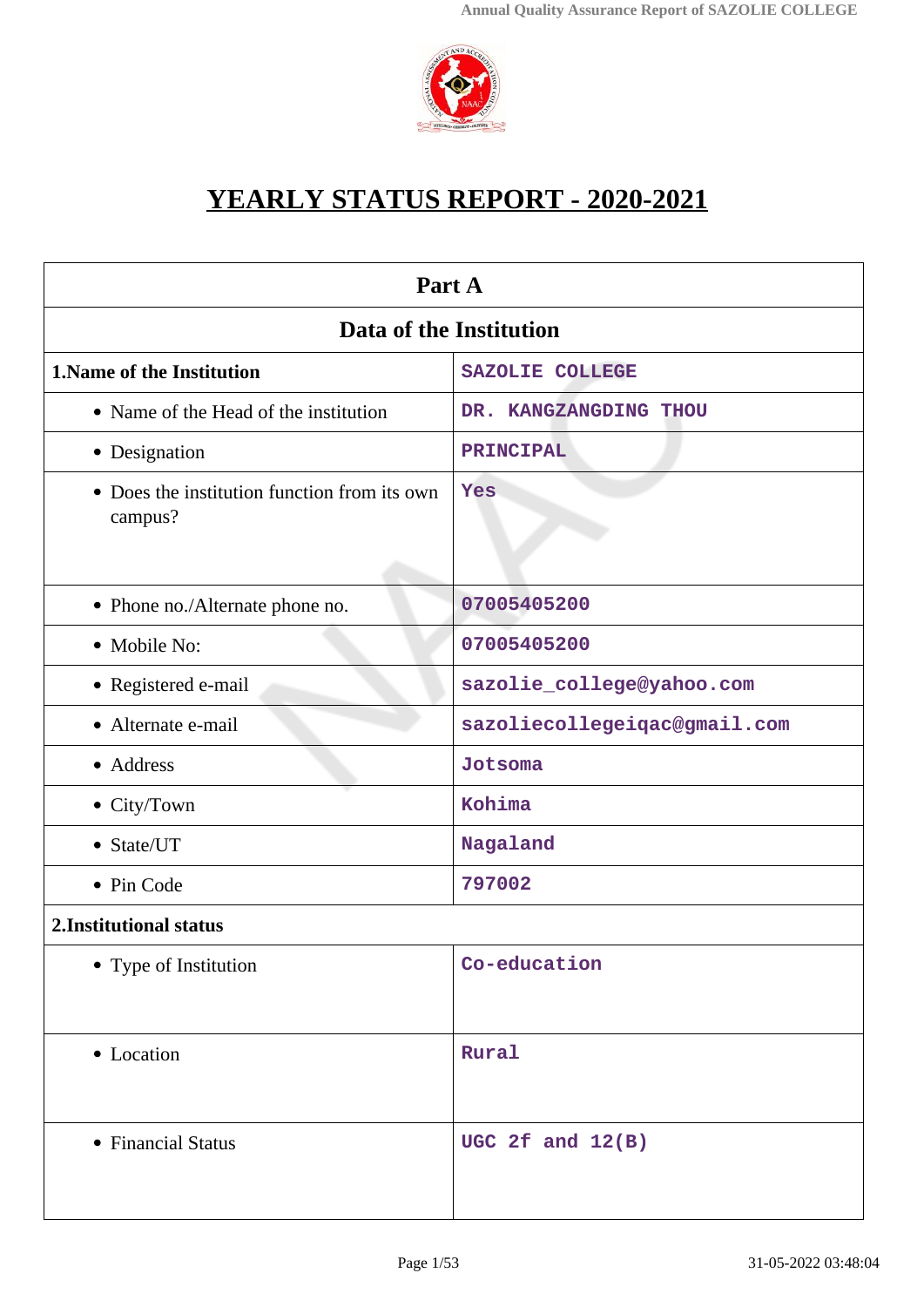| • Name of the Affiliating University                                                                              |                                                                        |                                                                                        |                                                                                                |                                                          | Nagaland University |                                |  |             |
|-------------------------------------------------------------------------------------------------------------------|------------------------------------------------------------------------|----------------------------------------------------------------------------------------|------------------------------------------------------------------------------------------------|----------------------------------------------------------|---------------------|--------------------------------|--|-------------|
| • Name of the IQAC Coordinator                                                                                    |                                                                        |                                                                                        | Ms. Vetsuzolu                                                                                  |                                                          |                     |                                |  |             |
| $\bullet$ Phone No.                                                                                               |                                                                        |                                                                                        | 08974695133                                                                                    |                                                          |                     |                                |  |             |
| • Alternate phone No.                                                                                             |                                                                        |                                                                                        | 7005395879                                                                                     |                                                          |                     |                                |  |             |
| • Mobile                                                                                                          |                                                                        |                                                                                        |                                                                                                | 7005395879                                               |                     |                                |  |             |
| • IQAC e-mail address                                                                                             |                                                                        | sazolie_college@yahoo.com                                                              |                                                                                                |                                                          |                     |                                |  |             |
|                                                                                                                   | • Alternate e-mail address                                             |                                                                                        |                                                                                                | sazoliecollegeiqac@gmail.com                             |                     |                                |  |             |
| 3. Website address (Web link of the AQAR<br>(Previous Academic Year)                                              |                                                                        | https://sazoliecollege.in/wp-cont<br><u>ent/uploads/2022/03/AQAR-2019-202</u><br>0.pdf |                                                                                                |                                                          |                     |                                |  |             |
| 4. Whether Academic Calendar prepared<br>during the year?                                                         |                                                                        |                                                                                        |                                                                                                | Yes                                                      |                     |                                |  |             |
| • if yes, whether it is uploaded in the<br>Institutional website Web link:                                        |                                                                        |                                                                                        | https://sazoliecollege.in/wp-cont<br>ent/uploads/2022/03/Academic-<br><u>Calender-2021.pdf</u> |                                                          |                     |                                |  |             |
| <b>5. Accreditation Details</b>                                                                                   |                                                                        |                                                                                        |                                                                                                |                                                          |                     |                                |  |             |
| Cycle                                                                                                             | Grade                                                                  | <b>CGPA</b>                                                                            |                                                                                                | Year of<br>Accreditation                                 |                     | Validity from                  |  | Validity to |
| Cycle 1                                                                                                           | $B+$                                                                   |                                                                                        | 2.63                                                                                           | 2016                                                     |                     | 15/12/2016                     |  | 15/12/2021  |
| <b>6.Date of Establishment of IQAC</b>                                                                            |                                                                        |                                                                                        |                                                                                                | 06/08/2013                                               |                     |                                |  |             |
| 7. Provide the list of funds by Central / State Government<br>UGC/CSIR/DBT/ICMR/TEQIP/World Bank/CPE of UGC etc., |                                                                        |                                                                                        |                                                                                                |                                                          |                     |                                |  |             |
| Institutional/Depa<br>rtment /Faculty                                                                             | Scheme                                                                 | <b>Funding Agency</b>                                                                  |                                                                                                |                                                          |                     | Year of award<br>with duration |  | Amount      |
| Institutiona<br>ı                                                                                                 |                                                                        | Grant-in-aid                                                                           |                                                                                                | Dept. of<br>Higher<br>Education,<br>Govt. of<br>Nagaland |                     | 2020                           |  | 200000      |
|                                                                                                                   | 8. Whether composition of IQAC as per latest<br><b>NAAC</b> guidelines |                                                                                        |                                                                                                | Yes                                                      |                     |                                |  |             |
| • Upload latest notification of formation of<br><b>IQAC</b>                                                       |                                                                        |                                                                                        | <b>View File</b>                                                                               |                                                          |                     |                                |  |             |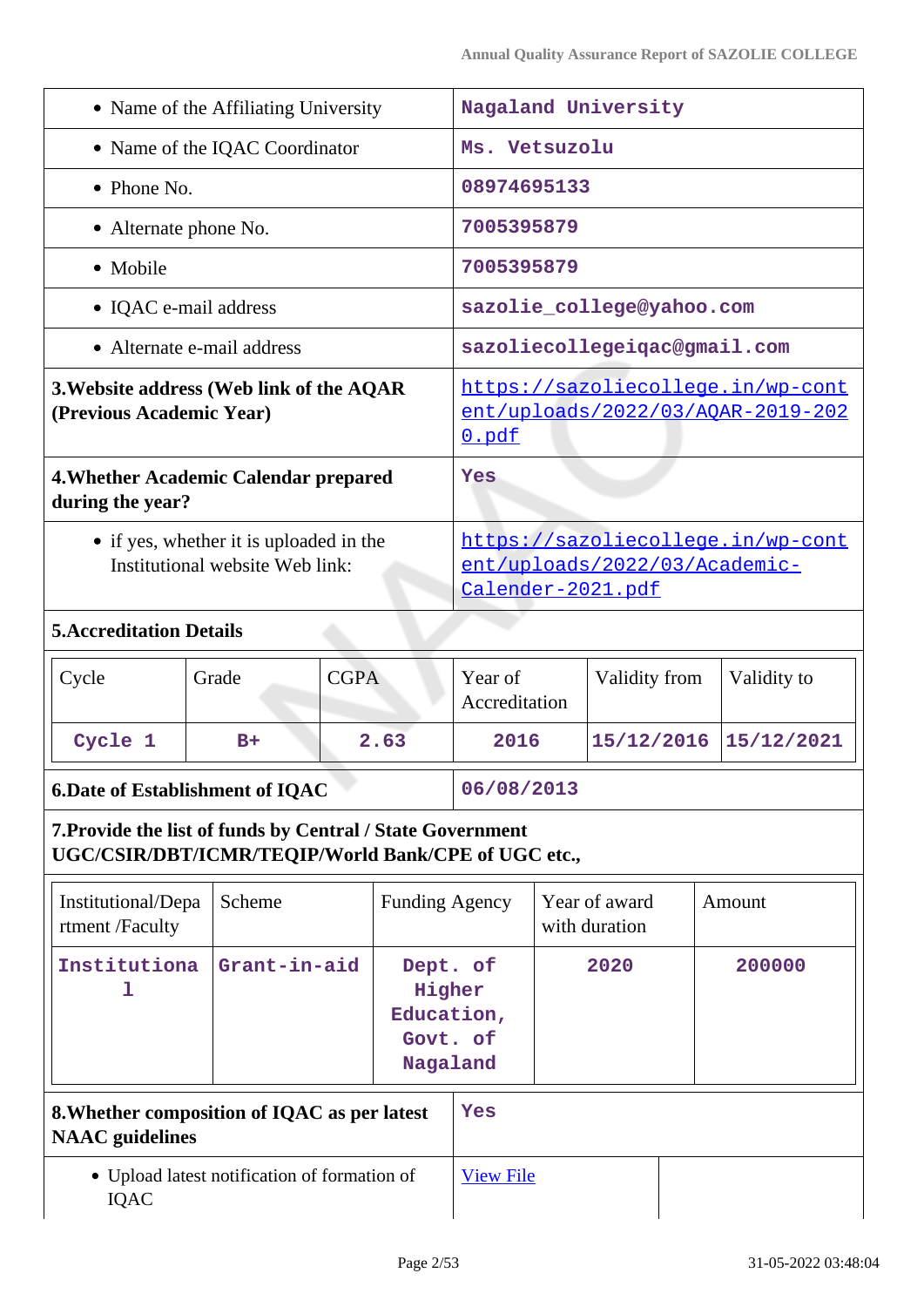| 01                                                                                                                                                                                                                                 |  |  |  |
|------------------------------------------------------------------------------------------------------------------------------------------------------------------------------------------------------------------------------------|--|--|--|
| <b>No</b>                                                                                                                                                                                                                          |  |  |  |
| <b>View File</b>                                                                                                                                                                                                                   |  |  |  |
| <b>No</b>                                                                                                                                                                                                                          |  |  |  |
|                                                                                                                                                                                                                                    |  |  |  |
| 11. Significant contributions made by IQAC during the current year (maximum five bullets)                                                                                                                                          |  |  |  |
| 1. National Webinar on "Gendered Mission: The American Baptist<br>Mission and Woman's Work for Woman in Northeast India, 1836-1950",<br>organised by IQAC and the Department of History, Sazolie College, on<br>19 September 2020. |  |  |  |
| 2. "Career Guidance Seminar", organised in collaboration with Young<br>Indians(Yi), Nagaland Chapter and Educentre, Kohima, on 14 April<br>2021.                                                                                   |  |  |  |
| 3. Workshop on E-Waste Management", organised by Eco-Club, Sazolie<br>College, in collaboration with E-Circle, Nagaland, on 16 April 2021.                                                                                         |  |  |  |
| 4. Faculty Development Programme: "Orientation on Choice Based<br>Credit System (CBCS)", organised by IQAC, Sazolie College and IQAC,<br>Eastern Christian College, Dimapur, on 5 June 2021.                                       |  |  |  |
| 5. Two-Day Online Workshop on "Research Methodology, Writing and<br>Publication", organised by Research Committee, Sazolie College, on<br>11 & 12 November 2021.                                                                   |  |  |  |
| 12. Plan of action chalked out by the IQAC in the beginning of the Academic year towards<br>Quality Enhancement and the outcome achieved by the end of the Academic year                                                           |  |  |  |
| Achievements/Outcomes                                                                                                                                                                                                              |  |  |  |
| Conducted on 26 June 2020                                                                                                                                                                                                          |  |  |  |
|                                                                                                                                                                                                                                    |  |  |  |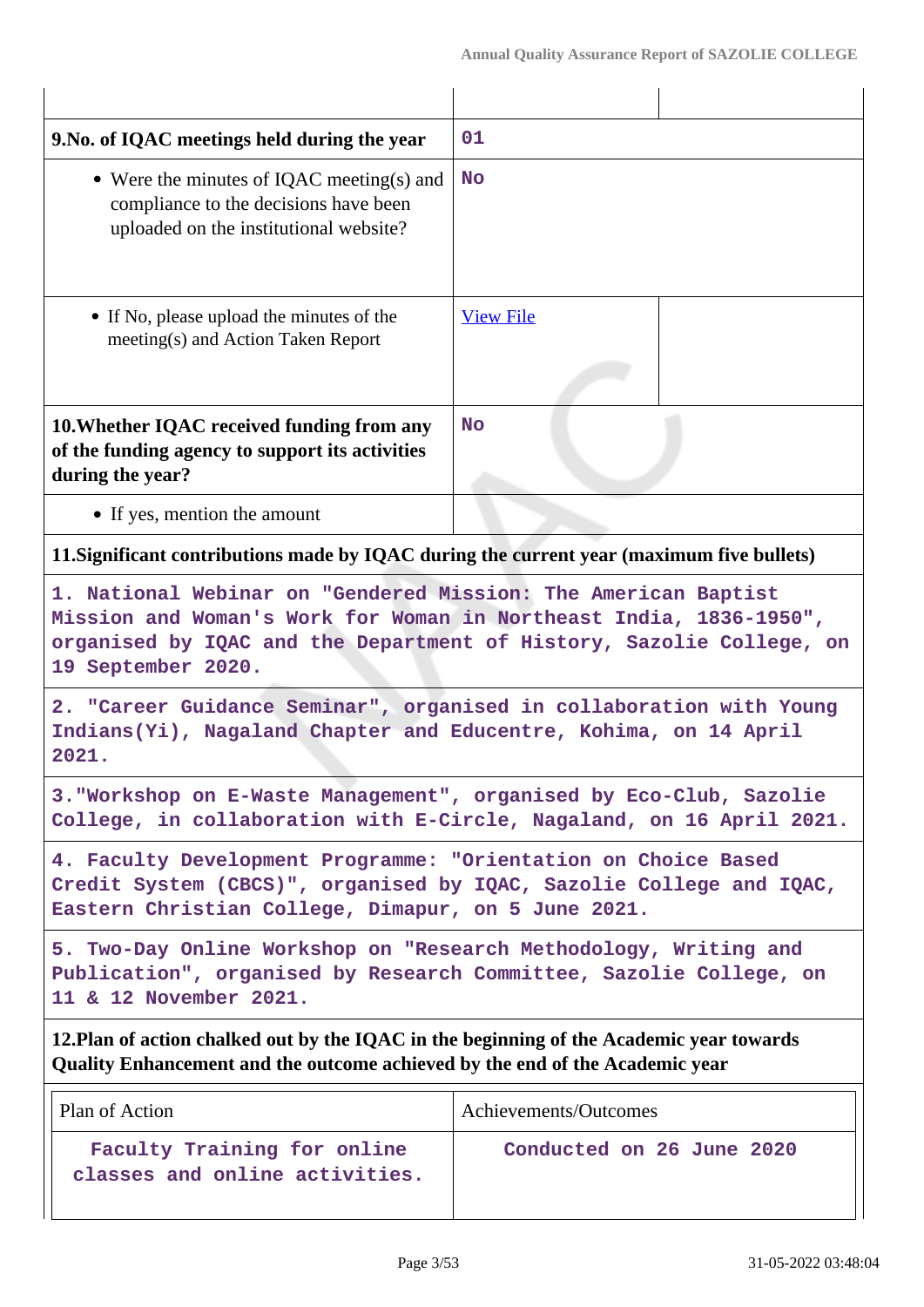| NDLI Users Awareness Webinar<br>organised by Sazolie College<br>Library in collaboration with<br>NDLI-NERC, IIT Guwahati.                                                                                                     | Conducted on 25 July 2020      |
|-------------------------------------------------------------------------------------------------------------------------------------------------------------------------------------------------------------------------------|--------------------------------|
| National Webinar on the topic,<br>"Gendered Mission: The American<br>Baptist Mission and Woman's Work<br>for Women in Northeast India,<br>1836-1950", organized by the<br>Department of History and IQAC,<br>Sazolie College. | Conducted on 19 September 2020 |
| Webinar on "NEP 2020 with<br>Special Reference to Higher<br>Education", organised by the<br>Department of Education, Sazolie<br>College.                                                                                      | Conducted on 23 October 2020   |
| Regional Webinar on "Maintaining<br>Mental Health and Wellness in<br>Times of Crisis", organised by<br>the Department of Psychology,<br>Sazolie College.                                                                      | Conducted on 12 November 2020  |
| Online Orientation for MA<br>students, organised by the<br>Department of History and<br>Department of Pol. Science.                                                                                                           | Conducted on 2 December 2020   |
| Career Guidance Seminar<br>organised in collaboration with<br>Young Indians, Nagaland Chapter<br>and Educentre, Kohima.                                                                                                       | Conducted on 14 April 2021     |
| Workshop on E-Waste Management,<br>organised by Eco-Club, Sazolie<br>College, in collaboration with E-<br>Circle, Nagaland.                                                                                                   | Conducted on 16 April 2021     |
| Faculty Development Programme:<br>Orientation on Choice Based<br>Credit System (CBCS), organised<br>by IQAC, Eastern Christian<br>College, Dimapur & IQAC, Sazolie<br>College, Jotsoma.                                       | Conducted on 5 June 2021       |
| Online Orientation Programme for                                                                                                                                                                                              | Conducted on 14 August 2021    |

 $\mathsf{I}$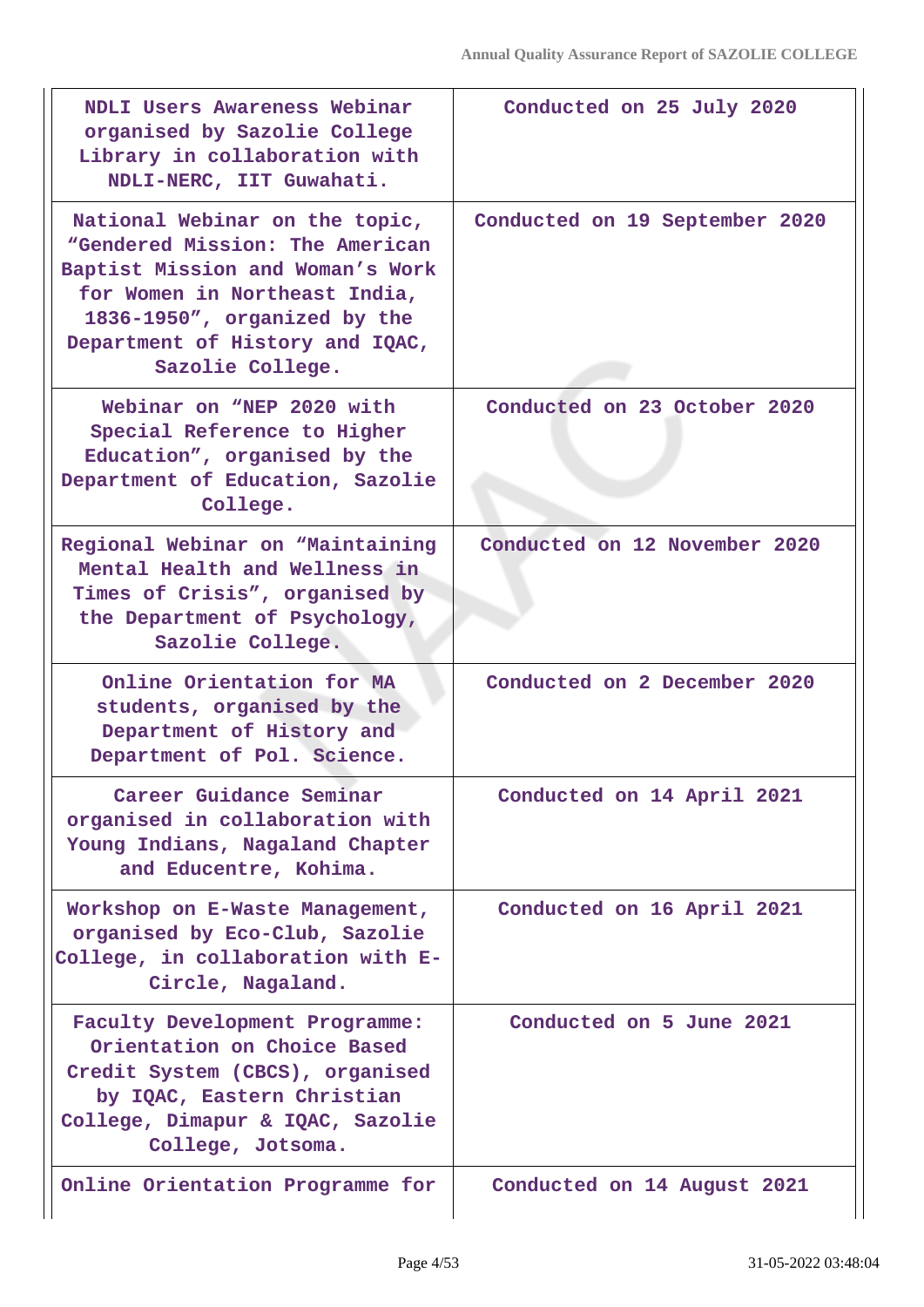| <b>BA Semester I</b>                                                                                                                                               |                                       |
|--------------------------------------------------------------------------------------------------------------------------------------------------------------------|---------------------------------------|
| Departmental Orientation<br>Programme for BA Semester I                                                                                                            | Conducted on 16 August 2021           |
| Departmental Seminar on the<br>topic, "Situating Nagaland in<br>India's Act East Policy",<br>organised by the Department of<br>Pol. Science, Sazolie College.      | Conducted on 22 October 2021          |
| Orientation on NAAC Assessment<br>and Accreditation, organised by<br>IQAC, Sazolie College.                                                                        | Conducted on 30 October 2021          |
| Two-Day Online Workshop on<br>"Research Methodology, Writing<br>and Publication", organised by<br>Research Committee, Sazolie<br>College.                          | Conducted on 11 & 12 November<br>2021 |
| One Day Seminar on "Special and<br>Inclusive Education", organized<br>by the Department of Education,<br>Sazolie College.                                          | Conducted on 17 November 2021         |
| Online Lecture on "Periodization"<br>of Indian History", organised by<br>the Department of History,<br>Sazolie College.                                            | Conducted on 22 November 2021         |
| Inaugural Lecture-Invited<br>Lecture Series on "North East<br>Writings and Cultural<br>Discourses", organised by the<br>Department of English, Sazolie<br>College. | Conducted on 22 November 2021         |
| Online Lecture on "Young People,<br>Covid and Way Forward",<br>organised by the Department of<br>Sociology, Sazolie College.                                       | Conducted on 30 November 2021         |
| <b>IQAC Meeting</b>                                                                                                                                                | Conducted on 31 May 2020              |
| 13. Whether the AQAR was placed before<br>statutory body?                                                                                                          | No.                                   |

• Name of the statutory body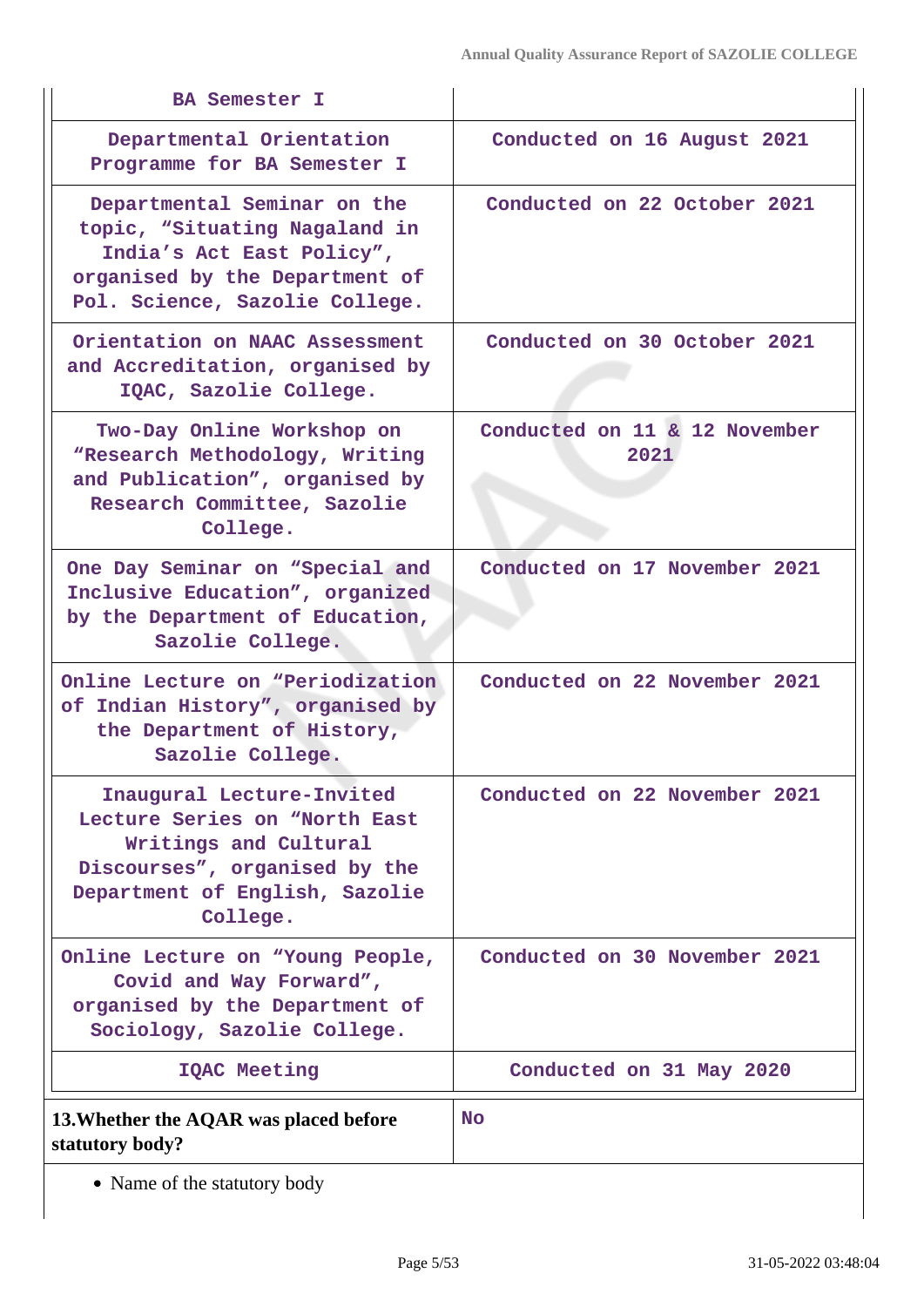| Name                                                                                            | Date of meeting(s) |  |
|-------------------------------------------------------------------------------------------------|--------------------|--|
| Nil                                                                                             | Nil                |  |
| 14. Whether institutional data submitted to AISHE                                               |                    |  |
| Year                                                                                            | Date of Submission |  |
| 2021                                                                                            | 31/03/2022         |  |
| <b>Extended Profile</b>                                                                         |                    |  |
| 1.Programme                                                                                     |                    |  |
| 1.1                                                                                             | 09                 |  |
| Number of courses offered by the institution across all programs<br>during the year             |                    |  |
| <b>File Description</b>                                                                         | Documents          |  |
| Data Template                                                                                   | <b>View File</b>   |  |
|                                                                                                 |                    |  |
| 2.Student                                                                                       |                    |  |
| 2.1                                                                                             | 564                |  |
| Number of students during the year                                                              |                    |  |
| <b>File Description</b>                                                                         | Documents          |  |
| Data Template                                                                                   | <b>View File</b>   |  |
| 2.2                                                                                             | 160                |  |
| Number of seats earmarked for reserved category as per GOI/ State<br>Govt. rule during the year |                    |  |
| <b>File Description</b>                                                                         | Documents          |  |
| Data Template                                                                                   | <b>View File</b>   |  |
| 2.3                                                                                             | 132                |  |
| Number of outgoing/final year students during the year                                          |                    |  |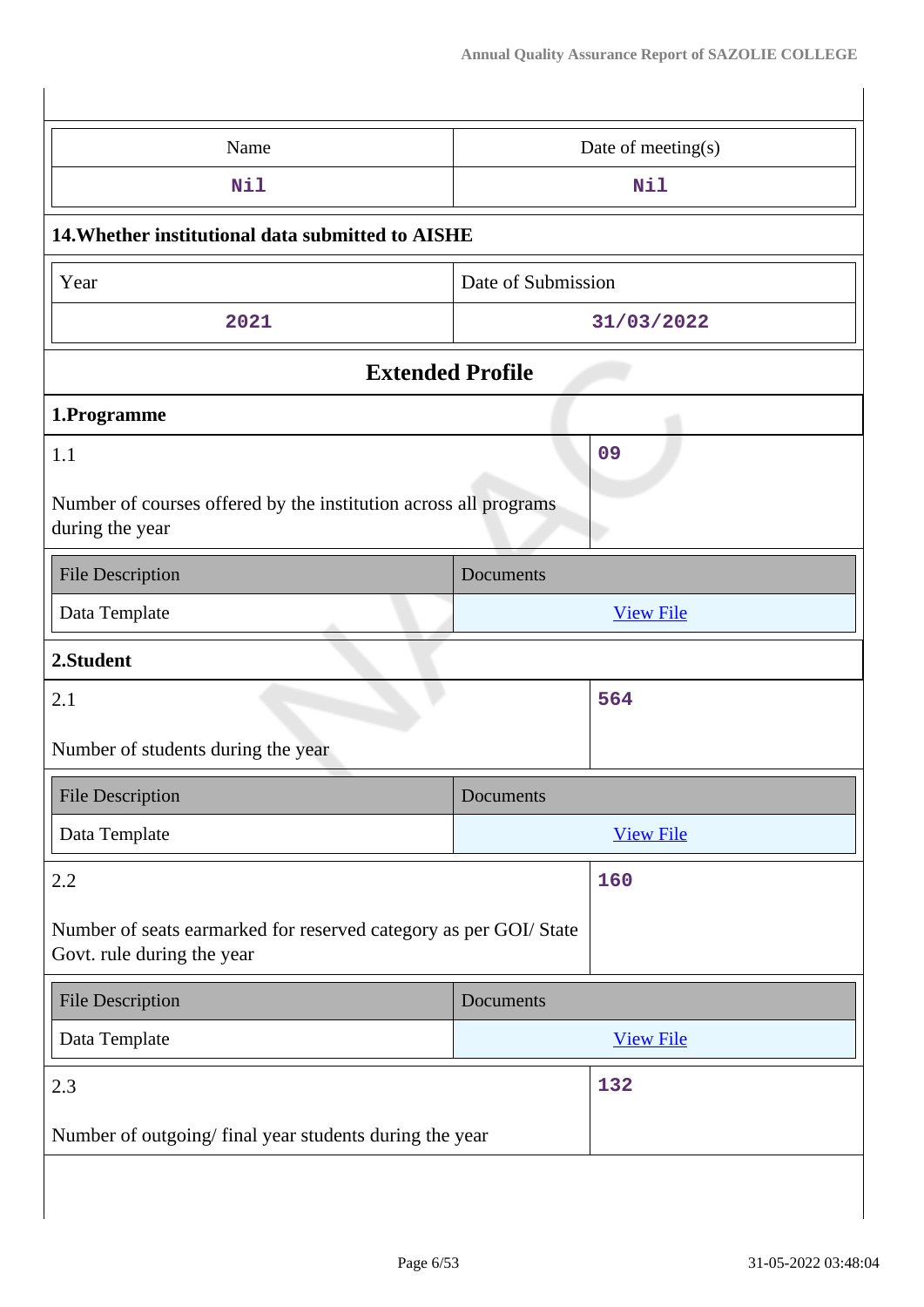| <b>File Description</b>                                                                                                                                                                                                                                                                                                                         | Documents |                  |
|-------------------------------------------------------------------------------------------------------------------------------------------------------------------------------------------------------------------------------------------------------------------------------------------------------------------------------------------------|-----------|------------------|
| Data Template                                                                                                                                                                                                                                                                                                                                   |           | <b>View File</b> |
| 3.Academic                                                                                                                                                                                                                                                                                                                                      |           |                  |
| 3.1                                                                                                                                                                                                                                                                                                                                             |           | 27               |
| Number of full time teachers during the year                                                                                                                                                                                                                                                                                                    |           |                  |
| <b>File Description</b>                                                                                                                                                                                                                                                                                                                         | Documents |                  |
| Data Template                                                                                                                                                                                                                                                                                                                                   |           | <b>View File</b> |
| 3.2                                                                                                                                                                                                                                                                                                                                             |           | 6                |
| Number of Sanctioned posts during the year                                                                                                                                                                                                                                                                                                      |           |                  |
| <b>File Description</b>                                                                                                                                                                                                                                                                                                                         | Documents |                  |
| Data Template                                                                                                                                                                                                                                                                                                                                   |           | <b>View File</b> |
| 4.Institution                                                                                                                                                                                                                                                                                                                                   |           |                  |
| 4.1                                                                                                                                                                                                                                                                                                                                             |           | 16               |
| Total number of Classrooms and Seminar halls                                                                                                                                                                                                                                                                                                    |           |                  |
| 4.2                                                                                                                                                                                                                                                                                                                                             |           | 41,92,785.74     |
| Total expenditure excluding salary during the year (INR in lakhs)                                                                                                                                                                                                                                                                               |           |                  |
| 4.3                                                                                                                                                                                                                                                                                                                                             |           | 32               |
| Total number of computers on campus for academic purposes                                                                                                                                                                                                                                                                                       |           |                  |
| Part B                                                                                                                                                                                                                                                                                                                                          |           |                  |
| <b>CURRICULAR ASPECTS</b>                                                                                                                                                                                                                                                                                                                       |           |                  |
| 1.1 - Curricular Planning and Implementation                                                                                                                                                                                                                                                                                                    |           |                  |
| 1.1.1 - The Institution ensures effective curriculum delivery through a well planned and documented<br>process                                                                                                                                                                                                                                  |           |                  |
| The Academic Calendar is prepared at the beginning of each academic<br>session. It is prepared according to the schedule of the affiliating<br>University. Students are informed of the academic calendar which<br>includes the probable teaching days, schedule of the internal<br>assessment and external examinations, and extension and co- |           |                  |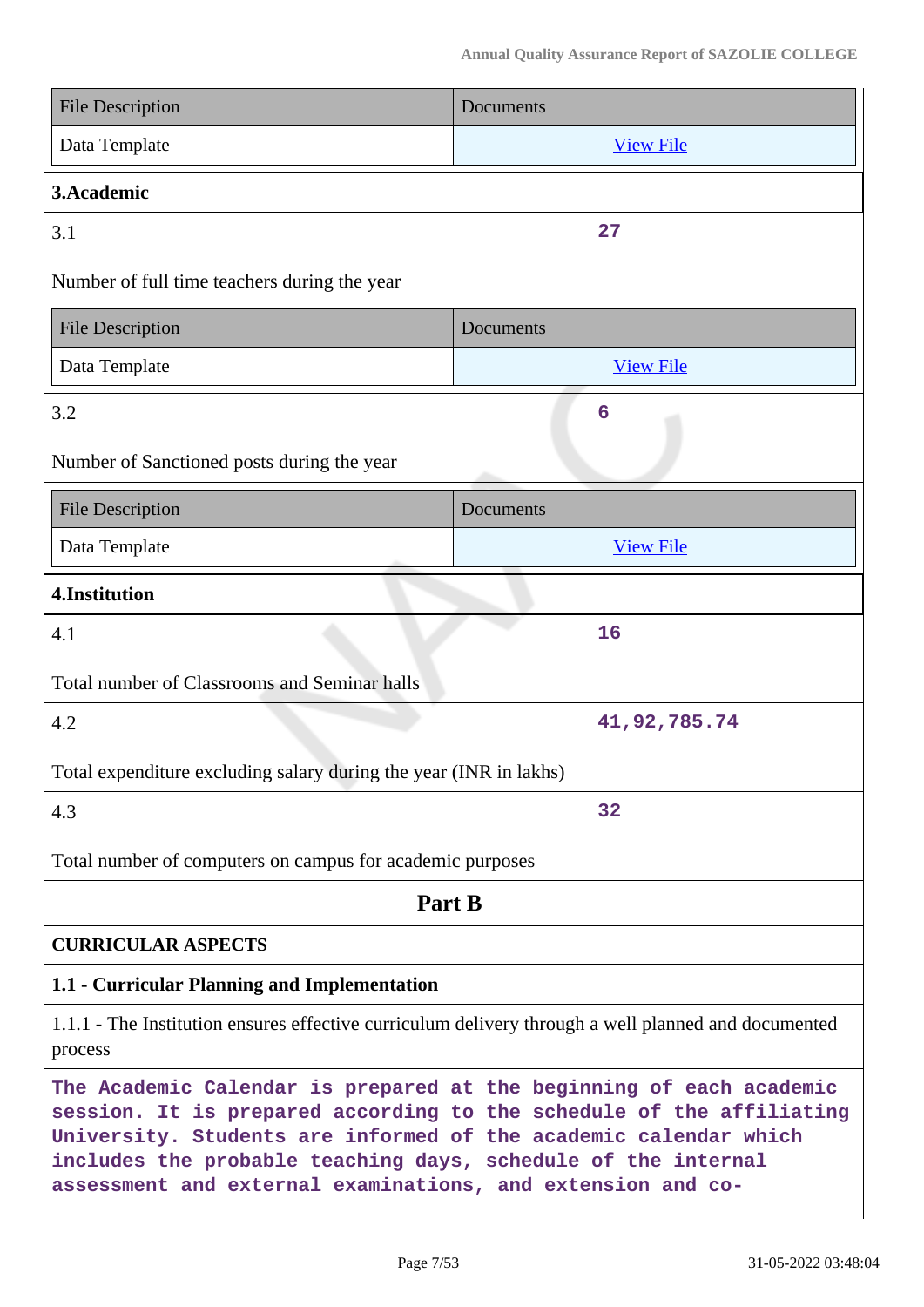**curricular activities. 2. Orientation Programme is organised every year by the College and the different departments for the new students to make them aware of the College activities and the mechanism or system employed by the institution for curriculum delivery and implementation. 3. Routine Committee of the College comprising of the Principal, Vice-Principal and the Academic Dean, prepares the Class Schedule/Routine before the start of every semester for effective implementation of the curriculum. 4. The different Departments hold meetings for allotment of classes and syllabi distribution among the teachers. The Departments allocate the various papers to the teachers taking into consideration their area of expertise, interests and experience. 5. Based on the teaching assignments allotted in the syllabi distribution, teachers prepare their Lesson Plans, which are submitted to the Academic Dean. This ensures a systematic and effective implementation of the curriculum and completion of the courses within the stipulated duration. 6. Comprehensive and continuous system of evaluation is followed in the internal assessments. Along with the traditional chalk and talk method, teachers use modern ICT equipments like smart boards and projectors to aid their teaching. 7. Class tests, tutorials and assignments, quizzes, debates, open book tests etc. are conducted after the completion of the topics and periodic review of performance of students is undertaken. For smooth conduct of the internal assessments, a routine/schedule for class tests and assignments is prepared by the Academic**

**Dean for the teachers and students. 8. The College emphasises on the Tutorial System in which a tutor gives instructions to students through personal supervision. Students write assignments under the supervision of the tutor. After correction, the assignments are brought to the tutorial class for presentation of the topics by the students. Discussion follows the paper presentation, wherein the tutor comments on the merits and flaws and the students are encouraged to present their views and opinions too. The tutorial system promotes independent thinking and learning, and it keeps the students engaged in serious academic works throughout the course. 9. The Mentor-Mentee Programme enables the teachers to ensure maximum participation of the students in both academic and co-curricular activities. 10. Weaker students are given special attention through Remedial Classes. 11. Besides classroom teaching, students are given the privilege to further enhance their learning experience on various subjects through field trips, study tours of local historical places, attending of live assembly sessions of the state legislative assembly, etc. Apart from the teachers, students are also given the responsibility to prepare reports of the various activities, which are maintained by their respective departments.**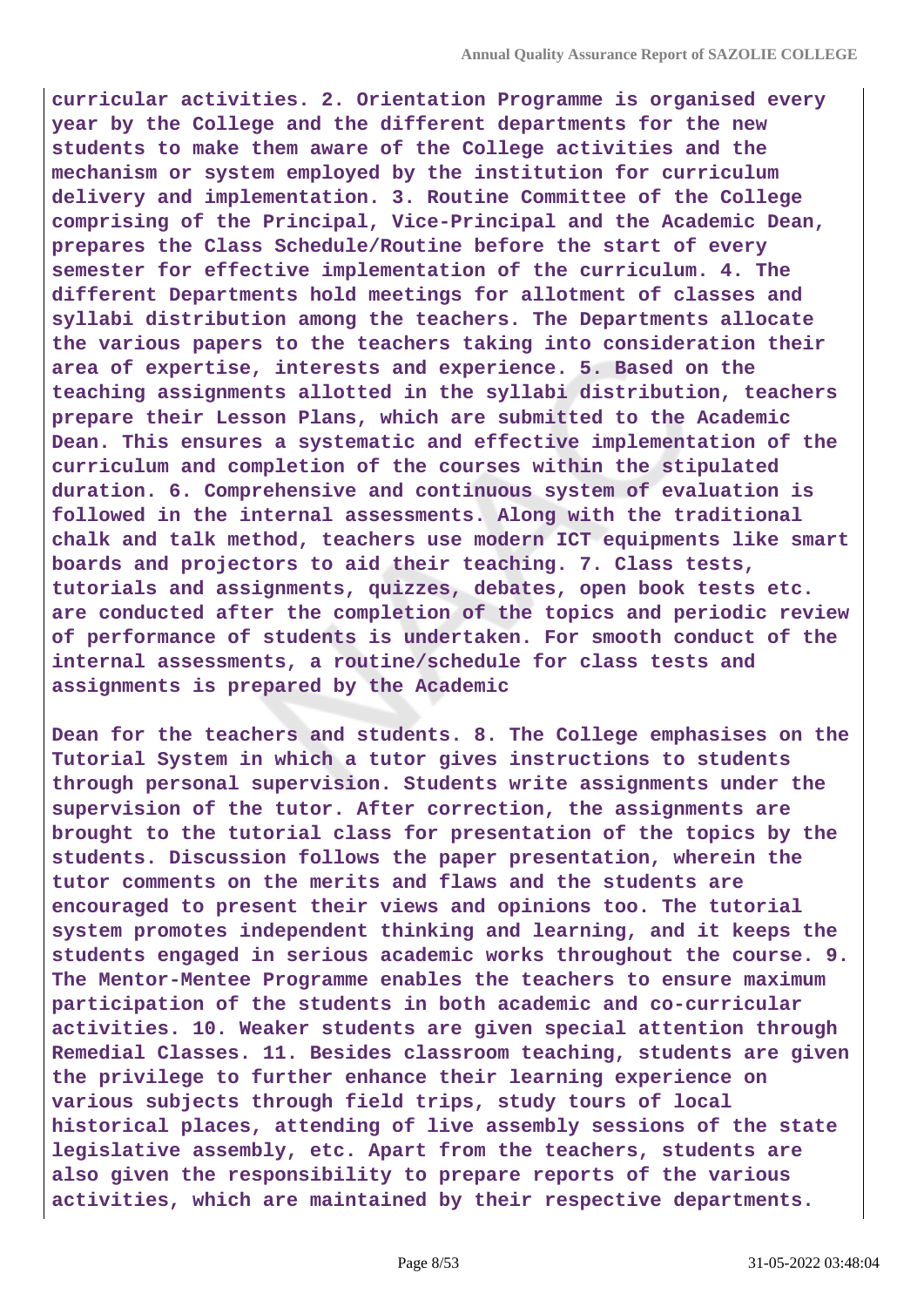**This ensures proper delivery of the curriculum and documentation of the activities.**

| <b>File Description</b>                | Documents        |
|----------------------------------------|------------------|
| Upload relevant supporting<br>document | No File Uploaded |
| Link for Additional information        | Nil              |

1.1.2 - The institution adheres to the academic calendar including for the conduct of Continuous Internal Evaluation (CIE)

**The college strives to maintain a student-centric centric teaching and learning system. Students are encouraged to participate while learning in the classroom. The Tutorial System of the college and other activities that focus on the students like quiz, debate, openbook test, interview etc., are conducted in the class. Students are evaluated and graded in the internal assessment through their performance in all these activities. All these helps to encourage and promote interactive, collaborative and independent learning.**

**To maintain accuracy in determining and evaluating the knowledge acquired by the students, the evaluation reforms of the affiliating university is adopted and implemented alongside those initiated by the college.**

**All the programs and activities of the institution are carefully planned in accordance with its aim and learning outcomes. The continuous and comprehensive system of assessment has helped the students to be encased in academic activities throughout the semester. This also helps them to remain focused, thus, optimising their learning.**

| <b>File Description</b>                                                                                                                                                                                                                  | Documents             |  |
|------------------------------------------------------------------------------------------------------------------------------------------------------------------------------------------------------------------------------------------|-----------------------|--|
| Upload relevant supporting<br>documents                                                                                                                                                                                                  | No File Uploaded      |  |
| Link for Additional information                                                                                                                                                                                                          | Nil                   |  |
| 1.1.3 - Teachers of the Institution participate in<br>following activities related to curriculum<br>development and assessment of the affiliating<br>University and/are represented on the<br>following academic bodies during the year. | B. Any 3 of the above |  |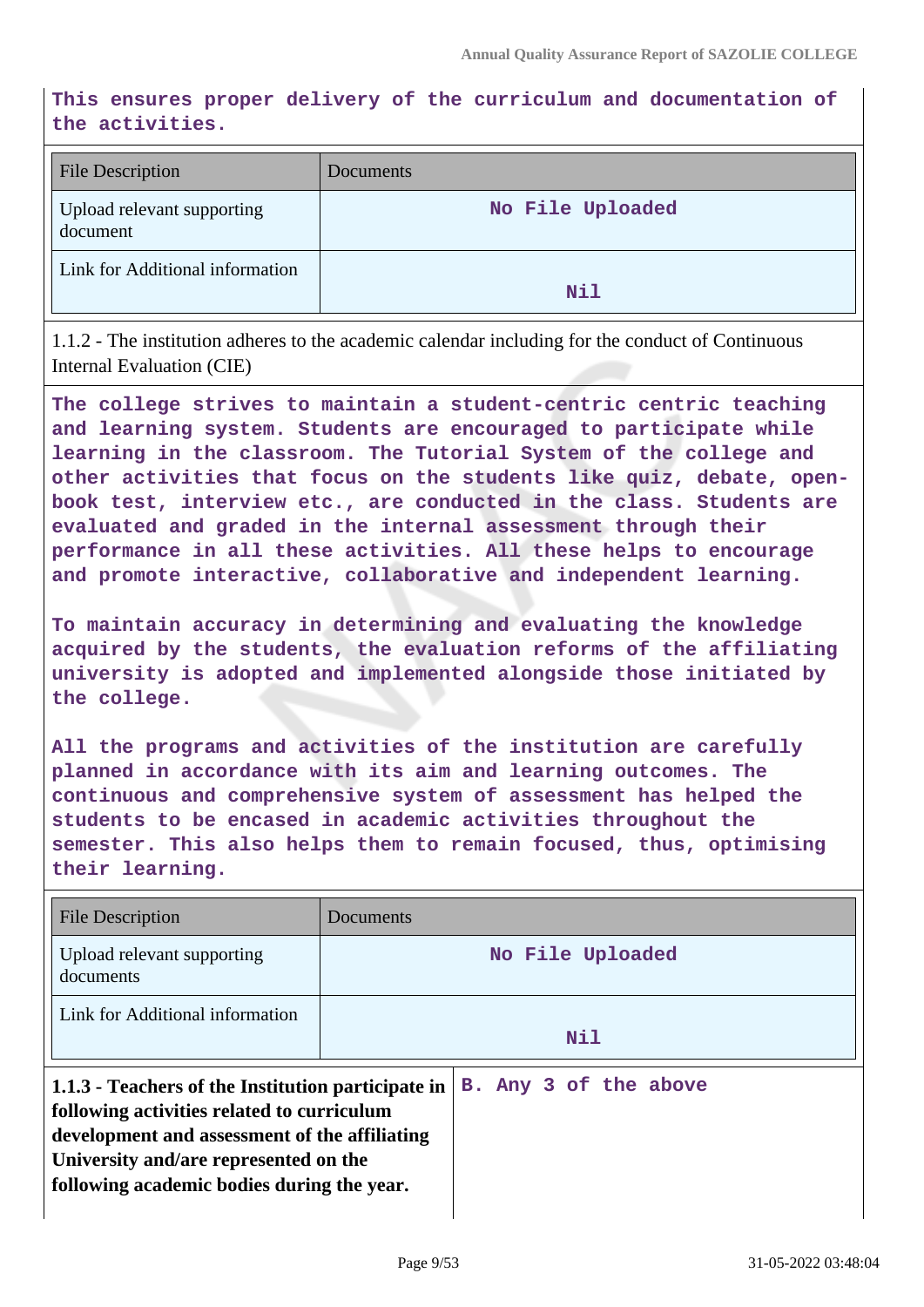**Academic council/BoS of Affiliating University Setting of question papers for UG/PG programs Design and Development of Curriculum for Add on/ certificate/ Diploma Courses Assessment /evaluation process of the affiliating University**

| <b>File Description</b>                                                                                         | Documents         |
|-----------------------------------------------------------------------------------------------------------------|-------------------|
| Details of participation of<br>teachers in various<br>bodies/activities provided as a<br>response to the metric | <u>View Fil</u> e |
| Any additional information                                                                                      | No File Uploaded  |

**1.2 - Academic Flexibility**

**1.2.1 - Number of Programmes in which Choice Based Credit System (CBCS)/ elective course system has been implemented**

## **1.2.1.1 - Number of Programmes in which CBCS/ Elective course system implemented**

**Nil**

| <b>File Description</b>                                    | <b>Documents</b> |
|------------------------------------------------------------|------------------|
| Any additional information                                 | No File Uploaded |
| Minutes of relevant Academic<br>Council/BOS meetings       | No File Uploaded |
| Institutional data in prescribed<br>format (Data Template) | No File Uploaded |

## **1.2.2 - Number of Add on /Certificate programs offered during the year**

# **1.2.2.1 - How many Add on /Certificate programs are added during the year. Data requirement for year: (As per Data Template)**

**0**

| File Description                                                              | Documents        |
|-------------------------------------------------------------------------------|------------------|
| Any additional information                                                    | No File Uploaded |
| Brochure or any other document<br>relating to Add on /Certificate<br>programs | No File Uploaded |
| List of Add on /Certificate<br>programs (Data Template)                       | No File Uploaded |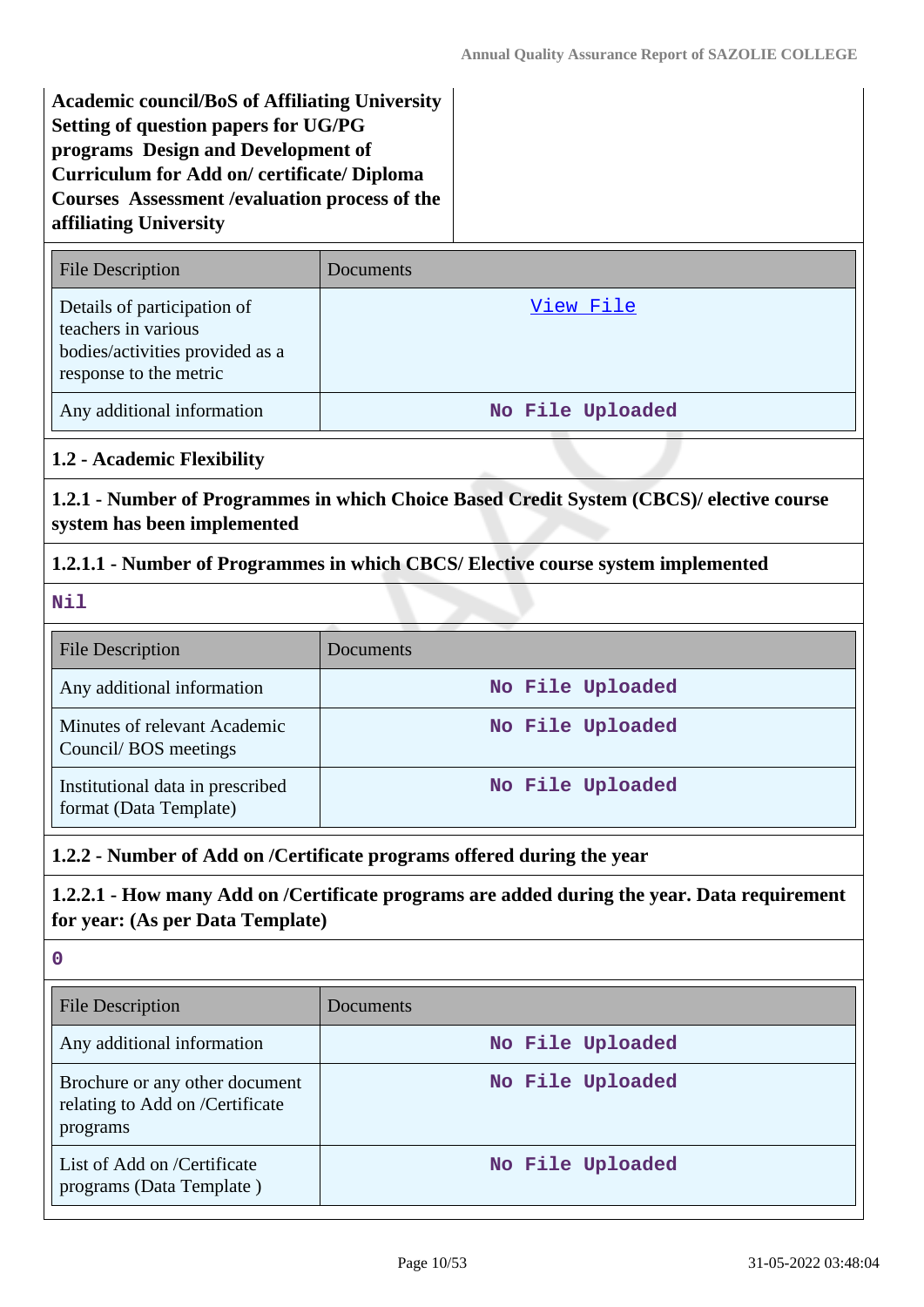**1.2.3 - Number of students enrolled in Certificate/ Add-on programs as against the total number of students during the year**

**0**

# **1.2.3.1 - Number of students enrolled in subject related Certificate or Add-on programs during the year**

**0**

| <b>File Description</b>                                                                   | Documents        |
|-------------------------------------------------------------------------------------------|------------------|
| Any additional information                                                                | No File Uploaded |
| Details of the students enrolled in<br>Subjects related to<br>certificate/Add-on programs | No File Uploaded |

## **1.3 - Curriculum Enrichment**

1.3.1 - Institution integrates crosscutting issues relevant to Professional Ethics, Gender, Human Values, Environment and Sustainability into the Curriculum

**The Institution strives to create awareness among the students the crosscutting issues through several means and approaches. Women's Cell organizes programmes dealing with issues pertaining to women. The Vigilance Cell of the College looks after issues like sexual harassment and ragging. It also tries to sensitise and creates among the students and staff about gender issues.**

**Topics related to environment and sustainability are dealt with in Environmental Studies, which is offered in BA 5th and 6th Semesters.**

**Issues related to gender are dealt with in Sociology, which is offered in BA 5th Semester, Sociology Honours.**

**Topics related to Professional Ethics are included in MA Semester I Pol. Science Course No. PS-103.**

**The Eco-club of the College maintains a flower garden in the College campus and conducts cleanliness drives. It is constantly engaged in creating awarenes about environmental issues.**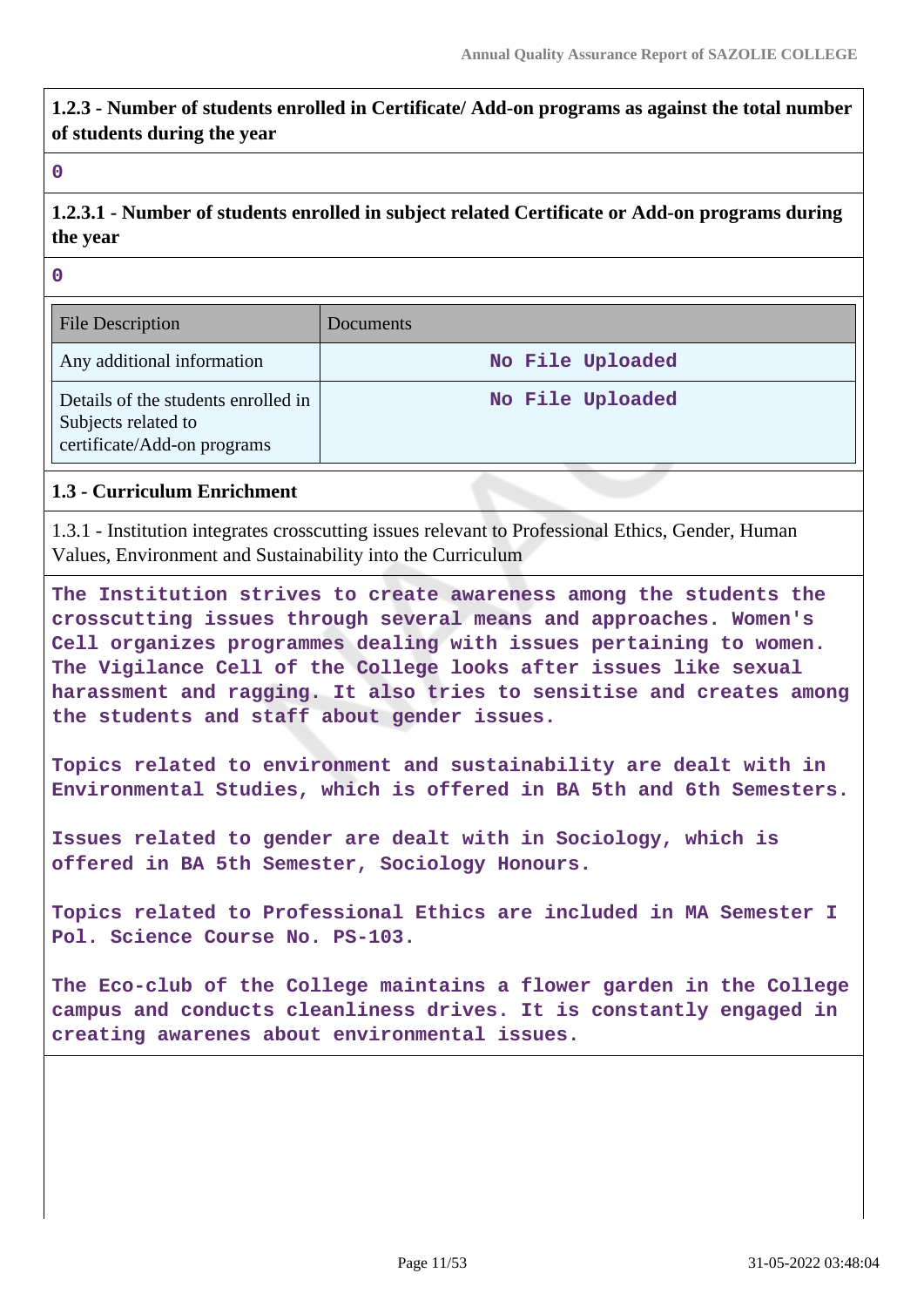| <b>File Description</b>                                                                                                                                                   | <b>Documents</b> |
|---------------------------------------------------------------------------------------------------------------------------------------------------------------------------|------------------|
| Any additional information                                                                                                                                                | No File Uploaded |
| Upload the list and description of<br>courses which address the<br>Professional Ethics, Gender,<br>Human Values, Environment and<br>Sustainability into the<br>Curriculum | View File        |

# **1.3.2 - Number of courses that include experiential learning through project work/field work/internship during the year**

| <b>File Description</b>                                                                                                  | Documents        |
|--------------------------------------------------------------------------------------------------------------------------|------------------|
| Any additional information                                                                                               | No File Uploaded |
| Programme / Curriculum/<br>Syllabus of the courses                                                                       | No File Uploaded |
| Minutes of the Boards of Studies/<br>Academic Council meetings with<br>approvals for these courses                       | No File Uploaded |
| MoU's with relevant<br>organizations for these courses, if<br>any                                                        | No File Uploaded |
| Number of courses that include<br>experiential learning through<br>project work/field<br>work/internship (Data Template) | View File        |

# **1.3.3 - Number of students undertaking project work/field work/ internships**

**0**

**1**

| <b>File Description</b>                                                                                             | Documents        |
|---------------------------------------------------------------------------------------------------------------------|------------------|
| Any additional information                                                                                          | No File Uploaded |
| List of programmes and number<br>of students undertaking project<br>work/field work//internships<br>(Data Template) | No File Uploaded |
| 1.4 - Feedback System                                                                                               |                  |

# **1.4.1 - Institution obtains feedback on the**

**syllabus and its transaction at the institution**

**E. None of the above**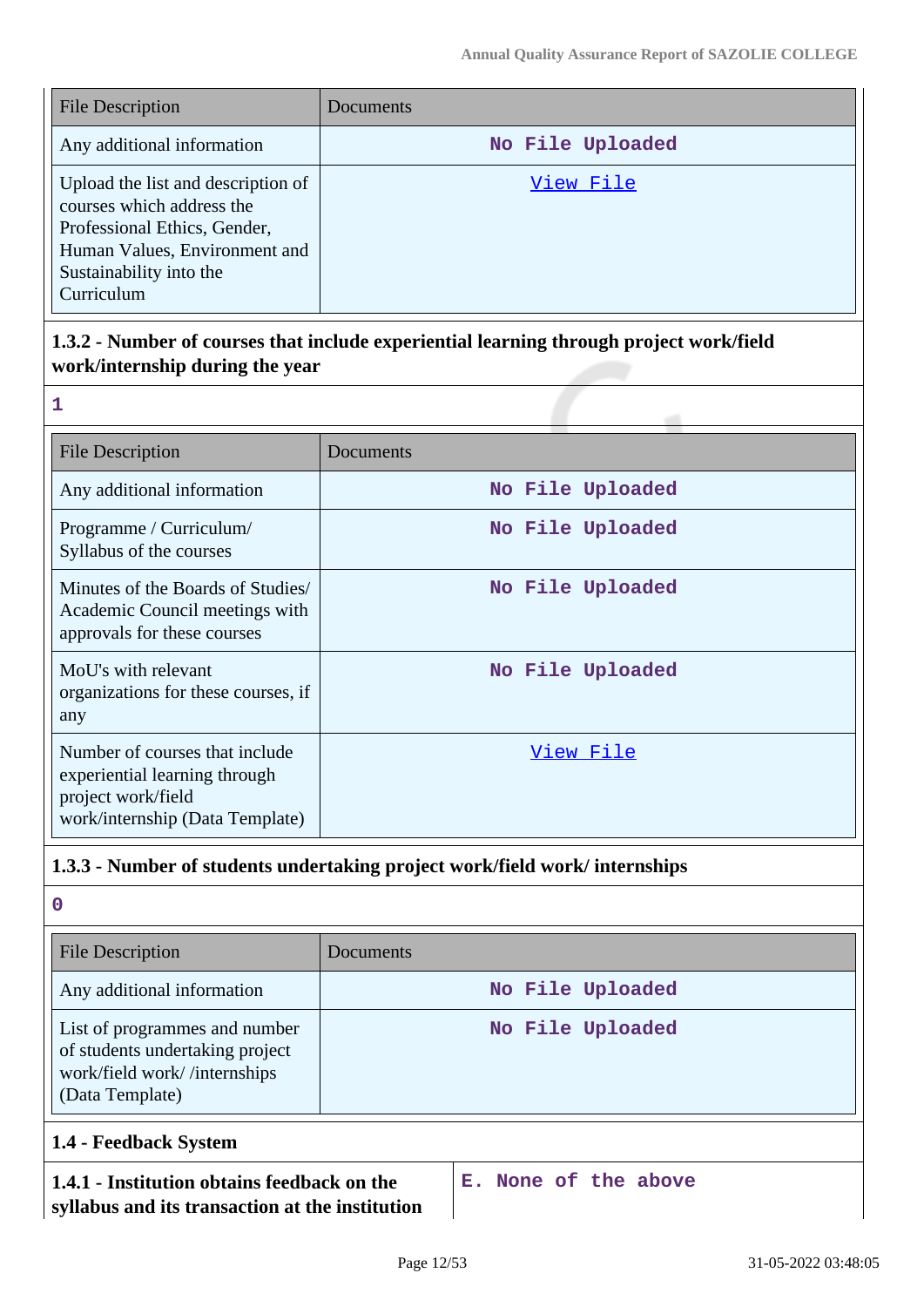# **from the following stakeholders Students Teachers Employers Alumni**

| <b>File Description</b>                                                                                                                                                                                   | Documents                                                            |  |
|-----------------------------------------------------------------------------------------------------------------------------------------------------------------------------------------------------------|----------------------------------------------------------------------|--|
| URL for stakeholder feedback<br>report                                                                                                                                                                    | No File Uploaded                                                     |  |
| Action taken report of the<br>Institution on feedback report as<br>stated in the minutes of the<br>Governing Council, Syndicate,<br>Board of Management (Upload)                                          | No File Uploaded                                                     |  |
| Any additional<br>information(Upload)                                                                                                                                                                     | No File Uploaded                                                     |  |
| 1.4.2 - Feedback process of the Institution may<br>be classified as follows                                                                                                                               | E. Feedback not collected                                            |  |
| <b>File Description</b>                                                                                                                                                                                   | Documents                                                            |  |
| Upload any additional<br>information                                                                                                                                                                      | No File Uploaded                                                     |  |
| URL for feedback report                                                                                                                                                                                   | Nil                                                                  |  |
| <b>TEACHING-LEARNING AND EVALUATION</b>                                                                                                                                                                   |                                                                      |  |
| 2.1 - Student Enrollment and Profile                                                                                                                                                                      |                                                                      |  |
|                                                                                                                                                                                                           | 2.1.1 - Enrolment Number Number of students admitted during the year |  |
|                                                                                                                                                                                                           | 2.1.1.1 - Number of sanctioned seats during the year                 |  |
| 800                                                                                                                                                                                                       |                                                                      |  |
| <b>File Description</b>                                                                                                                                                                                   | Documents                                                            |  |
| Any additional information                                                                                                                                                                                | No File Uploaded                                                     |  |
| Institutional data in prescribed<br>format                                                                                                                                                                | <u>View File</u>                                                     |  |
| 2.1.2 - Number of seats filled against seats reserved for various categories (SC, ST, OBC,<br>Divyangjan, etc. as per applicable reservation policy during the year (exclusive of<br>supernumerary seats) |                                                                      |  |

**2.1.2.1 - Number of actual students admitted from the reserved categories during the year**

**0**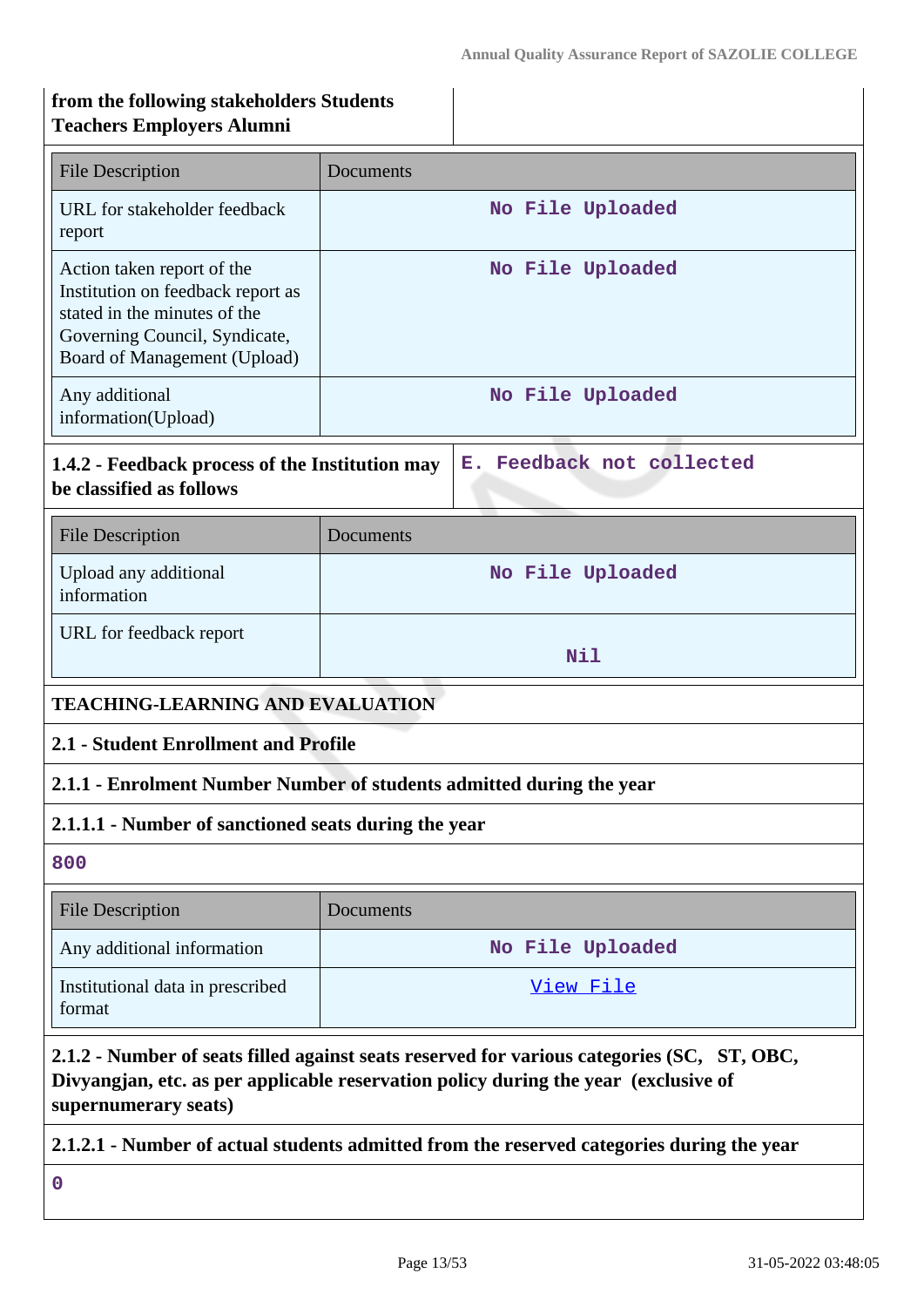| <b>File Description</b>                                          | Documents        |
|------------------------------------------------------------------|------------------|
| Any additional information                                       | No File Uploaded |
| Number of seats filled against<br>seats reserved (Data Template) | No File Uploaded |

#### **2.2 - Catering to Student Diversity**

2.2.1 - The institution assesses the learning levels of the students and organizes special Programmes for advanced learners and slow learners

**The mentor-mentee system helps the teachers to constantly monitor the participation of the students. This special programme helps the teachers to assess the progress of both the advance as well as the slow learners. Remedial classes are specially design to assist the slow learners and students with backlog paper. Teachers from different departments also identify slow and advanced learners and try to respond to their needs. Proper guidance for further studies, providing information and extending help in the subject matter are also done.**

| <b>File Description</b>              | <b>Documents</b> |
|--------------------------------------|------------------|
| Link for additional Information      | Nil              |
| Upload any additional<br>information | View File        |

#### **2.2.2 - Student- Full time teacher ratio (Data for the latest completed academic year)**

| Number of Students         |           | Number of Teachers |
|----------------------------|-----------|--------------------|
| 564                        |           | 27                 |
| <b>File Description</b>    | Documents |                    |
| Any additional information |           | No File Uploaded   |

## **2.3 - Teaching- Learning Process**

2.3.1 - Student centric methods, such as experiential learning, participative learning and problem solving methodologies are used for enhancing learning experiences

**Students are encouraged to participate while learning in the classroom. The Tutorial System and activities like group discussions, paper presentations, debate competitions, field tours and report writing, assignments, quizzes, open book tests, etc., are organized to make learning more student-centric. A great deal of**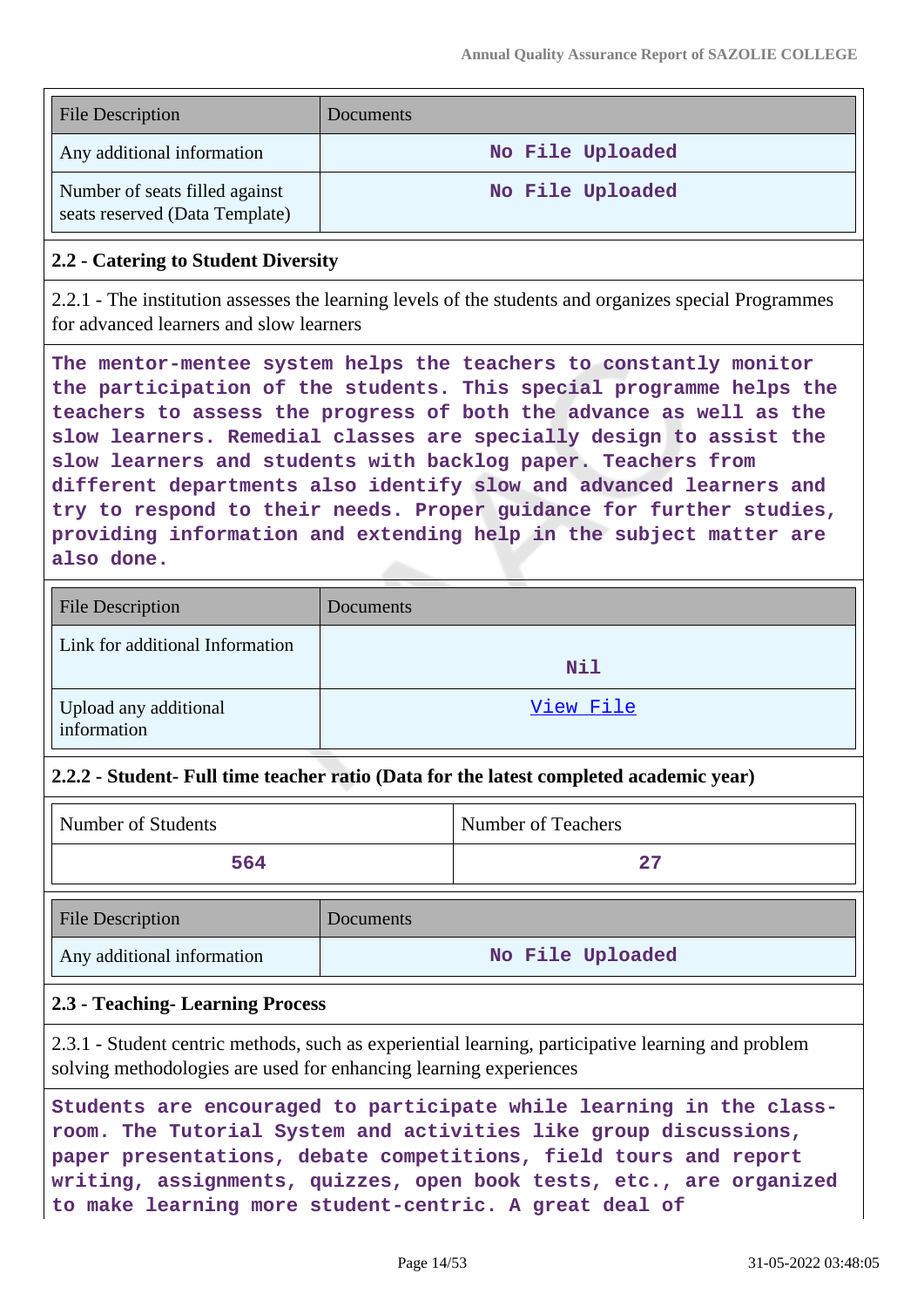**responsibilities and opportunities are given to the students in the Tutorial System. They are required to do many things on their own such as reading, collecting materials or data, outlining the paper, writing the essay, presenting the paper and participating in discussions, whereby they learn to process the whole structure independently.**

| <b>File Description</b>              | Documents        |
|--------------------------------------|------------------|
| Upload any additional<br>information | No File Uploaded |
| Link for additional information      | Nil              |

2.3.2 - Teachers use ICT enabled tools for effective teaching-learning process. Write description in maximum of 200 words

**The college is well equipped with the latest technology like the Interactive board and multi-media technology (LCD projectors) have been installed in the class rooms for a more effective teachinglearning process. Laptops have been provided to all the departments to facilitate the faculty in their teaching. Staff from the college who are well versed in handling equipment often give trainings to teachers to enable them to use the facilities.**

**Owing to the Covid-19 Pandemic, the College, like the rest of the world, was compelled to conduct online classes for several months. For this, the College registered for G Suite for Education provided by Google and proper trainings were given to the teachers to enable them to use the tools effectively. Classes were mainly conducted through Google Meet, but other similar video communications app like Zoom, email services and messenger apps like WhatsApp were also extensively used to provide the best guidance to the students.**

| <b>File Description</b>                                                                                    | Documents |
|------------------------------------------------------------------------------------------------------------|-----------|
| Upload any additional<br>information                                                                       | View File |
| Provide link for webpage<br>describing the ICT enabled tools<br>for effective teaching-learning<br>process | Nil       |

**2.3.3 - Ratio of mentor to students for academic and other related issues (Data for the latest completed academic year )**

#### **2.3.3.1 - Number of mentors**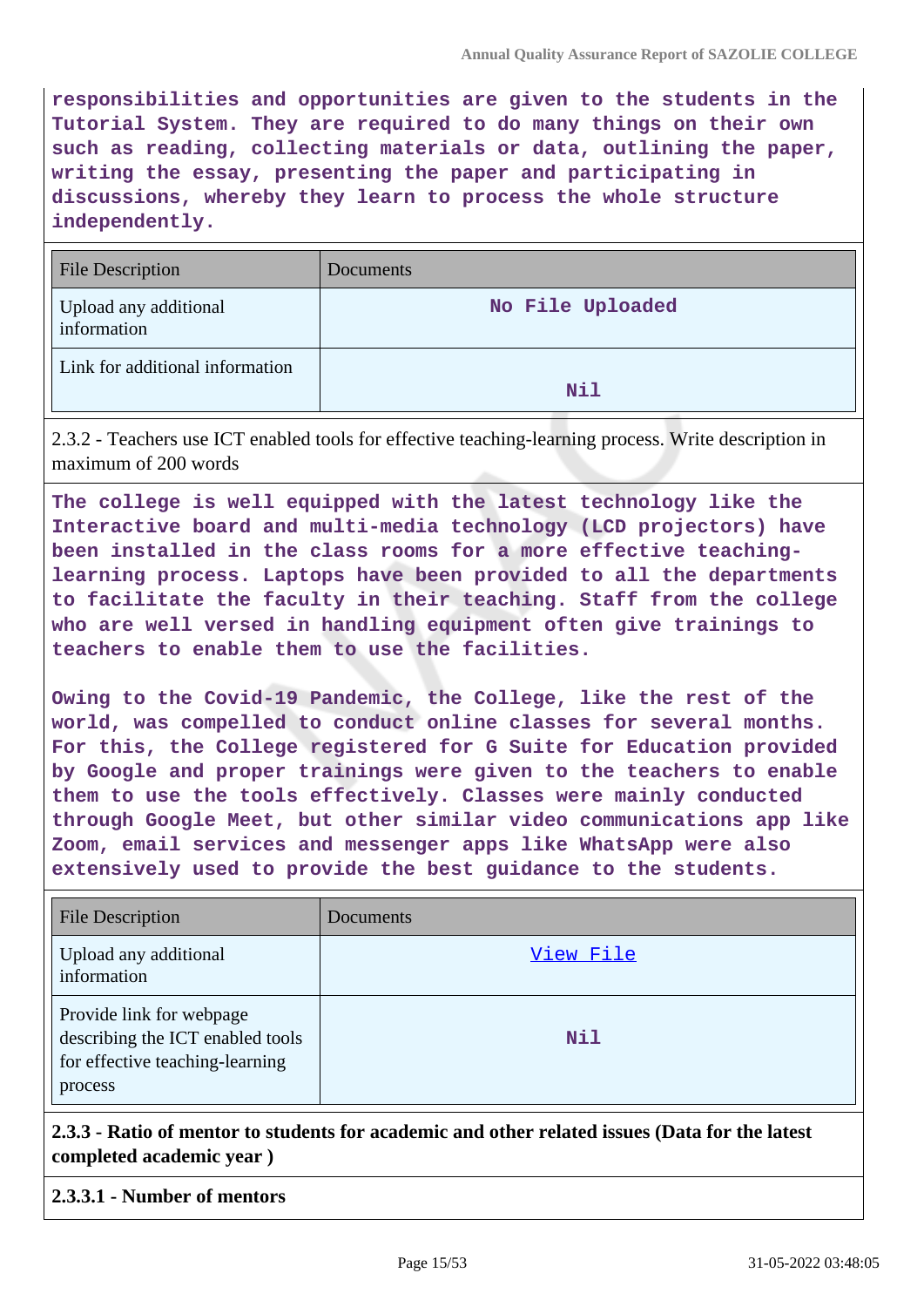$24$ 

| ---                                                                       |                  |
|---------------------------------------------------------------------------|------------------|
| <b>File Description</b>                                                   | Documents        |
| Upload, number of students<br>enrolled and full time teachers on<br>roll. | View File        |
| Circulars pertaining to assigning<br>mentors to mentees                   | No File Uploaded |
| mentor/mentee ratio                                                       | No File Uploaded |

## **2.4 - Teacher Profile and Quality**

## **2.4.1 - Number of full time teachers against sanctioned posts during the year**

**27**

| <b>File Description</b>                                             | Documents        |
|---------------------------------------------------------------------|------------------|
| Full time teachers and sanctioned<br>posts for year (Data Template) | View File        |
| Any additional information                                          | No File Uploaded |
| List of the faculty members<br>authenticated by the Head of HEI     | No File Uploaded |

# **2.4.2 - Number of full time teachers with Ph. D. / D.M. / M.Ch. /D.N.B Superspeciality / D.Sc. / D.Litt. during the year (consider only highest degree for count)**

# **2.4.2.1 - Number of full time teachers with Ph. D. / D.M. / M.Ch. /D.N.C Superspeciality / D.Sc. / D.Litt. during the year**

**5**

| <b>File Description</b>                                                                                                                                                              | Documents        |
|--------------------------------------------------------------------------------------------------------------------------------------------------------------------------------------|------------------|
| Any additional information                                                                                                                                                           | No File Uploaded |
| List of number of full time<br>teachers with Ph. D. $/$ D.M. $/$<br>M.Ch./ D.N.B Super specialty /<br>D.Sc. / D.Litt. and number of full<br>time teachers for year(Data<br>Template) | View File        |

**2.4.3 - Number of years of teaching experience of full time teachers in the same institution (Data for the latest completed academic year)**

## **2.4.3.1 - Total experience of full-time teachers**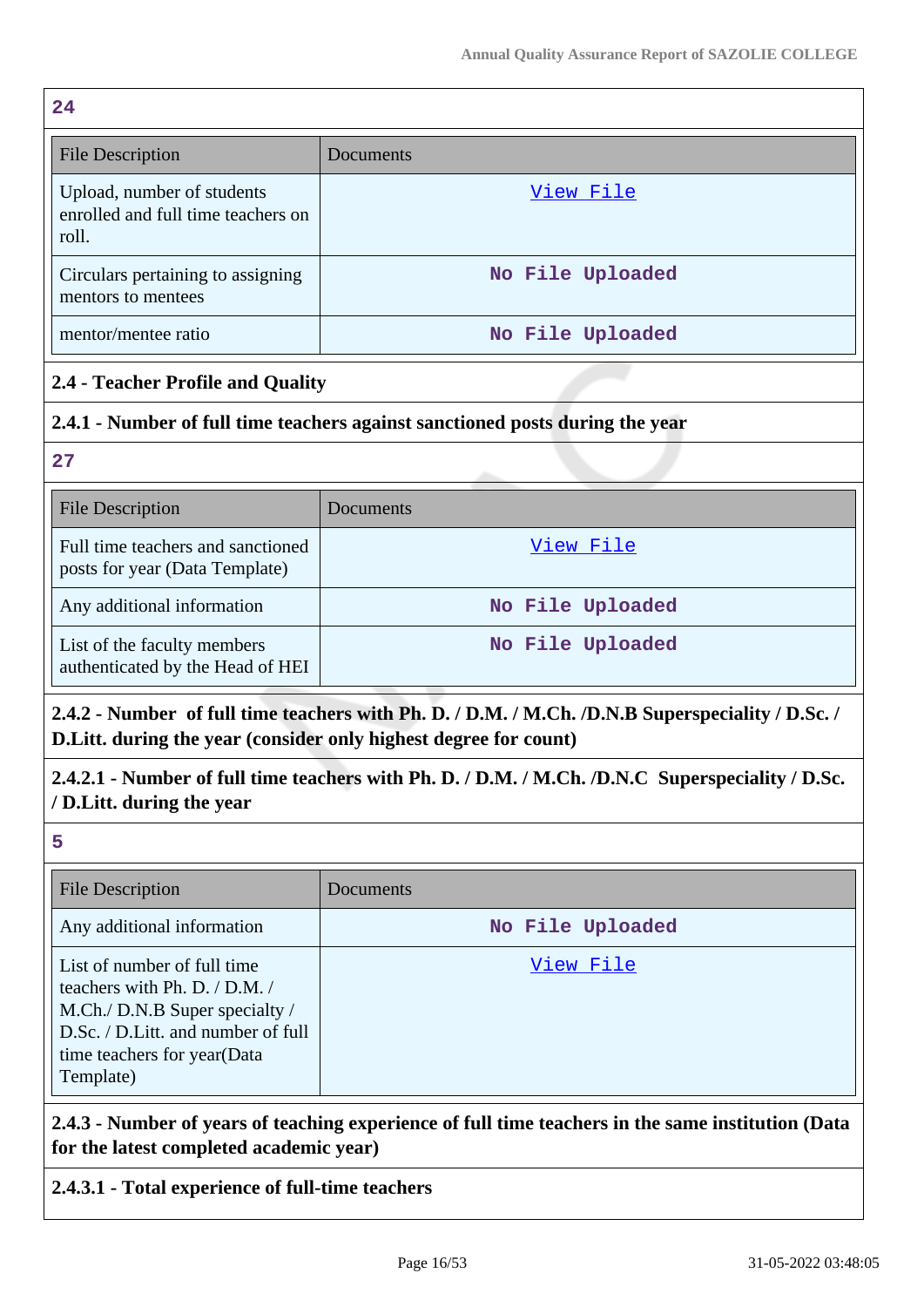**200**

| <b>File Description</b>                                                                                 | <b>Documents</b> |
|---------------------------------------------------------------------------------------------------------|------------------|
| Any additional information                                                                              | No File Uploaded |
| List of Teachers including their<br>PAN, designation, dept. and<br>experience details(Data<br>Template) | View File        |

#### **2.5 - Evaluation Process and Reforms**

2.5.1 - Mechanism of internal assessment is transparent and robust in terms of frequency and mode. Write description within 200 words.

**30 marks out of 100 is allotted for Internal Assessment and due weightage is given to behavioral aspects, independent learning, communication skills etc., through the various activities conducted in the course of the semester. The mechanisms/mode used for internal assessment are paper presentations, assignments, class-test, viva voce, quizzes, open book tests etc. The internal activities are continuous and ongoing process throughout the semester until the endterm exams and it also provide opportunities for teachers to get glimpse into the overall growth and development of the learners. Teachers constantly monitor the performance of the students and through proper guidance and mentoring, students are given various opportunities to improve their performance. The loopholes, if any, in the assessment system is constantly rectified through suggestions for improvement from various quarters. Therefore, the internal assessment mechanism of the college is robust and transparent in terms of frequency and mode.**

| <b>File Description</b>         | Documents        |
|---------------------------------|------------------|
| Any additional information      | No File Uploaded |
| Link for additional information | Nil              |

2.5.2 - Mechanism to deal with internal examination related grievances is transparent, time- bound and efficient

**The college maintains transparency and is efficient in dealing with internal related activities. Internal assessment is done based on the performance in the class tests and assignments and participation in the activities conducted by the teachers, almost all the grievances are settled between the teacher concerned and the students. Students are informed about their performance in the**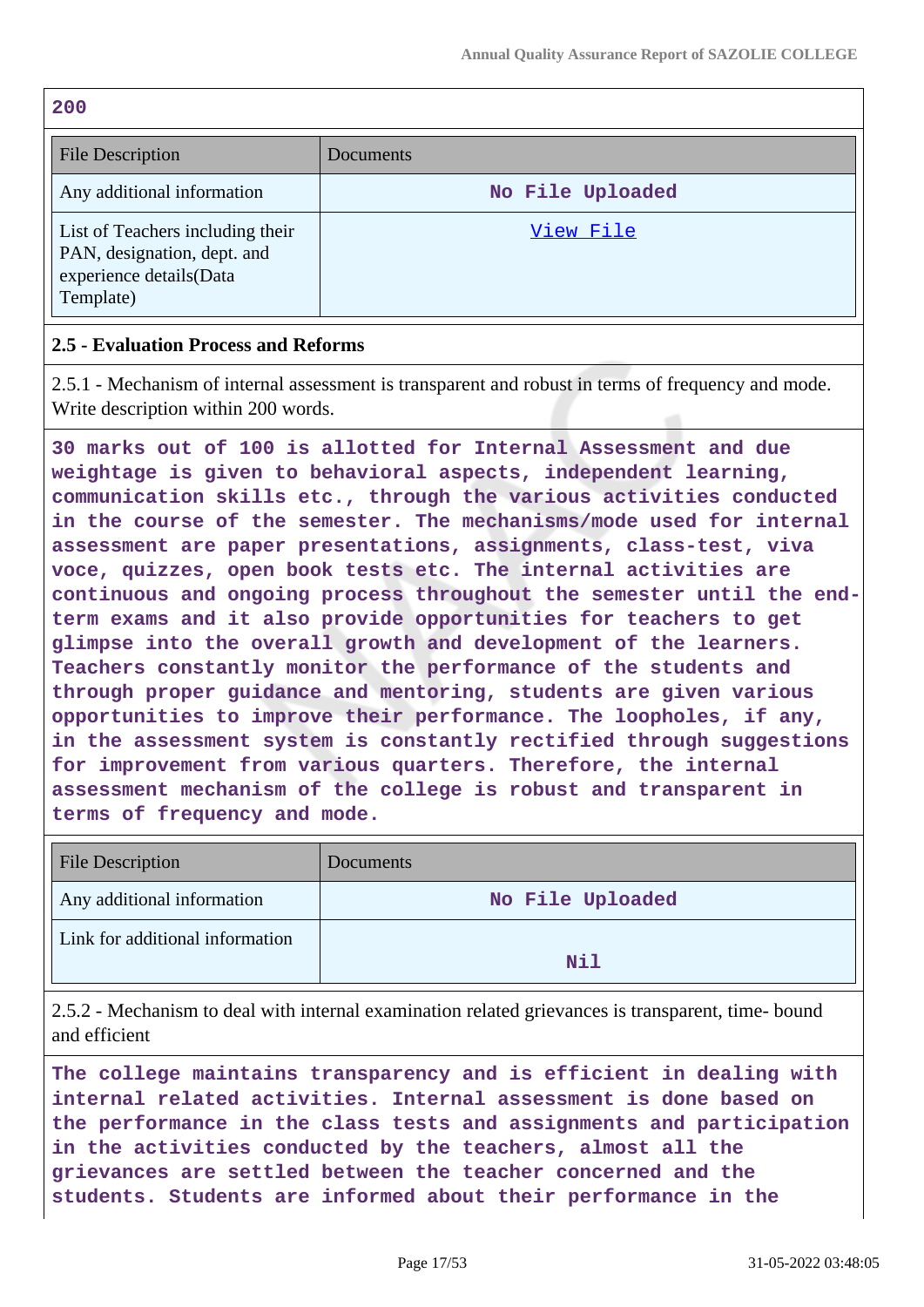**various internal activities. Re-test is conducted and extension of the last date of submission of assignment is done, in case of sickness or genuine problems encountered by the student(s).**

| <b>File Description</b>         | <b>Documents</b> |
|---------------------------------|------------------|
| Any additional information      | No File Uploaded |
| Link for additional information | Nil              |

#### **2.6 - Student Performance and Learning Outcomes**

2.6.1 - Teachers and students are aware of the stated Programme and course outcomes of the Programmes offered by the institution.

**Teachers and students are made aware of the programmes and courses of the institution. All the important information regarding the programmes and courses offered in the institution are given in the college prospectus, college website and college social media accounts. Provision is given for interested students or applicants to download the prospectus from the college website. Beforethe academic session begins,students are given proper orientation by the college and also by the different departments.**

**The results of both the Internal Assessment and External Exams are displayed on the college Notice Board. The results of the final semesterexams which are declared by the Universityare uploaded in the College website.**

| File Description                                        | Documents                                                                                 |
|---------------------------------------------------------|-------------------------------------------------------------------------------------------|
| Upload any additional<br>information                    | No File Uploaded                                                                          |
| Paste link for Additional<br>information                | https://sazoliecollege.in/wp-content/uploads<br>/2022/03/BA-6th-Semester-Results-2021.pdf |
| Upload COs for all courses<br>(exemplars from Glossary) | No File Uploaded                                                                          |

#### 2.6.2 - Attainment of Programme outcomes and course outcomes are evaluated by the institution.

**After the results are declared, the outcome of the performamce of the students in different coursesare evaluated in the Academic Committeeand Faculty meetings and future course of actions are decided for further improvement of the institution, faculty and students.Counselling and guidanceare given to the students according to their performance in the internal activities so that theycan**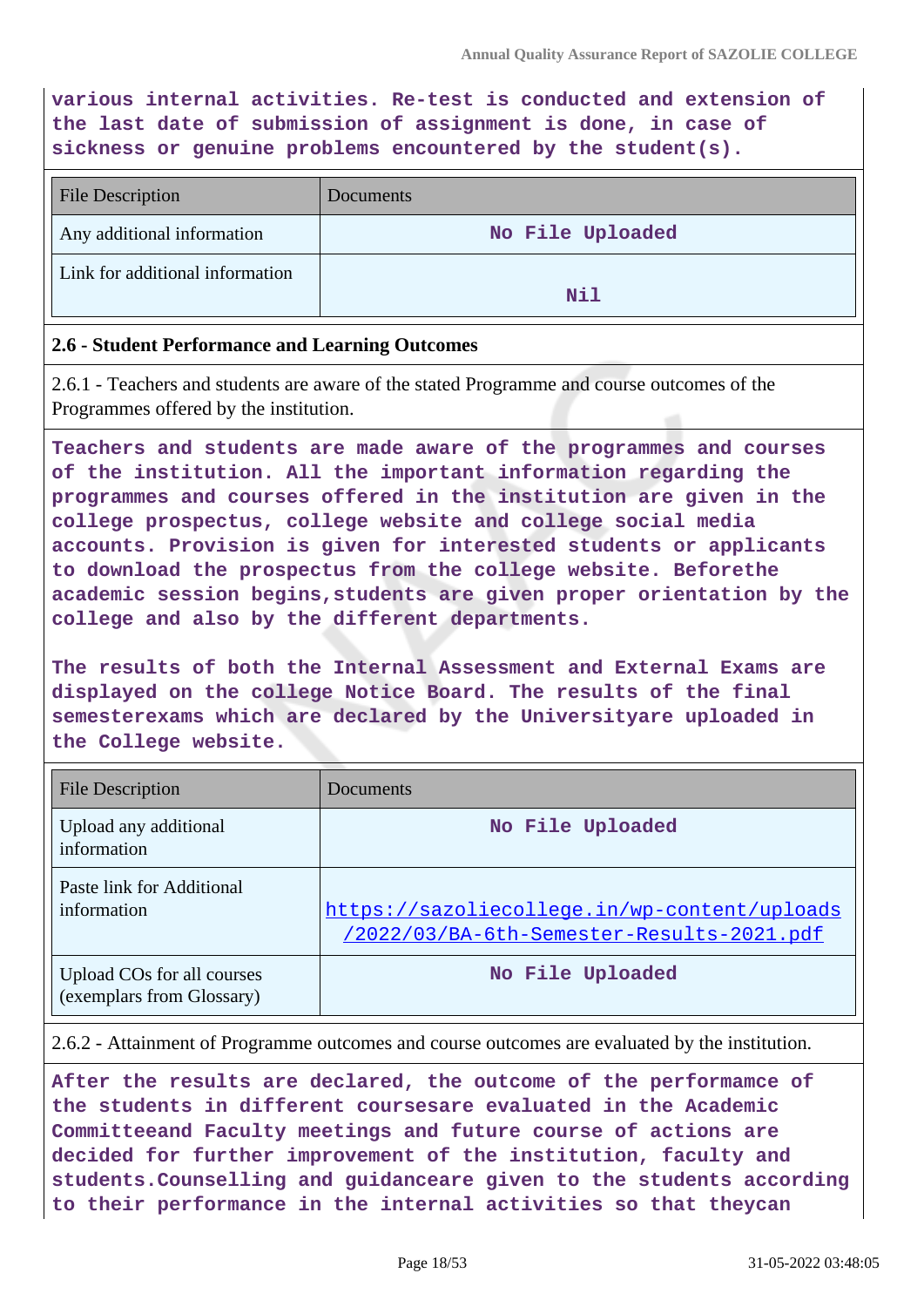**perform well in the external exams.**

**The outcome of the programmes and courses are also presented and deliberated in the Governing Body meetings. Due credit and recognition are given to the faculty and students for their good performance.**

| <b>File Description</b>                  | Documents        |
|------------------------------------------|------------------|
| Upload any additional<br>information     | No File Uploaded |
| Paste link for Additional<br>information | Nil              |

## **2.6.3 - Pass percentage of Students during the year**

**2.6.3.1 - Total number of final year students who passed the university examination during the year**

**132**

| <b>File Description</b>                                                                                                     | Documents        |
|-----------------------------------------------------------------------------------------------------------------------------|------------------|
| Upload list of Programmes and<br>number of students passed and<br>appeared in the final year<br>examination (Data Template) | View File        |
| Upload any additional<br>information                                                                                        | No File Uploaded |
| Paste link for the annual report                                                                                            | Nil              |

#### **2.7 - Student Satisfaction Survey**

**2.7.1 - Student Satisfaction Survey (SSS) on overall institutional performance (Institution may design its own questionnaire) (results and details need to be provided as a weblink)**

[https://sazoliecollege.in/wp-content/uploads/2022/04/EVALUATION-OF-](https://sazoliecollege.in/wp-content/uploads/2022/04/EVALUATION-OF-TEACHERS-BY-STUDENTS.pdf)[TEACHERS-BY-STUDENTS.pdf](https://sazoliecollege.in/wp-content/uploads/2022/04/EVALUATION-OF-TEACHERS-BY-STUDENTS.pdf)

## **RESEARCH, INNOVATIONS AND EXTENSION**

**3.1 - Resource Mobilization for Research**

**3.1.1 - Grants received from Government and non-governmental agencies for research projects / endowments in the institution during the year (INR in Lakhs)**

**3.1.1.1 - Total Grants from Government and non-governmental agencies for research projects / endowments in the institution during the year (INR in Lakhs)**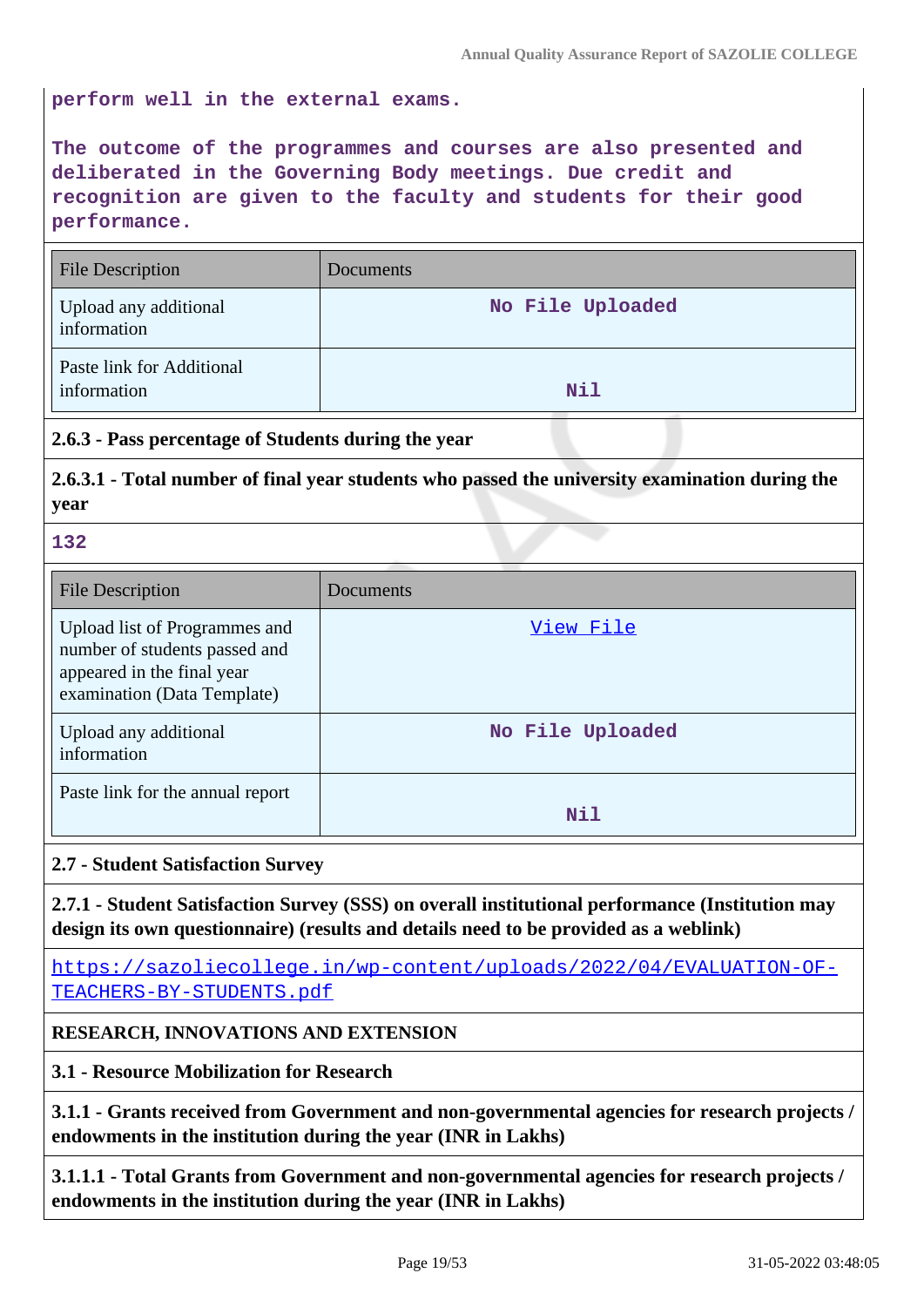**0**

| <b>File Description</b>                                                              | Documents        |
|--------------------------------------------------------------------------------------|------------------|
| Any additional information                                                           | No File Uploaded |
| e-copies of the grant award<br>letters for sponsored research<br>projects/endowments | No File Uploaded |
| List of endowments / projects<br>with details of grants (Data<br>Template)           | No File Uploaded |

**3.1.2 - Number of departments having Research projects funded by government and non government agencies during the year**

# **3.1.2.1 - Number of departments having Research projects funded by government and nongovernment agencies during the year**

**0**

| File Description                                                 | Documents        |
|------------------------------------------------------------------|------------------|
| List of research projects and<br>funding details (Data Template) | No File Uploaded |
| Any additional information                                       | No File Uploaded |
| Supporting document from<br><b>Funding Agency</b>                | No File Uploaded |
| Paste link to funding agency<br>website                          | Nil              |

# **3.1.3 - Number of Seminars/conferences/workshops conducted by the institution during the year**

**3.1.3.1 - Total number of Seminars/conferences/workshops conducted by the institution during the year**

**15**

| <b>File Description</b>                                              | Documents        |
|----------------------------------------------------------------------|------------------|
| Report of the event                                                  | No File Uploaded |
| Any additional information                                           | No File Uploaded |
| List of workshops/seminars<br>during last 5 years (Data<br>Template) | View File        |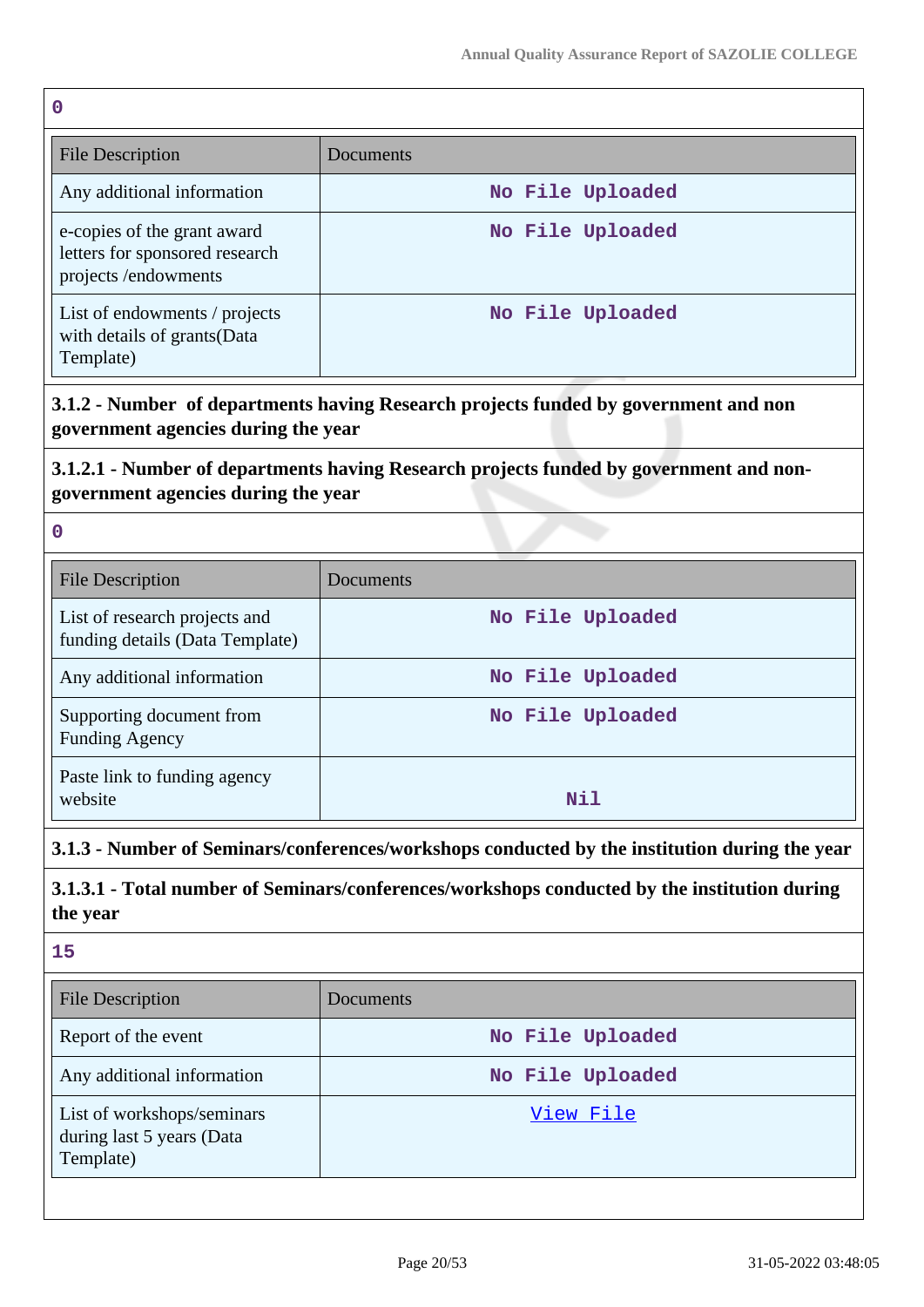### **3.2 - Research Publications and Awards**

**3.2.1 - Number of papers published per teacher in the Journals notified on UGC website during the year**

# **3.2.1.1 - Number of research papers in the Journals notified on UGC website during the year**

**1**

| <b>File Description</b>                                                                                     | <b>Documents</b> |
|-------------------------------------------------------------------------------------------------------------|------------------|
| Any additional information                                                                                  | No File Uploaded |
| List of research papers by title,<br>author, department, name and<br>year of publication (Data<br>Template) | View File        |

**3.2.2 - Number of books and chapters in edited volumes/books published and papers published in national/ international conference proceedings per teacher during the year**

**3.2.2.1 - Total number of books and chapters in edited volumes/books published and papers in national/ international conference proceedings during the year**

**0**

| <b>File Description</b>                                                      | <b>Documents</b> |
|------------------------------------------------------------------------------|------------------|
| Any additional information                                                   | No File Uploaded |
| List books and chapters edited<br>volumes/books published (Data<br>Template) | No File Uploaded |

#### **3.3 - Extension Activities**

3.3.1 - Extension activities are carried out in the neighborhood community, sensitizing students to social issues, for their holistic development, and impact thereof during the year

**Extension activities help the students to:**

- $\bullet$ **Stay rooted and maintain connection with the community.**
- **Get to experience first-hand the plight of the people who are not as fortunate as them.**
- **Imbibe the quality of dignity of labour.**
- **Hone their leadership skills and help them realize the importance of commitment and team work.**
- **Help them grow socially, spiritually, emotionally thereby attaining holistic development among the learners.**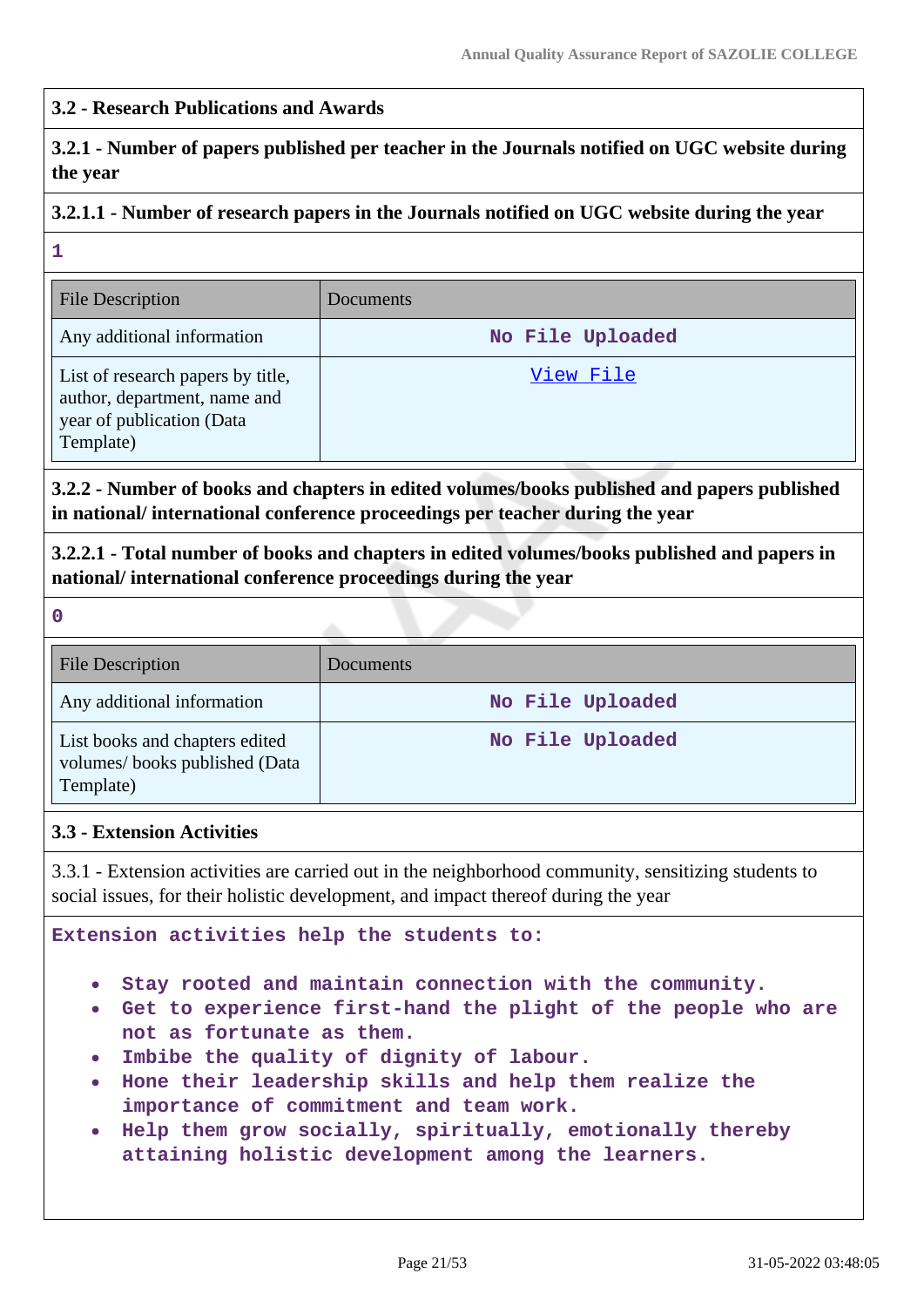| <b>File Description</b>                  | Documents        |
|------------------------------------------|------------------|
| Paste link for additional<br>information | Nil              |
| Upload any additional<br>information     | No File Uploaded |

**3.3.2 - Number of awards and recognitions received for extension activities from government / government recognized bodies during the year**

**3.3.2.1 - Total number of awards and recognition received for extension activities from Government/ government recognized bodies during the year**

**0**

| <b>File Description</b>                                                       | Documents        |
|-------------------------------------------------------------------------------|------------------|
| Any additional information                                                    | No File Uploaded |
| Number of awards for extension<br>activities in last 5 year(Data<br>Template) | No File Uploaded |
| e-copy of the award letters                                                   | No File Uploaded |

**3.3.3 - Number of extension and outreach programs conducted by the institution through NSS/NCC/Red cross/YRC etc., ( including the programmes such as Swachh Bharat, AIDS awareness, Gender issues etc. and/or those organized in collaboration with industry, community and NGOs ) during the year**

**3.3.3.1 - Number of extension and outreach Programs conducted in collaboration with industry, community and Non- Government Organizations through NSS/ NCC/ Red Cross/ YRC etc., during the year**

**3**

| <b>File Description</b>                                                                                                       | Documents        |
|-------------------------------------------------------------------------------------------------------------------------------|------------------|
| Reports of the event organized                                                                                                | View File        |
| Any additional information                                                                                                    | No File Uploaded |
| Number of extension and<br>outreach Programmes conducted<br>with industry, community etc for<br>the last year (Data Template) | View File        |

**3.3.4 - Number of students participating in extension activities at 3.3.3. above during the year**

**3.3.4.1 - Total number of Students participating in extension activities conducted in**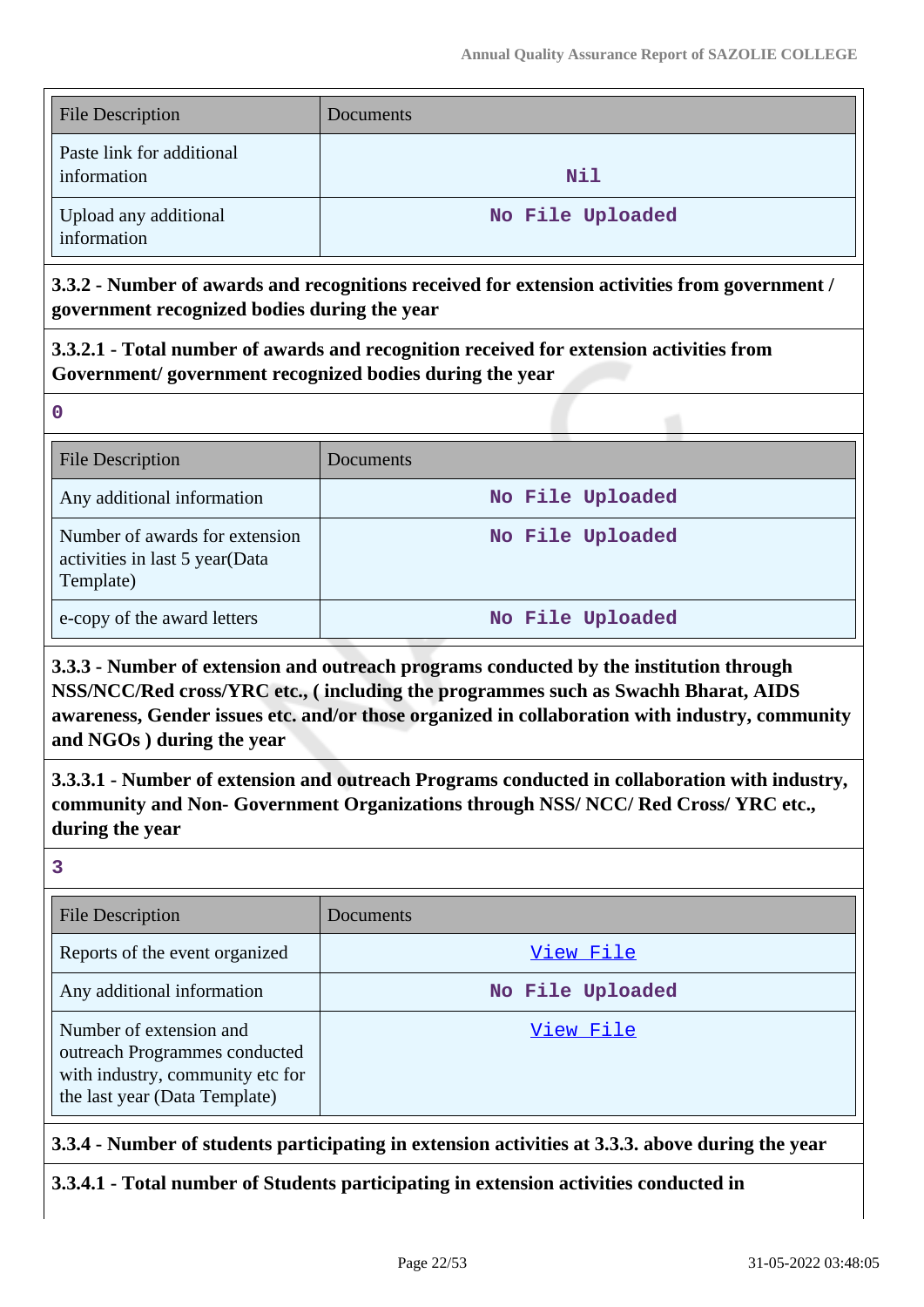# **collaboration with industry, community and Non- Government Organizations through NSS/ NCC/ Red Cross/ YRC etc., during the year**

## **31**

| <b>File Description</b>                                                                              | Documents        |
|------------------------------------------------------------------------------------------------------|------------------|
| Report of the event                                                                                  | No File Uploaded |
| Any additional information                                                                           | No File Uploaded |
| Number of students participating<br>in extension activities with Govt.<br>or NGO etc (Data Template) | View File        |

## **3.4 - Collaboration**

# **3.4.1 - The Institution has several collaborations/linkages for Faculty exchange, Student exchange, Internship, Field trip, On-the- job training, research etc during the year**

#### **6**

| <b>File Description</b>                                                               | <b>Documents</b> |
|---------------------------------------------------------------------------------------|------------------|
| e-copies of linkage related<br>Document                                               | No File Uploaded |
| Details of linkages with<br>institutions/industries for<br>internship (Data Template) | View File        |
| Any additional information                                                            | No File Uploaded |

# **3.4.2 - Number of functional MoUs with national and international institutions, universities, industries, corporate houses etc. during the year**

## **3.4.2.1 - Number of functional MoUs with Institutions of national, international importance, other universities, industries, corporate houses etc. during the year**

# **1**

| File Description                                                                                                                    | Documents        |
|-------------------------------------------------------------------------------------------------------------------------------------|------------------|
| e-Copies of the MoUs with<br>institution./industry/corporate<br>houses                                                              | View File        |
| Any additional information                                                                                                          | No File Uploaded |
| Details of functional MoUs with<br>institutions of national,<br>international importance, other<br>universities etc during the year | No File Uploaded |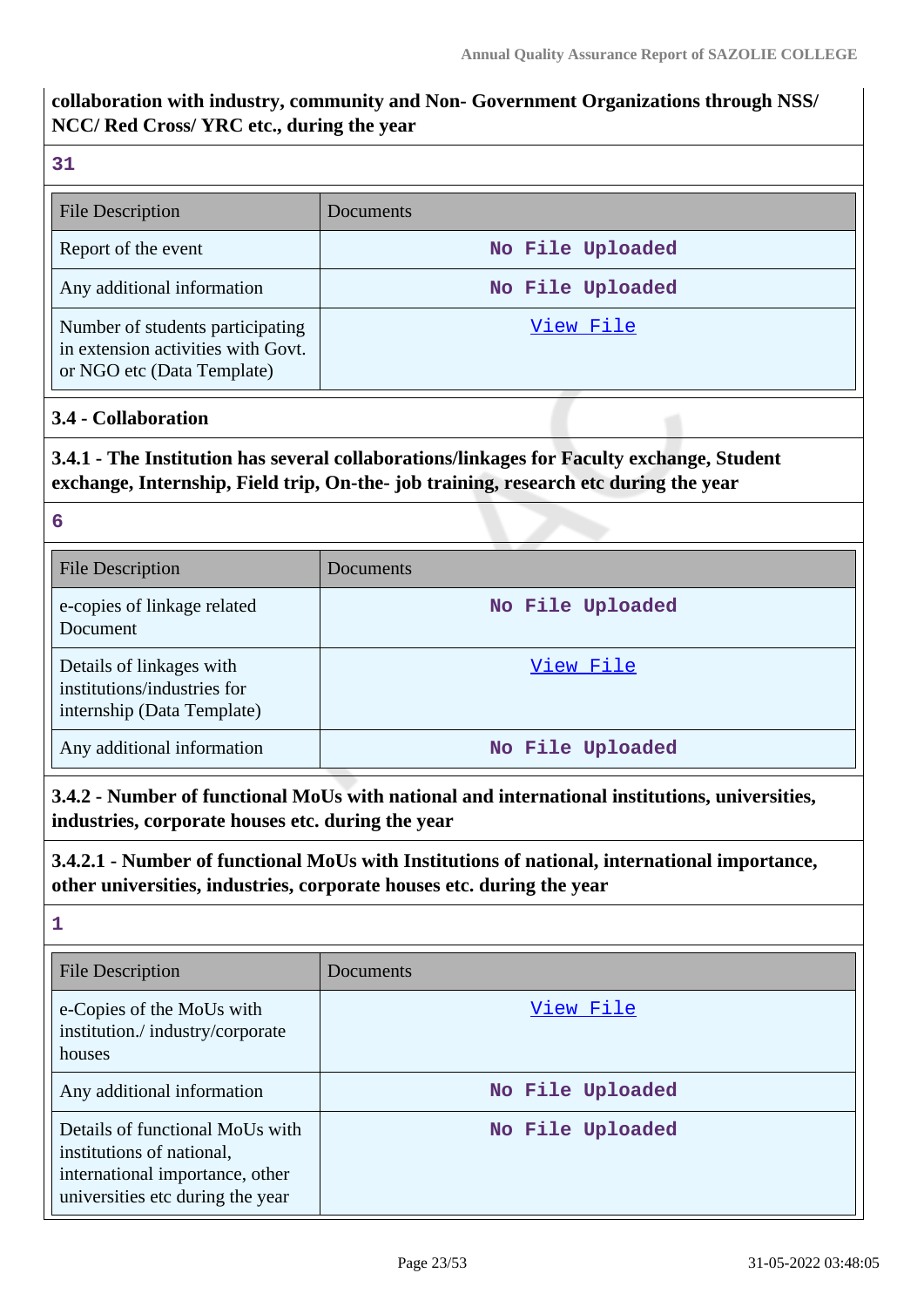## **INFRASTRUCTURE AND LEARNING RESOURCES**

#### **4.1 - Physical Facilities**

4.1.1 - The Institution has adequate infrastructure and physical facilities for teaching- learning. viz., classrooms, laboratories, computing equipment etc.

**The college has excellent infrastructurefor teaching and learning. It has adequate and spacious classrooms with LCD Projectors and Interactive Smart Boards in some classrooms. There is a multipurpose building which also houses the Library. It is used for college programmes and activities. The Library is equipped with an array of books, magazines, periodicals, journals and newspapers, and ithas SOUL 2.0 Software from INFLIBNET. Thecomputer and psychology laboratories arealso well-equipped.Laptops are given to the departments for use in teaching.**

| <b>File Description</b>                  | Documents                                                                    |
|------------------------------------------|------------------------------------------------------------------------------|
| Upload any additional<br>information     | No File Uploaded                                                             |
| Paste link for additional<br>information | https://sazoliecollege.in/wp-<br>content/uploads/2021/07/PROSPECTUS-2021.pdf |

4.1.2 - The Institution has adequate facilities for cultural activities, sports, games (indoor, outdoor), gymnasium, yoga centre etc.

**Faculty, staff and students enjoy the facilities for basketball, volleyball, tennis, table tennis, futsal, badminton and taekwondo. It has a multipurpose auditorium which is used to host various programmes and cultural activities. The auditoriumcan accommodate at least 600 students. The college has different sports clubs like Taekwondo, Badminton, Basketball and Football clubs. The college also has a gymnasium where staff and students can join on payment of membership fee.Literary, cultural and sports events form an important part of the academic calender.**

| <b>File Description</b>                  | Documents                                                                    |
|------------------------------------------|------------------------------------------------------------------------------|
| Upload any additional<br>information     | No File Uploaded                                                             |
| Paste link for additional<br>information | https://sazoliecollege.in/wp-<br>content/uploads/2021/07/PROSPECTUS-2021.pdf |

**4.1.3 - Number of classrooms and seminar halls with ICT- enabled facilities such as smart class,**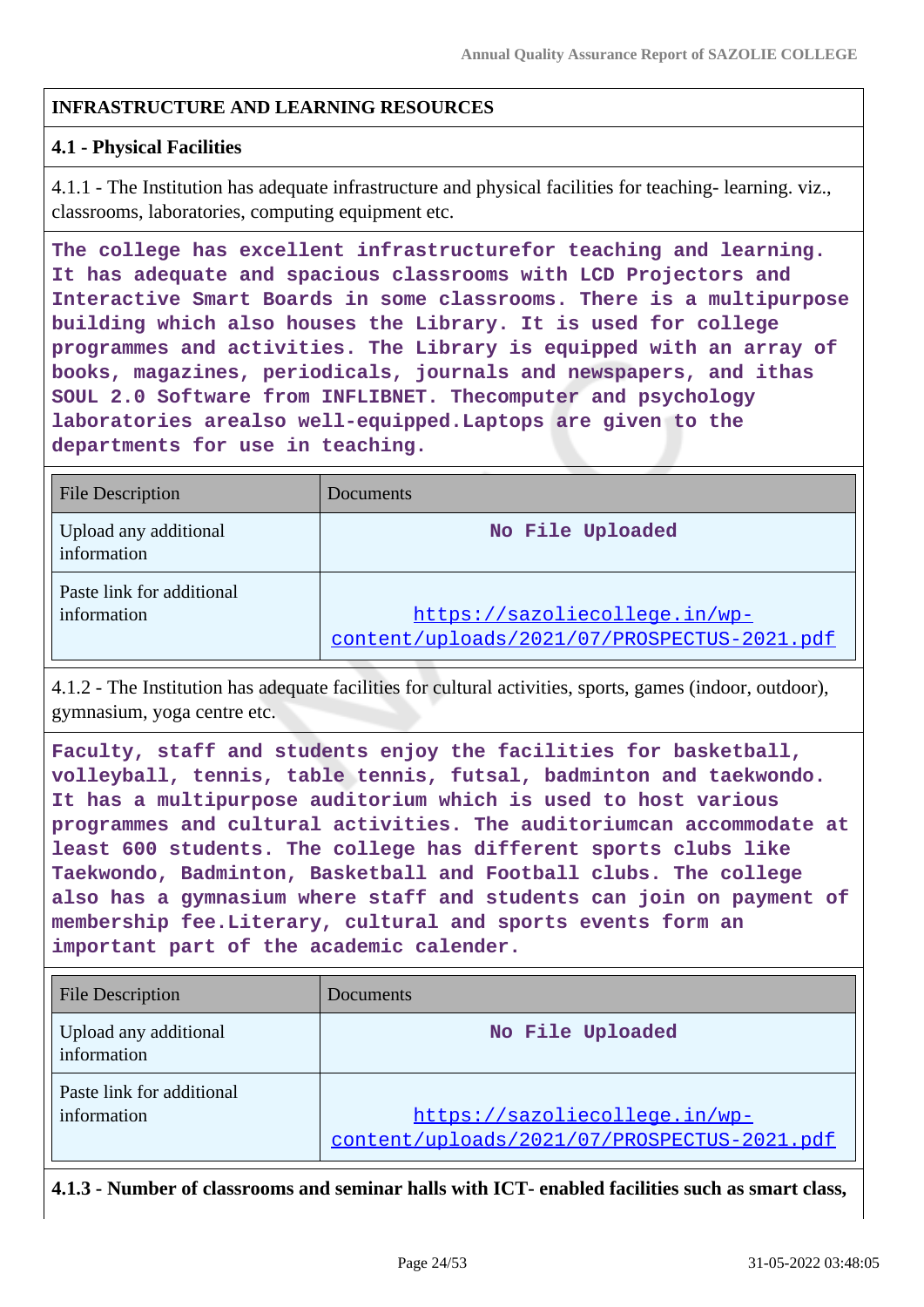**5**

# **4.1.3.1 - Number of classrooms and seminar halls with ICT facilities**

**5**

| <b>File Description</b>                                                                                   | Documents        |
|-----------------------------------------------------------------------------------------------------------|------------------|
| Upload any additional<br>information                                                                      | No File Uploaded |
| Paste link for additional<br>information                                                                  | <b>Nil</b>       |
| <b>Upload Number of classrooms</b><br>and seminar halls with ICT<br>enabled facilities (Data<br>Template) | View File        |

**4.1.4 - Expenditure, excluding salary for infrastructure augmentation during the year (INR in Lakhs)**

**4.1.4.1 - Expenditure for infrastructure augmentation, excluding salary during the year (INR in lakhs)**

#### **4192785**

| <b>File Description</b>                                                                            | Documents        |
|----------------------------------------------------------------------------------------------------|------------------|
| Upload any additional<br>information                                                               | No File Uploaded |
| Upload audited utilization<br>statements                                                           | No File Uploaded |
| <b>Upload Details of budget</b><br>allocation, excluding salary<br>during the year (Data Template) | View File        |

## **4.2 - Library as a Learning Resource**

4.2.1 - Library is automated using Integrated Library Management System (ILMS)

**The College Library is partially automated with SOUL 2.0 Software by INFLIBNET.**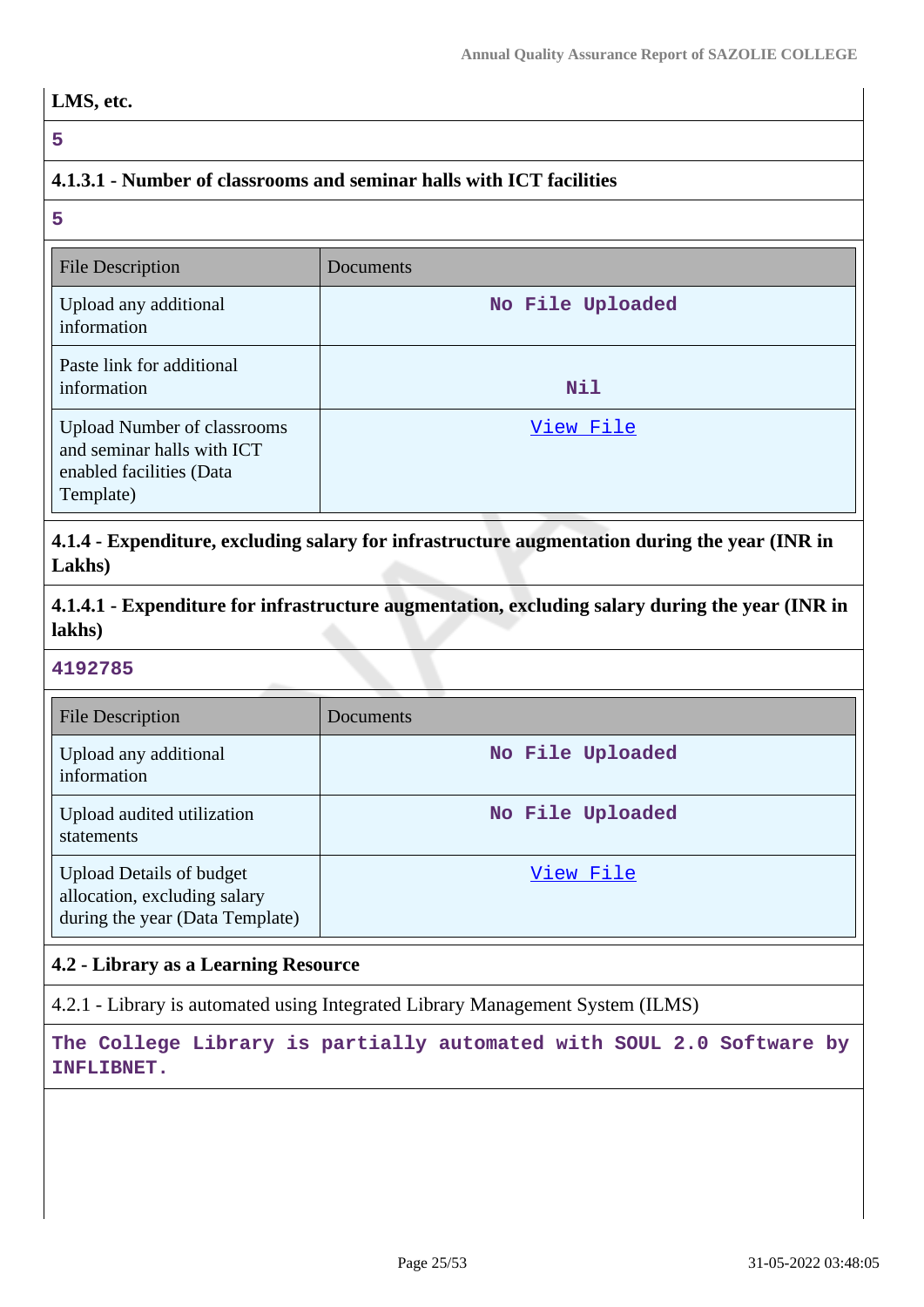| File Description                                                                                                                                                                      | Documents        |                      |  |
|---------------------------------------------------------------------------------------------------------------------------------------------------------------------------------------|------------------|----------------------|--|
| Upload any additional<br>information                                                                                                                                                  | No File Uploaded |                      |  |
| Paste link for Additional<br>Information                                                                                                                                              | Nil              |                      |  |
| 4.2.2 - The institution has subscription for the<br>following e-resources e-journals e-<br>ShodhSindhu Shodhganga Membership e-<br><b>books Databases Remote access toe-resources</b> |                  | E. None of the above |  |

| <b>File Description</b>                                                                                       | <b>Documents</b> |
|---------------------------------------------------------------------------------------------------------------|------------------|
| Upload any additional<br>information                                                                          | No File Uploaded |
| Details of subscriptions like e-<br>journals, e-Shodh Sindhu,<br>Shodhganga Membership etc<br>(Data Template) | No File Uploaded |

**4.2.3 - Expenditure for purchase of books/e-books and subscription to journals/e- journals during the year (INR in Lakhs)**

# **4.2.3.1 - Annual expenditure of purchase of books/e-books and subscription to journals/ejournals during the year (INR in Lakhs)**

## **Nil**

| <b>File Description</b>                                                                                                       | <b>Documents</b> |
|-------------------------------------------------------------------------------------------------------------------------------|------------------|
| Any additional information                                                                                                    | No File Uploaded |
| Audited statements of accounts                                                                                                | No File Uploaded |
| Details of annual expenditure for<br>purchase of books/e-books and<br>journals/e- journals during the<br>year (Data Template) | No File Uploaded |

**4.2.4 - Number per day usage of library by teachers and students ( foot falls and login data for online access) (Data for the latest completed academic year)**

**4.2.4.1 - Number of teachers and students using library per day over last one year**

**65**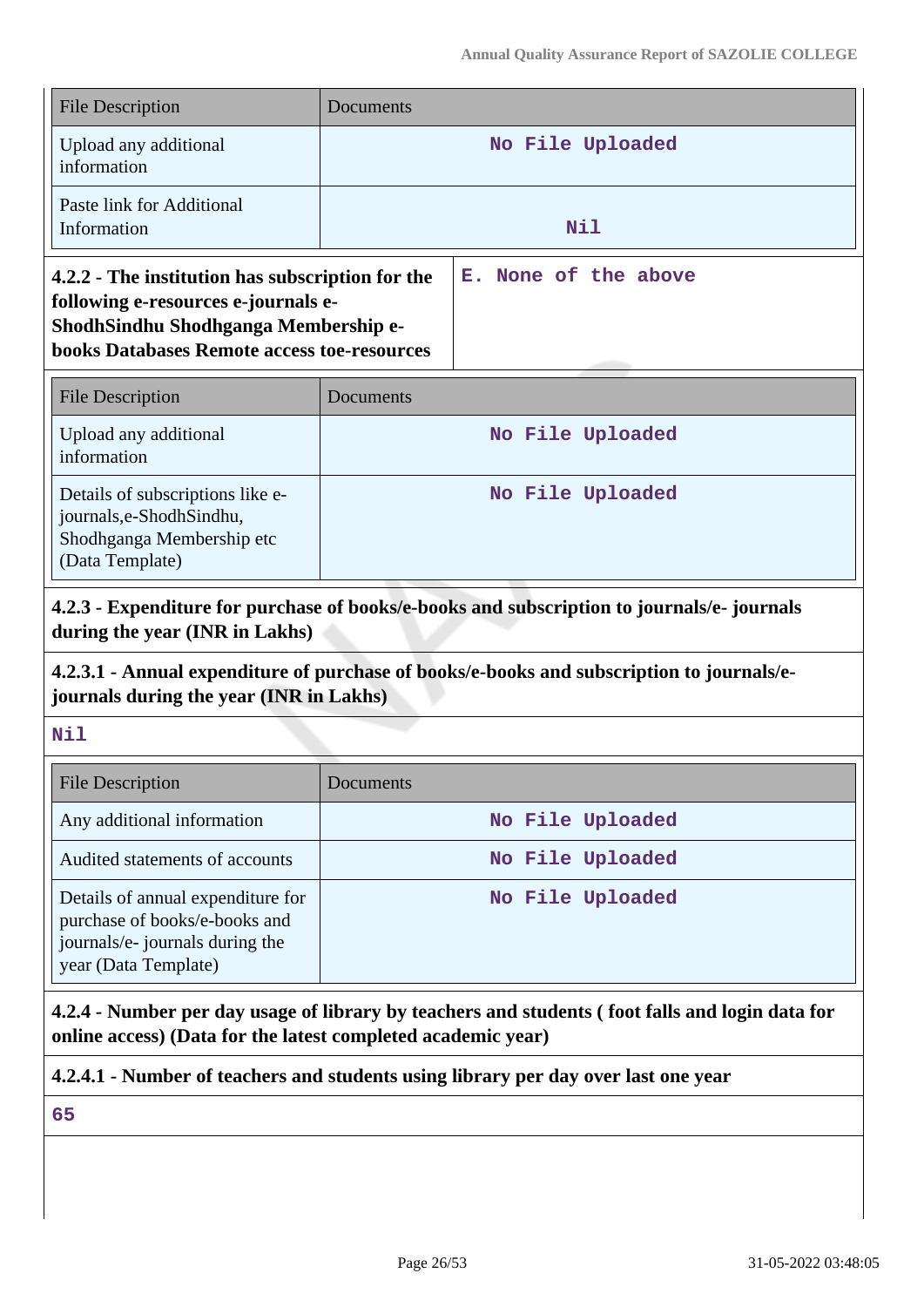| <b>File Description</b>                                                                                                                                                                                                                                                                    | Documents        |  |  |  |  |  |  |
|--------------------------------------------------------------------------------------------------------------------------------------------------------------------------------------------------------------------------------------------------------------------------------------------|------------------|--|--|--|--|--|--|
| Any additional information                                                                                                                                                                                                                                                                 | No File Uploaded |  |  |  |  |  |  |
| Details of library usage by<br>teachers and students                                                                                                                                                                                                                                       | No File Uploaded |  |  |  |  |  |  |
| 4.3 - IT Infrastructure                                                                                                                                                                                                                                                                    |                  |  |  |  |  |  |  |
| 4.3.1 - Institution frequently updates its IT facilities including Wi-Fi                                                                                                                                                                                                                   |                  |  |  |  |  |  |  |
| The college has been updating its IT facilities over the years.<br>There are 32 nos of computers at present for the computer lab, the<br>different departments, library and the college office. The<br>Auditorium and some classrooms have LCD projectors and Smart<br>Interactive Boards. |                  |  |  |  |  |  |  |
| <b>File Description</b>                                                                                                                                                                                                                                                                    | Documents        |  |  |  |  |  |  |
| Upload any additional<br>information                                                                                                                                                                                                                                                       | No File Uploaded |  |  |  |  |  |  |
| Paste link for additional<br>information                                                                                                                                                                                                                                                   | <b>Nil</b>       |  |  |  |  |  |  |
| 4.3.2 - Number of Computers                                                                                                                                                                                                                                                                |                  |  |  |  |  |  |  |
| 32                                                                                                                                                                                                                                                                                         |                  |  |  |  |  |  |  |
| <b>File Description</b>                                                                                                                                                                                                                                                                    | Documents        |  |  |  |  |  |  |
| Upload any additional<br>information                                                                                                                                                                                                                                                       | No File Uploaded |  |  |  |  |  |  |
| Student – computer ratio                                                                                                                                                                                                                                                                   | No File Uploaded |  |  |  |  |  |  |
| 4.3.3 - Bandwidth of internet connection in the<br>$<$ 5MBPS<br>Е.<br><b>Institution</b>                                                                                                                                                                                                   |                  |  |  |  |  |  |  |
| <b>File Description</b>                                                                                                                                                                                                                                                                    | Documents        |  |  |  |  |  |  |
| Upload any additional<br>Information                                                                                                                                                                                                                                                       | No File Uploaded |  |  |  |  |  |  |
| Details of available bandwidth of<br>internet connection in the<br>Institution                                                                                                                                                                                                             | No File Uploaded |  |  |  |  |  |  |
| <b>4.4 - Maintenance of Campus Infrastructure</b>                                                                                                                                                                                                                                          |                  |  |  |  |  |  |  |
| 4.4.1 - Expenditure incurred on maintenance of infrastructure (physical and academic support<br>facilities) excluding salary component during the year (INR in Lakhs)                                                                                                                      |                  |  |  |  |  |  |  |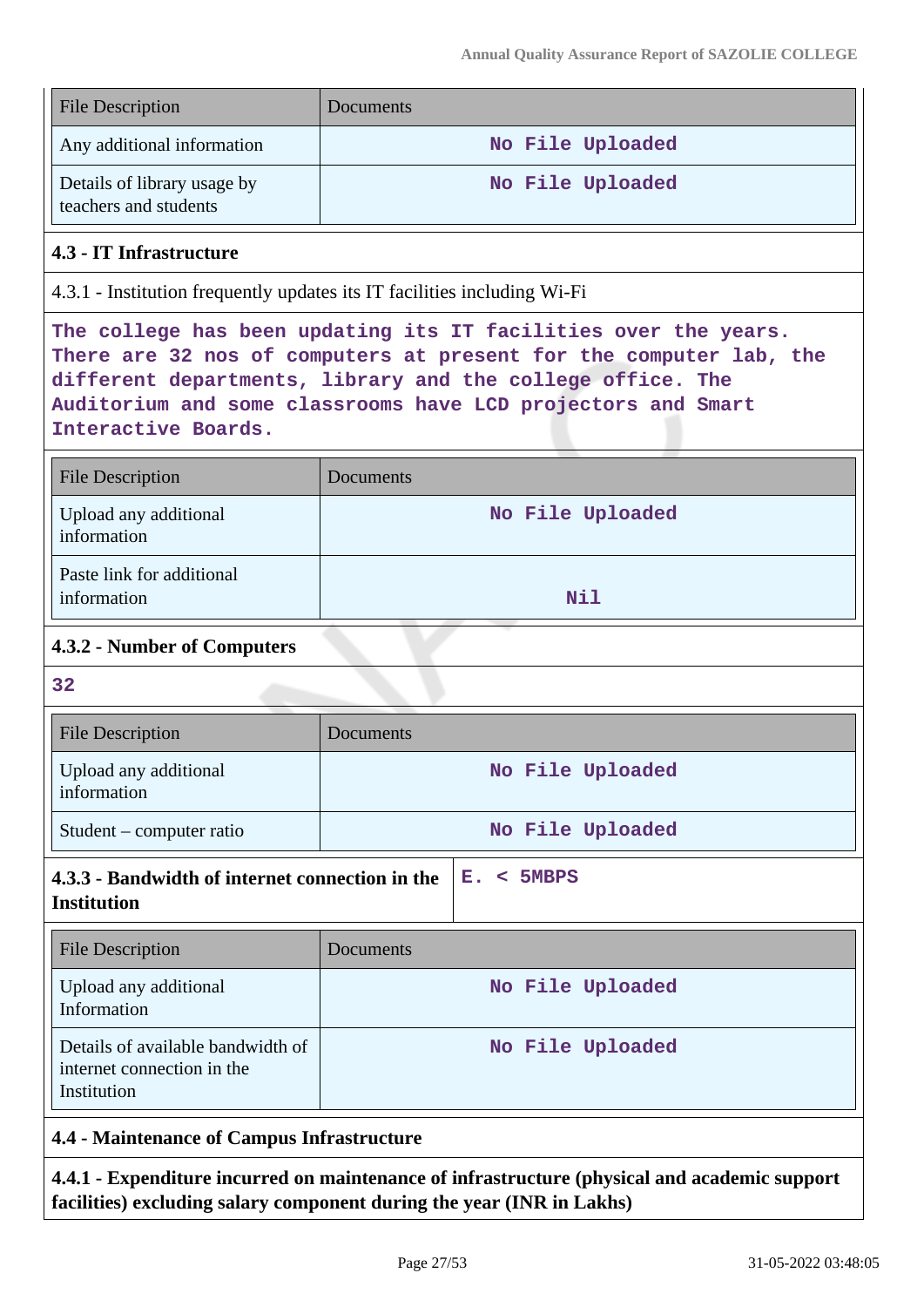# **4.4.1.1 - Expenditure incurred on maintenance of infrastructure (physical facilities and academic support facilities) excluding salary component during the year (INR in lakhs)**

#### **4192785**

| File Description                                                                                                               | Documents        |
|--------------------------------------------------------------------------------------------------------------------------------|------------------|
| Upload any additional<br>information                                                                                           | No File Uploaded |
| Audited statements of accounts.                                                                                                | No File Uploaded |
| Details about assigned budget<br>and expenditure on physical<br>facilities and academic support<br>facilities (Data Templates) | View File        |

4.4.2 - There are established systems and procedures for maintaining and utilizing physical, academic and support facilities - laboratory, library, sports complex, computers, classrooms etc.

**- The Administrator looks after the maintenance and upkeep of the infrastructure, equipment and facilities. He is assisted by the support staff of the College. Budget allocation for maintenance and upgradation of the College facilities is done during the financial year.**

**- The maintenance of the Computer Lab and Psychology Lab are monitored with the help of the Computer Assistant and Psychology Department faculty respectively.**

**- A staff-in-charge looks after the maintenance of the College buses.**

**- The Warden, Sports Secretaries of the Students' Council and Hostels looks after the procurement and maintenance of the sports equipment.**

**- The Librarian oversees the maintenance of the College Library.**

**- The Girls' Common Room is maintained by the Women's Cell and Assistant Class Representatives (ACRs).**

**- The infrastructure and facilities of the College are regularly maintained based on the various feedbacks and suggestions from faculty, staff and students. The Coordination Committee of the College reviews and discusses about College maintenance in its quarterly meetings.**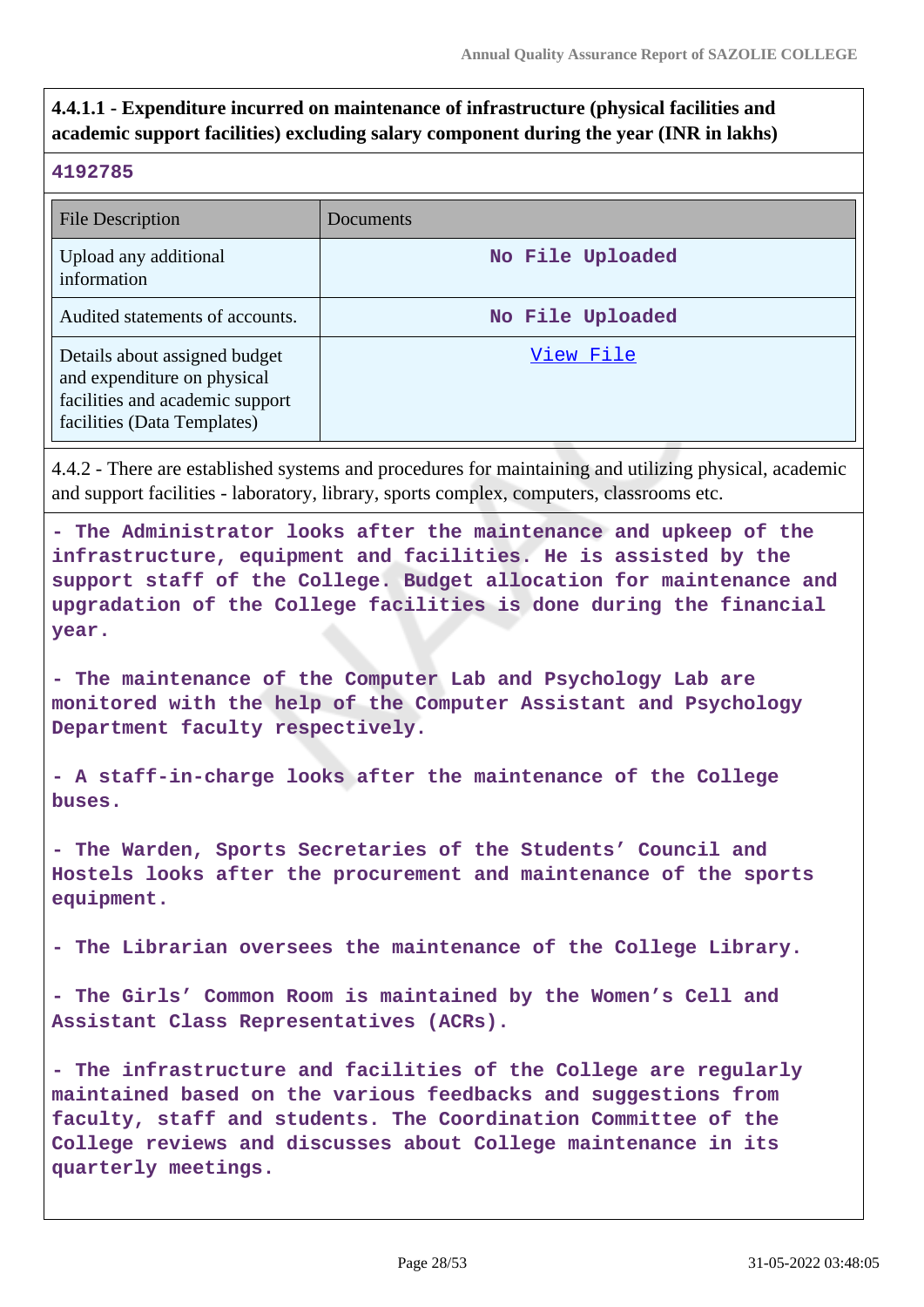| <b>File Description</b>                                                                                                                       | Documents                                                                                            |  |  |  |  |  |
|-----------------------------------------------------------------------------------------------------------------------------------------------|------------------------------------------------------------------------------------------------------|--|--|--|--|--|
| Upload any additional<br>information                                                                                                          | No File Uploaded                                                                                     |  |  |  |  |  |
| Paste link for additional<br>information                                                                                                      | Nil                                                                                                  |  |  |  |  |  |
| STUDENT SUPPORT AND PROGRESSION                                                                                                               |                                                                                                      |  |  |  |  |  |
| 5.1 - Student Support                                                                                                                         |                                                                                                      |  |  |  |  |  |
| 5.1.1 - Number of students benefited by scholarships and free ships provided by the<br>Government during the year                             |                                                                                                      |  |  |  |  |  |
| 5.1.1.1 - Number of students benefited by scholarships and free ships provided by the<br>Government during the year                           |                                                                                                      |  |  |  |  |  |
| 397                                                                                                                                           |                                                                                                      |  |  |  |  |  |
| <b>File Description</b>                                                                                                                       | Documents                                                                                            |  |  |  |  |  |
| Upload self attested letter with<br>the list of students sanctioned<br>scholarship                                                            | No File Uploaded                                                                                     |  |  |  |  |  |
| Upload any additional<br>information                                                                                                          | No File Uploaded                                                                                     |  |  |  |  |  |
| Number of students benefited by<br>scholarships and free ships<br>provided by the Government<br>during the year (Data Template)               | View File                                                                                            |  |  |  |  |  |
| non-government agencies during the year                                                                                                       | 5.1.2 - Number of students benefitted by scholarships, free ships etc. provided by the institution / |  |  |  |  |  |
| institution / non-government agencies during the year                                                                                         | 5.1.2.1 - Total number of students benefited by scholarships, free ships, etc provided by the        |  |  |  |  |  |
| 3                                                                                                                                             |                                                                                                      |  |  |  |  |  |
| <b>File Description</b>                                                                                                                       | Documents                                                                                            |  |  |  |  |  |
| Upload any additional<br>information                                                                                                          | No File Uploaded                                                                                     |  |  |  |  |  |
| Number of students benefited by<br>scholarships and free ships<br>institution / non-government<br>agencies in last 5 years (Date<br>Template) | <u>View File</u>                                                                                     |  |  |  |  |  |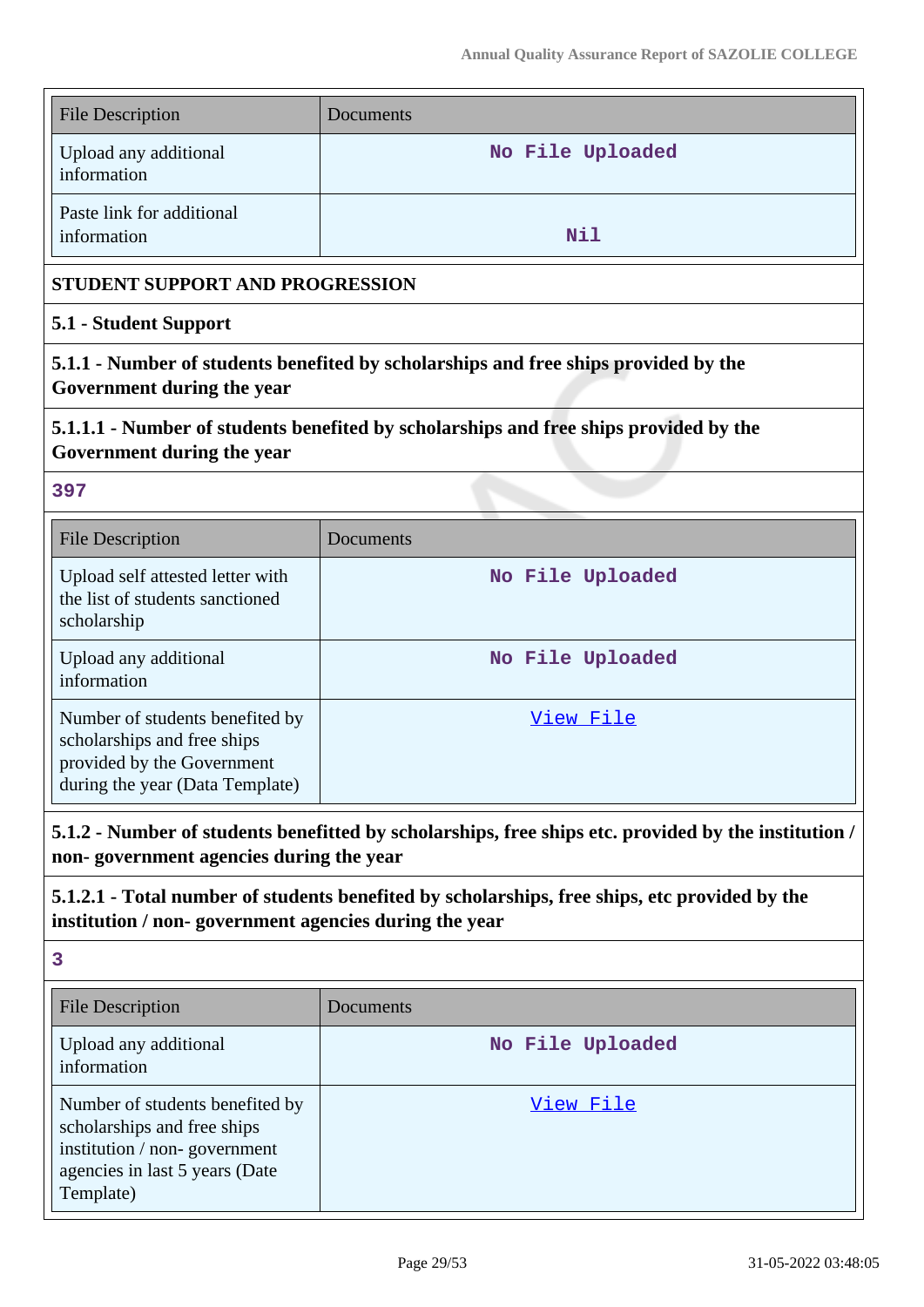| 5.1.3 - Capacity building and skills           |  |  | E. none of the above |
|------------------------------------------------|--|--|----------------------|
| enhancement initiatives taken by the           |  |  |                      |
| institution include the following: Soft skills |  |  |                      |
| Language and communication skills Life skills  |  |  |                      |
| (Yoga, physical fitness, health and hygiene)   |  |  |                      |
| <b>ICT/computing skills</b>                    |  |  |                      |

| <b>File Description</b>                                                                 | <b>Documents</b> |
|-----------------------------------------------------------------------------------------|------------------|
| Link to institutional website                                                           | Nil              |
| Any additional information                                                              | No File Uploaded |
| Details of capability building and<br>skills enhancement initiatives<br>(Data Template) | No File Uploaded |

# **5.1.4 - Number of students benefitted by guidance for competitive examinations and career counseling offered by the institution during the year**

#### **119**

**5.1.4.1 - Number of students benefitted by guidance for competitive examinations and career counseling offered by the institution during the year**

## **119**

| <b>File Description</b>                                                                                                                 | Documents        |
|-----------------------------------------------------------------------------------------------------------------------------------------|------------------|
| Any additional information                                                                                                              | No File Uploaded |
| Number of students benefited by<br>guidance for competitive<br>examinations and career<br>counseling during the year (Data<br>Template) | View File        |

| 5.1.5 - The Institution has a transparent     |  |  | B. Any 3 of the above |
|-----------------------------------------------|--|--|-----------------------|
| mechanism for timely redressal of student     |  |  |                       |
| grievances including sexual harassment and    |  |  |                       |
| ragging cases Implementation of guidelines of |  |  |                       |
| statutory/regulatory bodies Organization wide |  |  |                       |
| awareness and undertakings on policies with   |  |  |                       |
| zero tolerance Mechanisms for submission of   |  |  |                       |
| online/offline students' grievances Timely    |  |  |                       |
| redressal of the grievances through           |  |  |                       |
| appropriate committees                        |  |  |                       |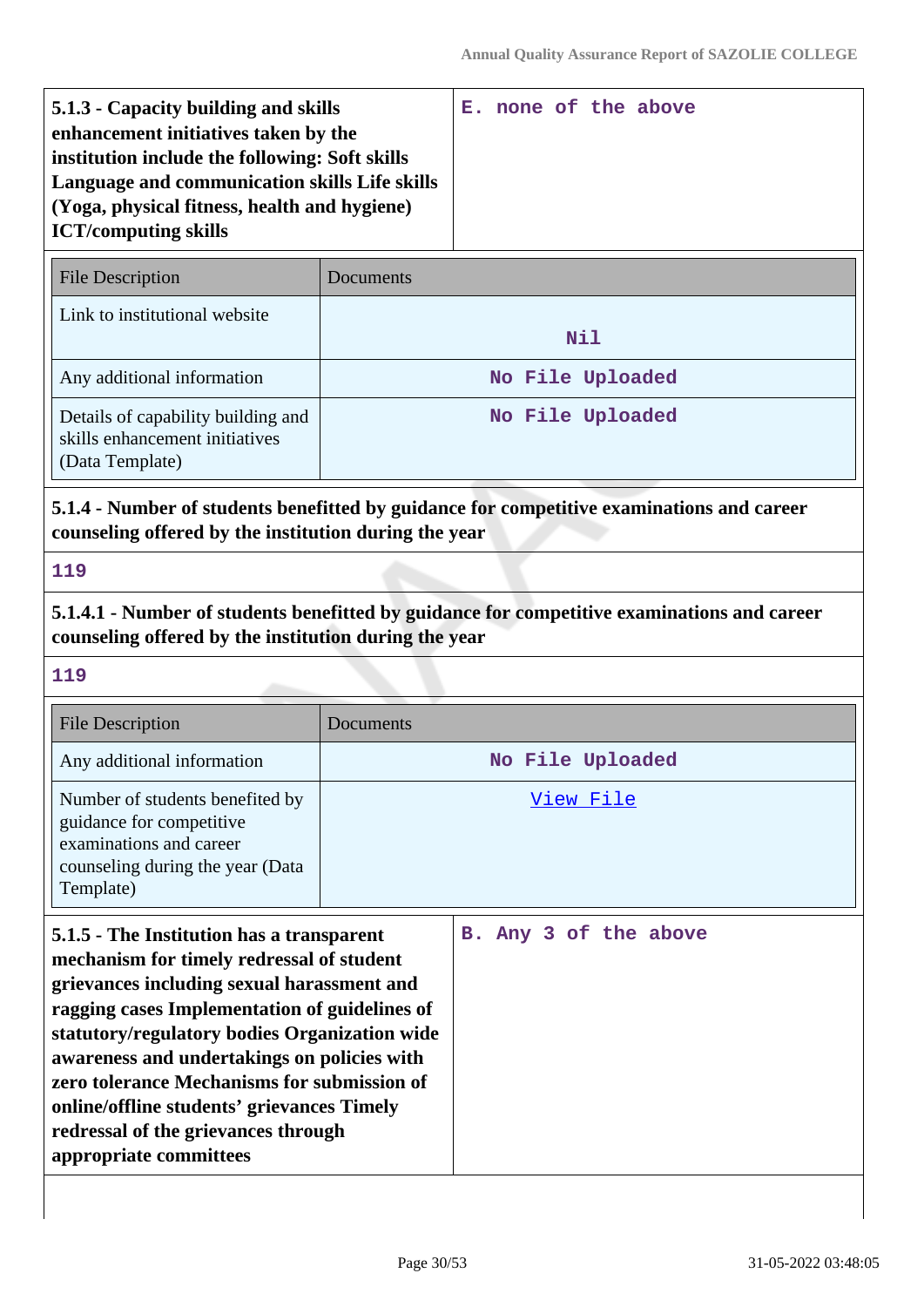| <b>File Description</b>                                                                                                                  | Documents                                                                               |  |  |  |  |
|------------------------------------------------------------------------------------------------------------------------------------------|-----------------------------------------------------------------------------------------|--|--|--|--|
| Minutes of the meetings of<br>student redressal committee,<br>prevention of sexual harassment<br>committee and Anti Ragging<br>committee | No File Uploaded                                                                        |  |  |  |  |
| Upload any additional<br>information                                                                                                     | No File Uploaded                                                                        |  |  |  |  |
| Details of student grievances<br>including sexual harassment and<br>ragging cases                                                        | No File Uploaded                                                                        |  |  |  |  |
| <b>5.2 - Student Progression</b>                                                                                                         |                                                                                         |  |  |  |  |
| 5.2.1 - Number of placement of outgoing students during the year                                                                         |                                                                                         |  |  |  |  |
| 5.2.1.1 - Number of outgoing students placed during the year                                                                             |                                                                                         |  |  |  |  |
| $\boldsymbol{0}$                                                                                                                         |                                                                                         |  |  |  |  |
| <b>File Description</b>                                                                                                                  | Documents                                                                               |  |  |  |  |
| Self-attested list of students<br>placed                                                                                                 | No File Uploaded                                                                        |  |  |  |  |
| Upload any additional<br>information                                                                                                     | No File Uploaded                                                                        |  |  |  |  |
|                                                                                                                                          | 5.2.2 - Number of students progressing to higher education during the year              |  |  |  |  |
|                                                                                                                                          | 5.2.2.1 - Number of outgoing student progression to higher education                    |  |  |  |  |
| 33                                                                                                                                       |                                                                                         |  |  |  |  |
| <b>File Description</b>                                                                                                                  | Documents                                                                               |  |  |  |  |
| Upload supporting data for<br>student/alumni                                                                                             | No File Uploaded                                                                        |  |  |  |  |
| Any additional information                                                                                                               | No File Uploaded                                                                        |  |  |  |  |
| Details of student progression to<br>higher education                                                                                    | <u>View File</u>                                                                        |  |  |  |  |
|                                                                                                                                          | Number of students qualifying in state/national/international level examinations during |  |  |  |  |

# **5.2.3 - Number of students qualifying in state/national/ international level examinations during the year (eg: JAM/CLAT/GATE/ GMAT/CAT/GRE/ TOEFL/ Civil Services/State government examinations)**

**5.2.3.1 - Number of students qualifying in state/ national/ international level examinations (eg: JAM/CLAT/NET/ SLET/ GATE/ GMAT/CAT/GRE/ TOEFL/ Civil Services/ State government**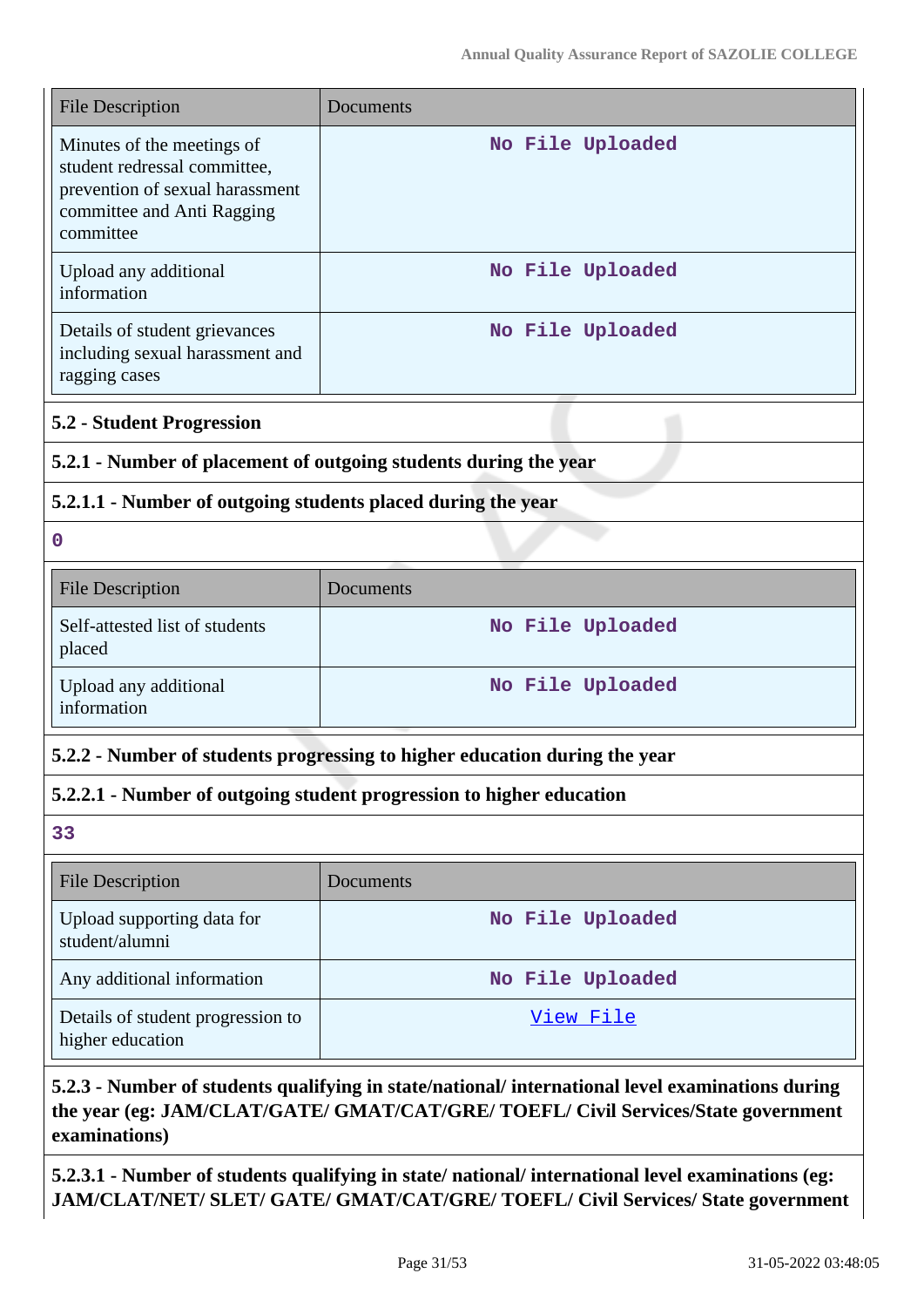#### **examinations) during the year**

**0**

| <b>File Description</b>                | Documents        |
|----------------------------------------|------------------|
| Upload supporting data for the<br>same | No File Uploaded |
| Any additional information             | No File Uploaded |

## **5.3 - Student Participation and Activities**

**5.3.1 - Number of awards/medals for outstanding performance in sports/cultural activities at university/state/national / international level (award for a team event should be counted as one) during the year**

**5.3.1.1 - Number of awards/medals for outstanding performance in sports/cultural activities at university/state/ national / international level (award for a team event should be counted as one) during the year.**

**4**

| <b>File Description</b>                                                                                                                                                              | <b>Documents</b> |
|--------------------------------------------------------------------------------------------------------------------------------------------------------------------------------------|------------------|
| e-copies of award letters and<br>certificates                                                                                                                                        | View File        |
| Any additional information                                                                                                                                                           | No File Uploaded |
| Number of awards/medals for<br>outstanding performance in<br>sports/cultural activities at univer<br>sity/state/national/international<br>level (During the year) (Data<br>Template) | View File        |

5.3.2 - Institution facilitates students' representation and engagement in various administrative, cocurricular and extracurricular activities (student council/ students representation on various bodies as per established processes and norms )

**The Institution facilitates students' representation and engagement in various administrative, co-curricular and extracurricular activities. The College has a students'council called the Sazolie College Students' Council(SCSC), whichis an elected body. It represents the students and works for their welfare. It assists the College Administration, the different departments and faculty members to ensure overall development of the College. The programmes and activities of the College are organised with the assistance of the Students' Council. Apart from the activities in the College, the Students' Council participates in various competitions and**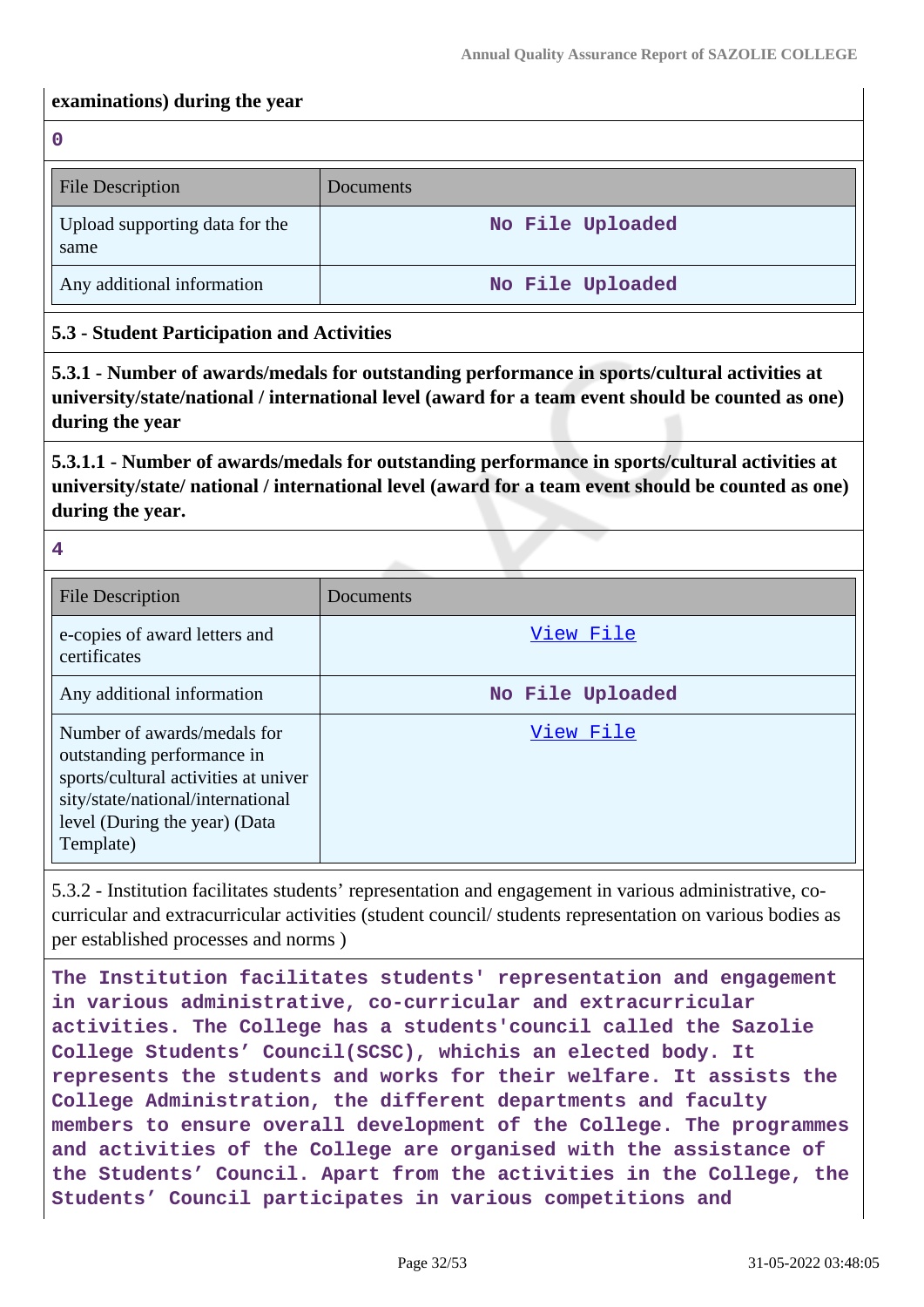**programmes outside the College and also often winning various awards.**

**Problems faced by students are communicated to the College authority through the Students' Council.**

**The President and General Secretary of the Students' Council are members of the IQAC. Some other members of the Students' Council are also nominated as members in the different Committees of the College such as Sports Committee, Literary Committee, Cultural Committee and Eco-Club.**

| <b>File Description</b>                  | Documents |
|------------------------------------------|-----------|
| Paste link for additional<br>information | Nil       |
| Upload any additional<br>information     | View File |

**5.3.3 - Number of sports and cultural events/competitions in which students of the Institution participated during the year (organized by the institution/other institutions)**

**5.3.3.1 - Number of sports and cultural events/competitions in which students of the Institution participated during the year**

**5**

| <b>File Description</b>                                                                                                                                                                                | Documents        |
|--------------------------------------------------------------------------------------------------------------------------------------------------------------------------------------------------------|------------------|
| Report of the event                                                                                                                                                                                    | View File        |
| Upload any additional<br>information                                                                                                                                                                   | No File Uploaded |
| Number of sports and cultural<br>events/competitions in which<br>students of the Institution<br>participated during the year<br>(organized by the<br>institution/other institutions<br>(Data Template) | View File        |

#### **5.4 - Alumni Engagement**

5.4.1 - There is a registered Alumni Association that contributes significantly to the development of the institution through financial and/or other support services

**The College has an Alumni Association called Sazolie College Alumni Association. There is a representative of the Alumni in the IQAC. The Association has been rendering their support to the College by**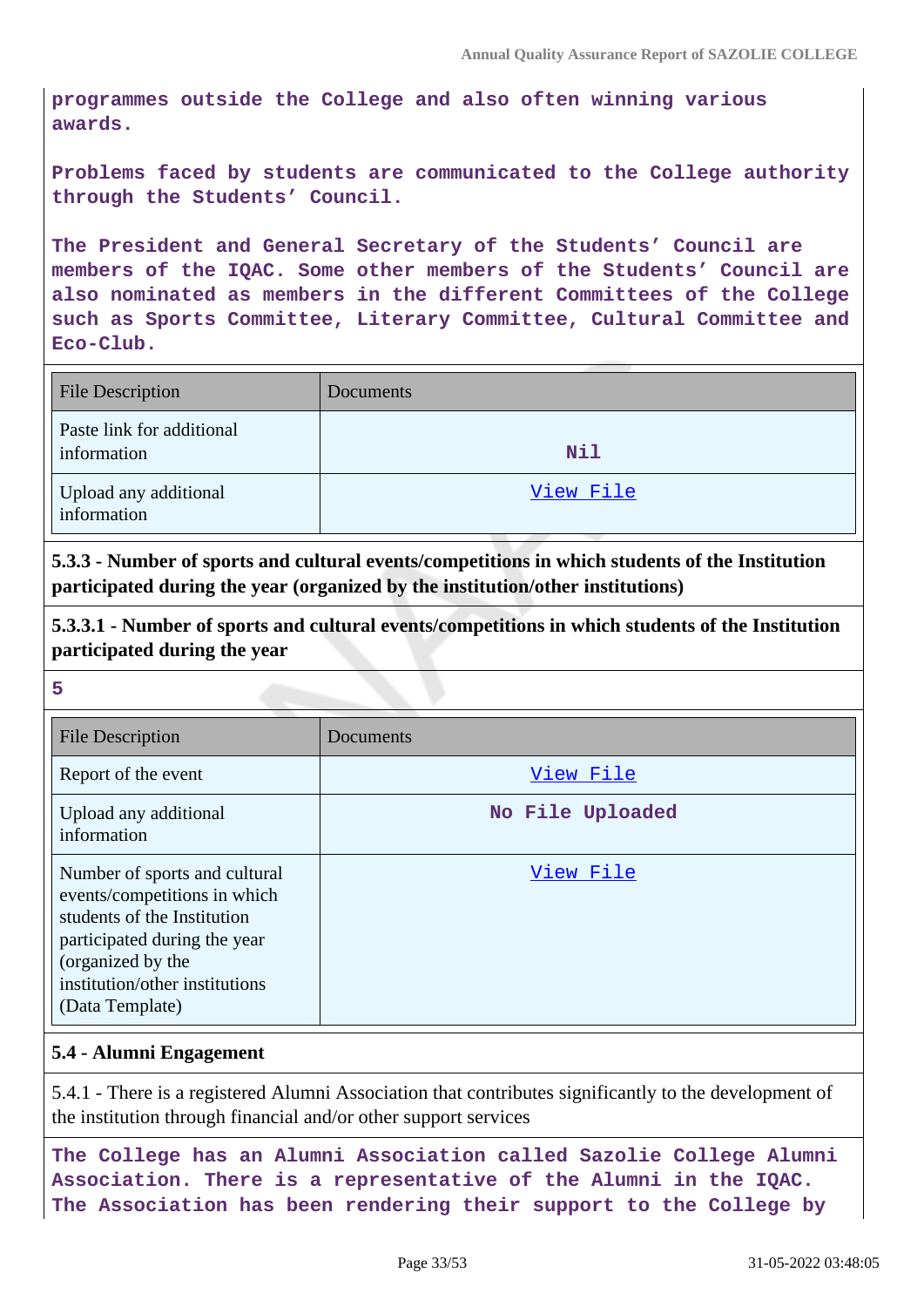# **participating in the various activities of the College and sometimes as Resource Persons.**

| <b>File Description</b>                                                                                                                                                                                                                            | Documents                                                                                                                                                                                                                                                                       |  |
|----------------------------------------------------------------------------------------------------------------------------------------------------------------------------------------------------------------------------------------------------|---------------------------------------------------------------------------------------------------------------------------------------------------------------------------------------------------------------------------------------------------------------------------------|--|
| Paste link for additional<br>information                                                                                                                                                                                                           | Nil                                                                                                                                                                                                                                                                             |  |
| Upload any additional<br>information                                                                                                                                                                                                               | No File Uploaded                                                                                                                                                                                                                                                                |  |
| 5.4.2 - Alumni contribution during the year<br>(INR in Lakhs)                                                                                                                                                                                      | E. <1Lakhs                                                                                                                                                                                                                                                                      |  |
| <b>File Description</b>                                                                                                                                                                                                                            | Documents                                                                                                                                                                                                                                                                       |  |
| Upload any additional<br>information                                                                                                                                                                                                               | No File Uploaded                                                                                                                                                                                                                                                                |  |
| <b>GOVERNANCE, LEADERSHIP AND MANAGEMENT</b>                                                                                                                                                                                                       |                                                                                                                                                                                                                                                                                 |  |
| 6.1 - Institutional Vision and Leadership                                                                                                                                                                                                          |                                                                                                                                                                                                                                                                                 |  |
| institution                                                                                                                                                                                                                                        | 6.1.1 - The governance of the institution is reflective of and in tune with the vision and mission of the                                                                                                                                                                       |  |
| Vision                                                                                                                                                                                                                                             |                                                                                                                                                                                                                                                                                 |  |
| intensive system of education.                                                                                                                                                                                                                     | Sazolie College strives to promote quality education through an                                                                                                                                                                                                                 |  |
| Mission                                                                                                                                                                                                                                            |                                                                                                                                                                                                                                                                                 |  |
| $\bullet$<br>$\bullet$<br>aspects of education                                                                                                                                                                                                     | To provide adequate and up-to-date facilities.<br>To facilitate the growth of responsible citizenry<br>To give equally strong emphasis on the moral and spiritual                                                                                                               |  |
| develop their potentials to the fullest.                                                                                                                                                                                                           | All the activities and programmes of the institution are all<br>carefully planned to fulfil the vision and mission of the college.<br>The management of the college has been striving to provide adequate<br>and up-to-date facilities to the students to help them explore and |  |
| The institution's core mission is to produce responsible and right-<br>thinking citizens who can bring about positive changes in the<br>society. For this strong emphasis is given towards the development<br>of their spiritual and moral growth. |                                                                                                                                                                                                                                                                                 |  |

 $\overline{\phantom{a}}$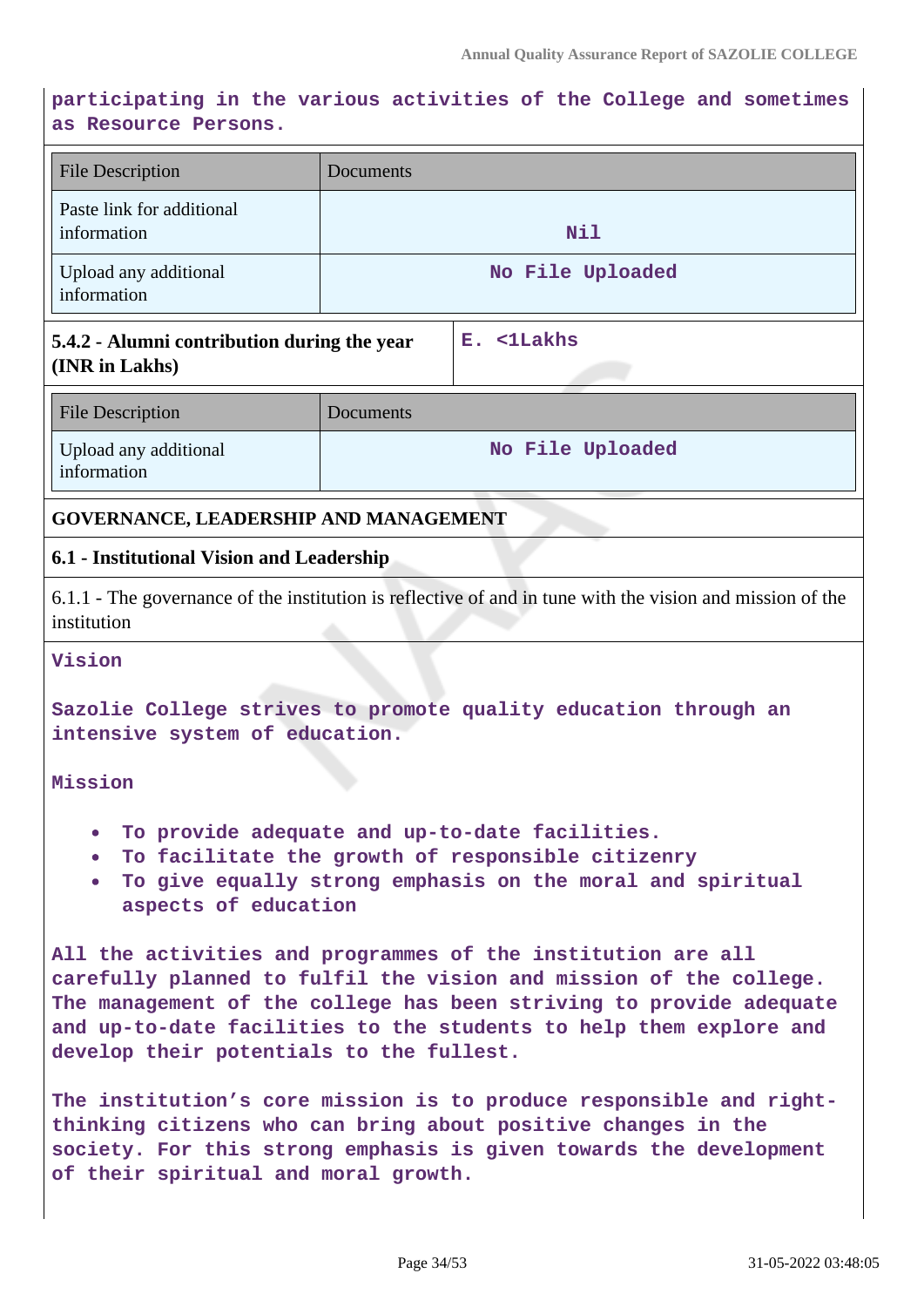**The College has a mechanism that provides operational autonomy to various functionaries, departments, committees, organisations and cells, thereby ensuring a decentralized governance and management system.**

| File Description                         | Documents         |
|------------------------------------------|-------------------|
| Paste link for additional<br>information | sazoliecollege.in |
| Upload any additional<br>information     | No File Uploaded  |

6.1.2 - The effective leadership is visible in various institutional practices such as decentralization and participative management.

**The College has a mechanism that provides operational autonomy to various functionaries, departments, committees, organisations and cells, thereby ensuring a decentralized governance and management system. The Institution promotes participative management at the strategic, functional and operational levels. The Governing Body, IQAC, Departments, Committees and Faculty members are all involved in defining policies and procedures, framing guidelines and rules and regulations and the implementation of the same.**

**The Principal is the Chairperson of the IQAC. He is also the Secretary of the Governing Body. In consultation with the teachers, the Principal nominates the faculty and staff to the different committees for planning and implementation of different academic and co/extra-curricular activities. Major decisions are taken by the Governing Body, but the day-to-day functioning of the College is managed by the Principal. All academic and operational policies are based on the unanimous decision of the Governing Body, the IQAC and different departments/committees.**

**There are different departments and each department is headed and managed by the Head (HoD). Faculty members and students are given representation in IQAC and various committees/cells. Every year, the composition of the different committees is altered to ensure a uniform exposure of duties for academic and professional development of the faculty members. Faculty members share their expertise and the students join them in the implementation and execution of various academic, administrative, co/extra-curricular activities.**

**The College office is headed by the Administrator who delegates work and responsibilities to the office and non-teaching staff. The finances of the College are managed by the Administrator, with the**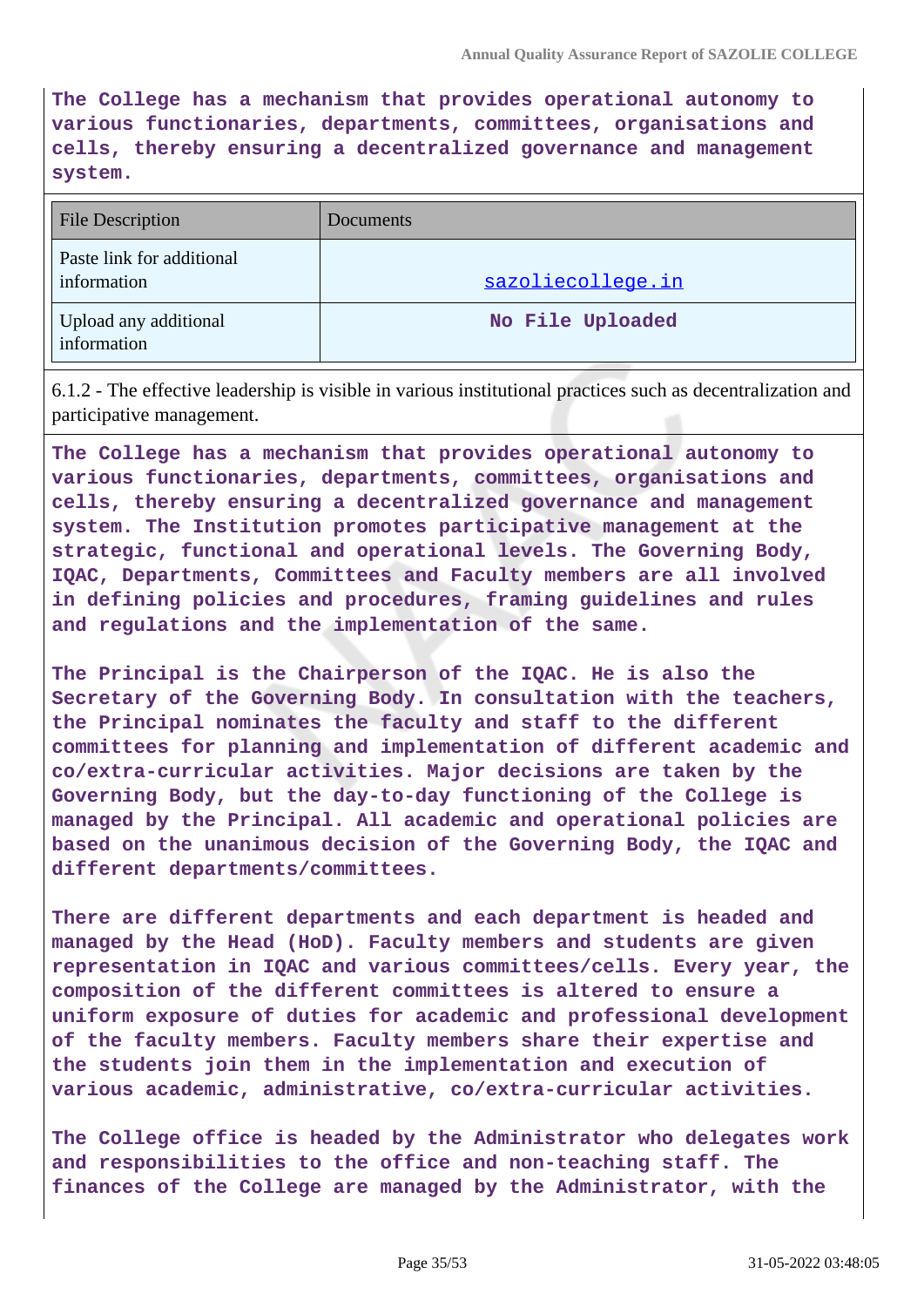**exception of the organisations like NSS, RRC, NCC, etc. who receive funding from the Government or other agencies. All developmental and maintenance works are also overseen by the Administrator.**

| <b>File Description</b>                  | Documents        |
|------------------------------------------|------------------|
| Paste link for additional<br>information | Nil              |
| Upload any additional<br>information     | No File Uploaded |

#### **6.2 - Strategy Development and Deployment**

6.2.1 - The institutional Strategic/ perspective plan is effectively deployed

**The institution is driven and guided by its quality policy as clearly stated in the vision and mission statements and all its plans, programmes and activities are carefully conceived and implemented. The college endeavours to impart quality education through innovation and dedication and to help fulfil this, it has a clear perspective plan for development. It is continuously striving to improve its infrastructure and other facilities. Apart from this, new courses are also being introduced so that students can be given more choices to study the subjects that they are interested in.**

| <b>File Description</b>                                   | Documents        |
|-----------------------------------------------------------|------------------|
| Strategic Plan and deployment<br>documents on the website | No File Uploaded |
| Paste link for additional<br>information                  | Nil              |
| Upload any additional<br>information                      | No File Uploaded |

6.2.2 - The functioning of the institutional bodies is effective and efficient as visible from policies, administrative setup, appointment and service rules, procedures, etc.

**The college encourages a decentralized governance system. Major decisions are taken by the Governing Body; however, the day-to-day functioning of the college is looked after by the Principal with the help of the faculty. Specific roles are assigned to different individuals whereby all are made responsible for their own duties and tasks. Decisions which are beneficial for the students are taken by the HoDs, Coordinators of the different Committees and Hostel Wardens in consultation with the Principal. The college office is headed by the Administrator who delegates works to the office staff. All matters pertaining to the finances of the college are also**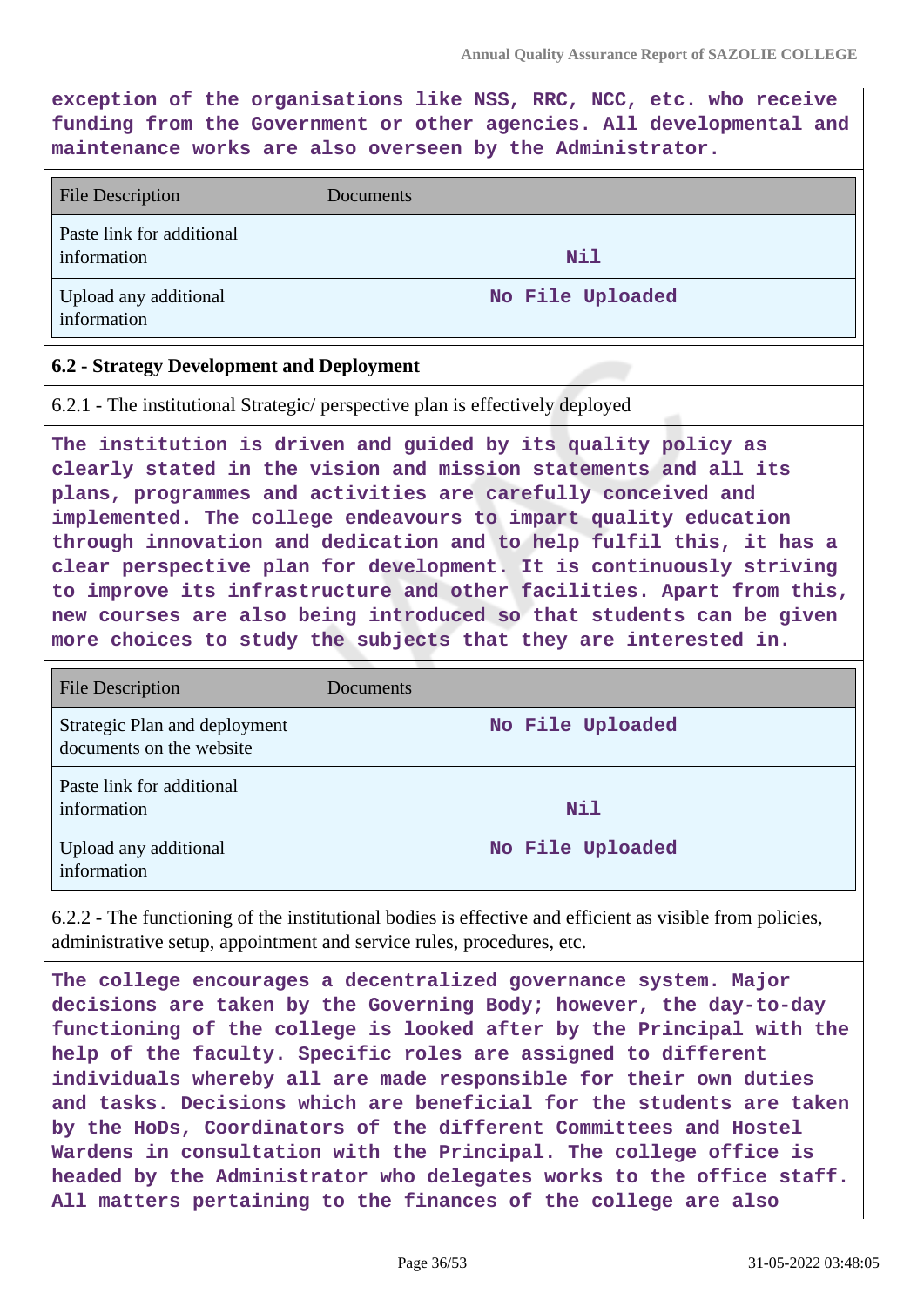**looked after by the Administrator, whereas organizations like the Sazolie College Fellowship, National Service Scheme (NSS), Red Ribbon Club (RRC), National Cadet Corps (NCC), Legal Services Clinic and Young Indians (Yi) handle their own finances.**

| <b>File Description</b>                                                                                                                                           | Documents           |
|-------------------------------------------------------------------------------------------------------------------------------------------------------------------|---------------------|
| Paste link for additional<br>information                                                                                                                          | Nil                 |
| Link to Organogram of the<br>Institution webpage                                                                                                                  | Nil                 |
| Upload any additional<br>information                                                                                                                              | <u>View File</u>    |
| 6.2.3 - Implementation of e-governance in<br>areas of operation Administration Finance and<br><b>Accounts Student Admission and Support</b><br><b>Examination</b> | A. All of the above |
| <b>File Description</b>                                                                                                                                           | Documents           |

| <b>FIIE DESCHIPHOII</b>                                                                                       | DOCUMENTS        |
|---------------------------------------------------------------------------------------------------------------|------------------|
| <b>ERP</b> (Enterprise Resource)<br>Planning)Document                                                         | No File Uploaded |
| Screen shots of user interfaces                                                                               | No File Uploaded |
| Any additional information                                                                                    | No File Uploaded |
| Details of implementation of e-<br>governance in areas of operation,<br>Administration etc (Data<br>Template) | View File        |

#### **6.3 - Faculty Empowerment Strategies**

6.3.1 - The institution has effective welfare measures for teaching and non- teaching staff

**The college provides EPF and NPS schemes to all the permanent employees. Residential facilities, housing and medical allowances are provided to faculty and staff.**

| <b>File Description</b>                  | Documents        |
|------------------------------------------|------------------|
| Paste link for additional<br>information | Nil              |
| Upload any additional<br>information     | No File Uploaded |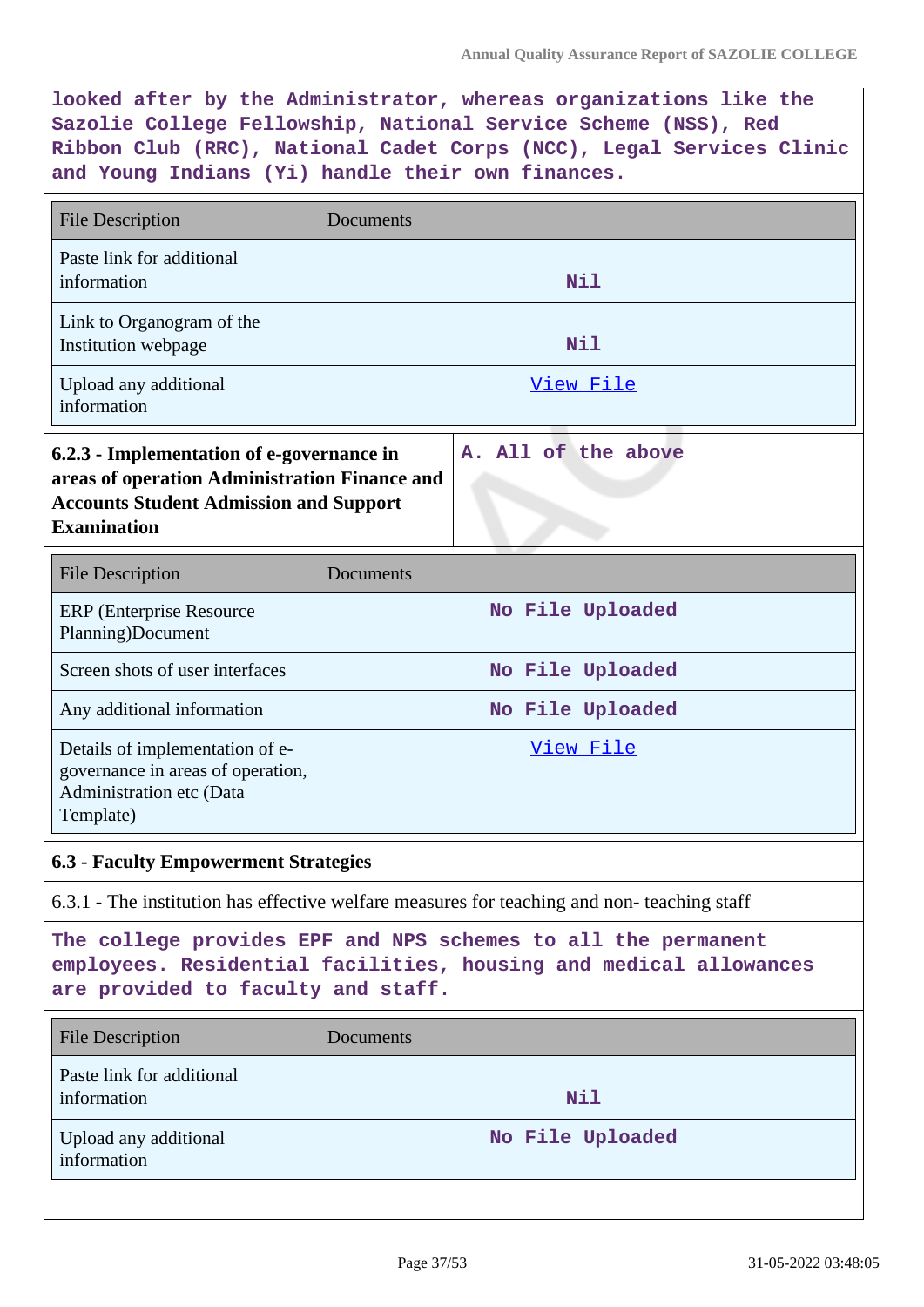**6.3.2 - Number of teachers provided with financial support to attend conferences/ workshops and towards membership fee of professional bodies during the year**

## **6.3.2.1 - Number of teachers provided with financial support to attend conferences/workshops and towards membership fee of professional bodies during the year**

# **1** File Description Documents Upload any additional information **No File Uploaded** Details of teachers provided with financial support to attend conference, workshops etc during the year (Data Template) [View File](https://assessmentonline.naac.gov.in/storage/app/public/aqar/16482/16482_72_168.xlsx?1653992284)

**6.3.3 - Number of professional development /administrative training programs organized by the institution for teaching and non-teaching staff during the year**

**6.3.3.1 - Total number of professional development /administrative training Programmes organized by the institution for teaching and non teaching staff during the year**

**1**

| <b>File Description</b>                                                                                                                                                  | Documents        |
|--------------------------------------------------------------------------------------------------------------------------------------------------------------------------|------------------|
| Reports of the Human Resource<br>Development Centres (UGCASC<br>or other relevant centres).                                                                              | No File Uploaded |
| <b>Reports of Academic Staff</b><br>College or similar centers                                                                                                           | No File Uploaded |
| Upload any additional<br>information                                                                                                                                     | No File Uploaded |
| Details of professional<br>development / administrative<br>training Programmes organized<br>by the University for teaching<br>and non teaching staff (Data)<br>Template) | View File        |

# **6.3.4 - Number of teachers undergoing online/face-to-face Faculty development Programmes (FDP) during the year (Professional Development Programmes, Orientation / Induction Programmes, Refresher Course, Short Term Course etc.)**

**6.3.4.1 - Total number of teachers attending professional development Programmes viz., Orientation / Induction Programme, Refresher Course, Short Term Course during the year**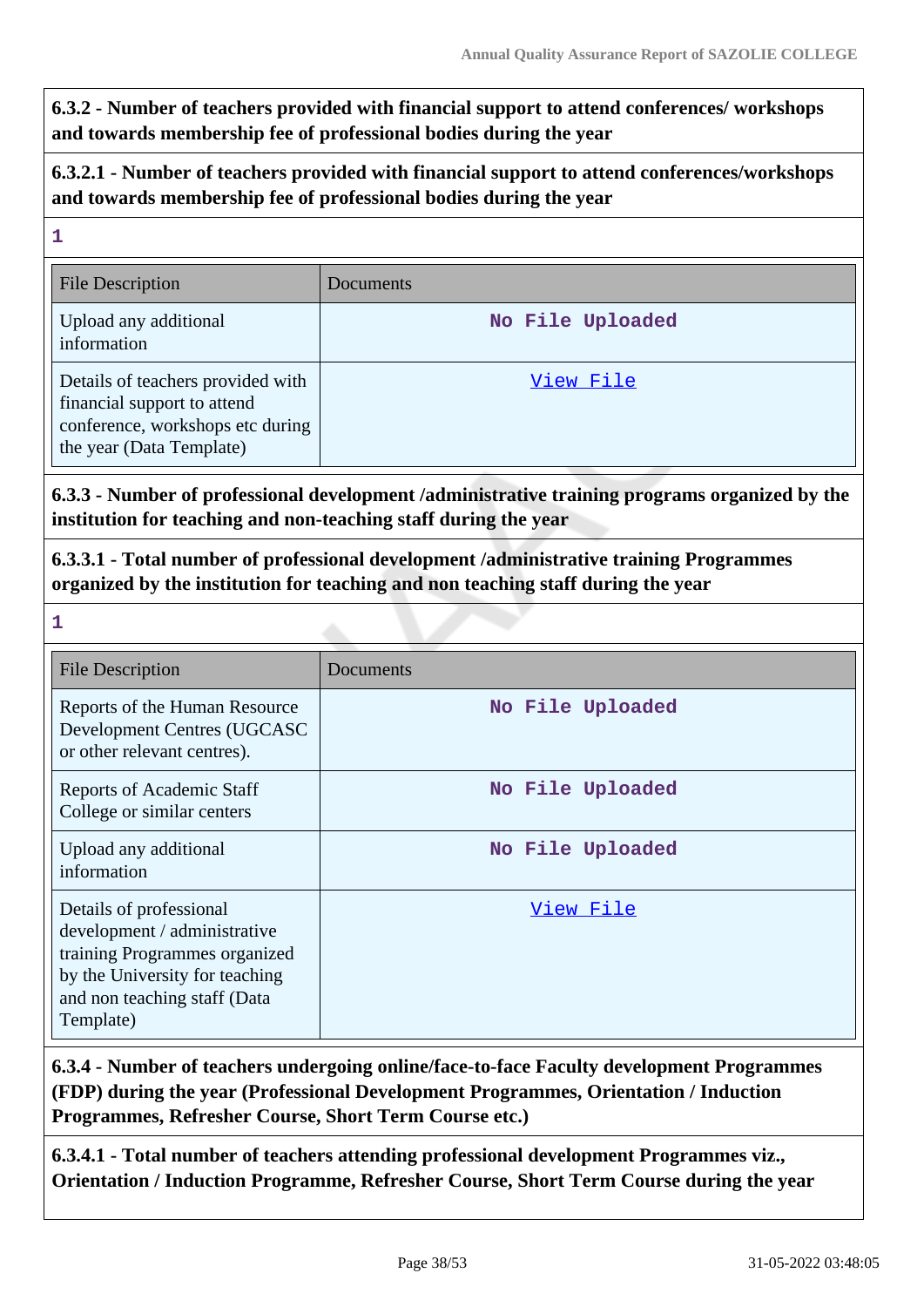| I<br>-<br>v. |  |
|--------------|--|

| ▵◡                                                                                                         |                  |
|------------------------------------------------------------------------------------------------------------|------------------|
| <b>File Description</b>                                                                                    | Documents        |
| <b>IQAC</b> report summary                                                                                 | No File Uploaded |
| Reports of the Human Resource<br>Development Centres (UGCASC<br>or other relevant centers)                 | No File Uploaded |
| Upload any additional<br>information                                                                       | No File Uploaded |
| Details of teachers attending<br>professional development<br>programmes during the year<br>(Data Template) | View File        |

6.3.5 - Institutions Performance Appraisal System for teaching and non- teaching staff

**Evaluation of teachers by students is done. In addition to this, the Confidential Reports of the teachers and staff are maintained by the Principal and the Administrator respectively.**

| <b>File Description</b>                  | Documents                                                                                           |
|------------------------------------------|-----------------------------------------------------------------------------------------------------|
| Paste link for additional<br>information | https://sazoliecollege.in/wp-content/uploads<br>/2022/04/EVALUATION-OF-TEACHERS-BY-<br>STUDENTS.pdf |
| Upload any additional<br>information     | No File Uploaded                                                                                    |

## **6.4 - Financial Management and Resource Mobilization**

6.4.1 - Institution conducts internal and external financial audits regularly Enumerate the various internal and external financial audits carried out during the year with the mechanism for settling audit objections within a maximum of 200 words

**The Treasurer and Administrator of the College manage and oversee the finances of the Institution. Yearly budget allocation is planned and done by the Coordination Committee. Internal audit is carried out at the end of the financial year by members of the same committee, after which, the final auditing is done by a Chartered Accountant.**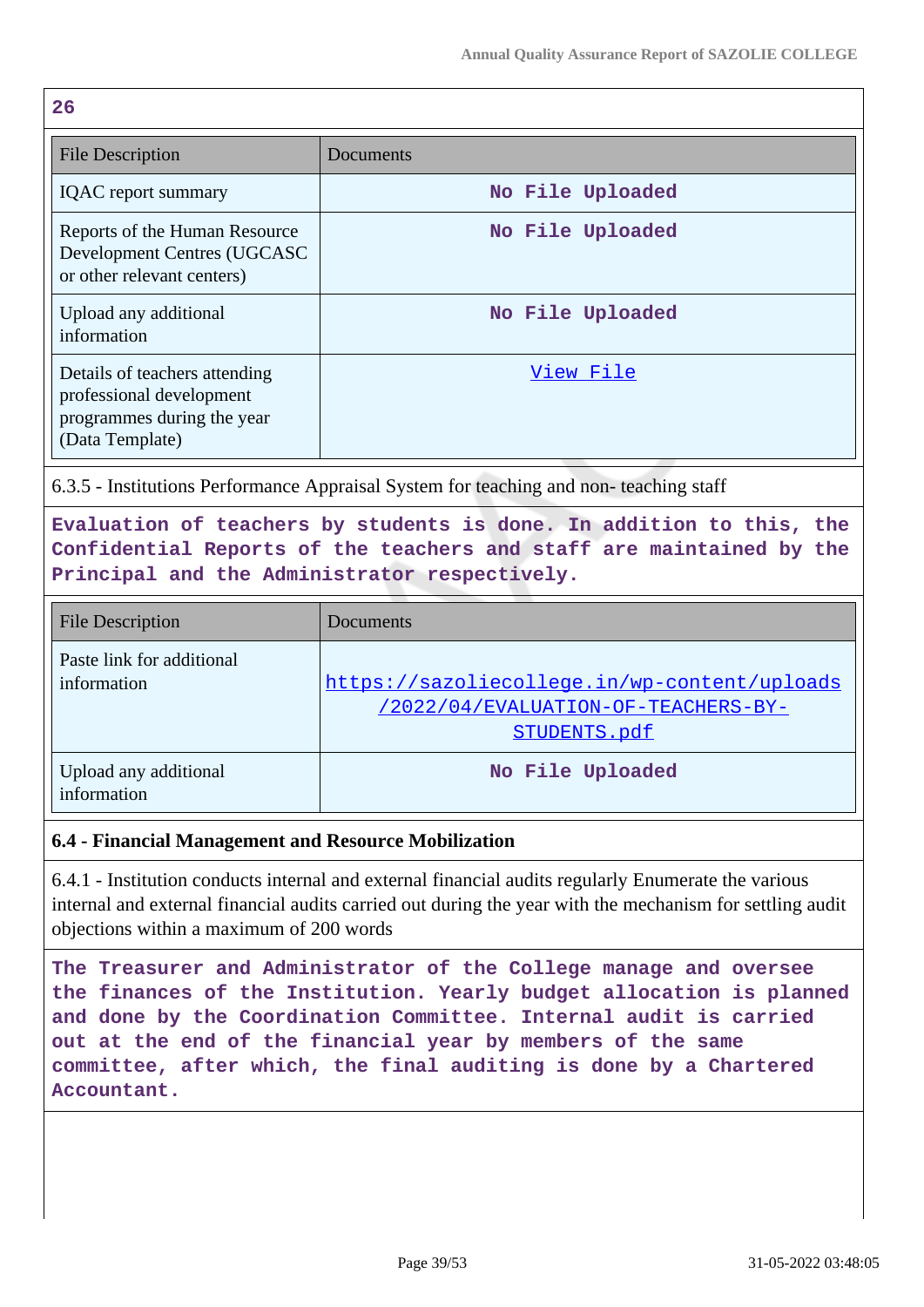| <b>File Description</b>                  | <b>Documents</b> |
|------------------------------------------|------------------|
| Paste link for additional<br>information | Nil              |
| Upload any additional<br>information     | No File Uploaded |

**6.4.2 - Funds / Grants received from non-government bodies, individuals, philanthropers during the year (not covered in Criterion III)**

**6.4.2.1 - Total Grants received from non-government bodies, individuals, Philanthropers during the year (INR in Lakhs)**

**0**

| <b>File Description</b>                                                                                                                        | Documents        |
|------------------------------------------------------------------------------------------------------------------------------------------------|------------------|
| Annual statements of accounts                                                                                                                  | No File Uploaded |
| Any additional information                                                                                                                     | No File Uploaded |
| Details of Funds / Grants<br>received from of the non-<br>government bodies, individuals,<br>Philanthropers during the year<br>(Data Template) | No File Uploaded |

## 6.4.3 - Institutional strategies for mobilization of funds and the optimal utilization of resources

**The major source of income of the institution is through the fees from students. Rüchüniü Academy of Education (RAE) also funds the various developmental projects. In its quarterly meeting, the Coordination Committee of the College monitors the proper and efficient use of the financial resources, in line with the budget prepared for the academic session.**

| <b>File Description</b>                  | Documents        |
|------------------------------------------|------------------|
| Paste link for additional<br>information | N11              |
| Upload any additional<br>information     | No File Uploaded |

## **6.5 - Internal Quality Assurance System**

6.5.1 - Internal Quality Assurance Cell (IQAC) has contributed significantly for institutionalizing the quality assurance strategies and processes

**The IQAC has been encouraging and promoting research activities**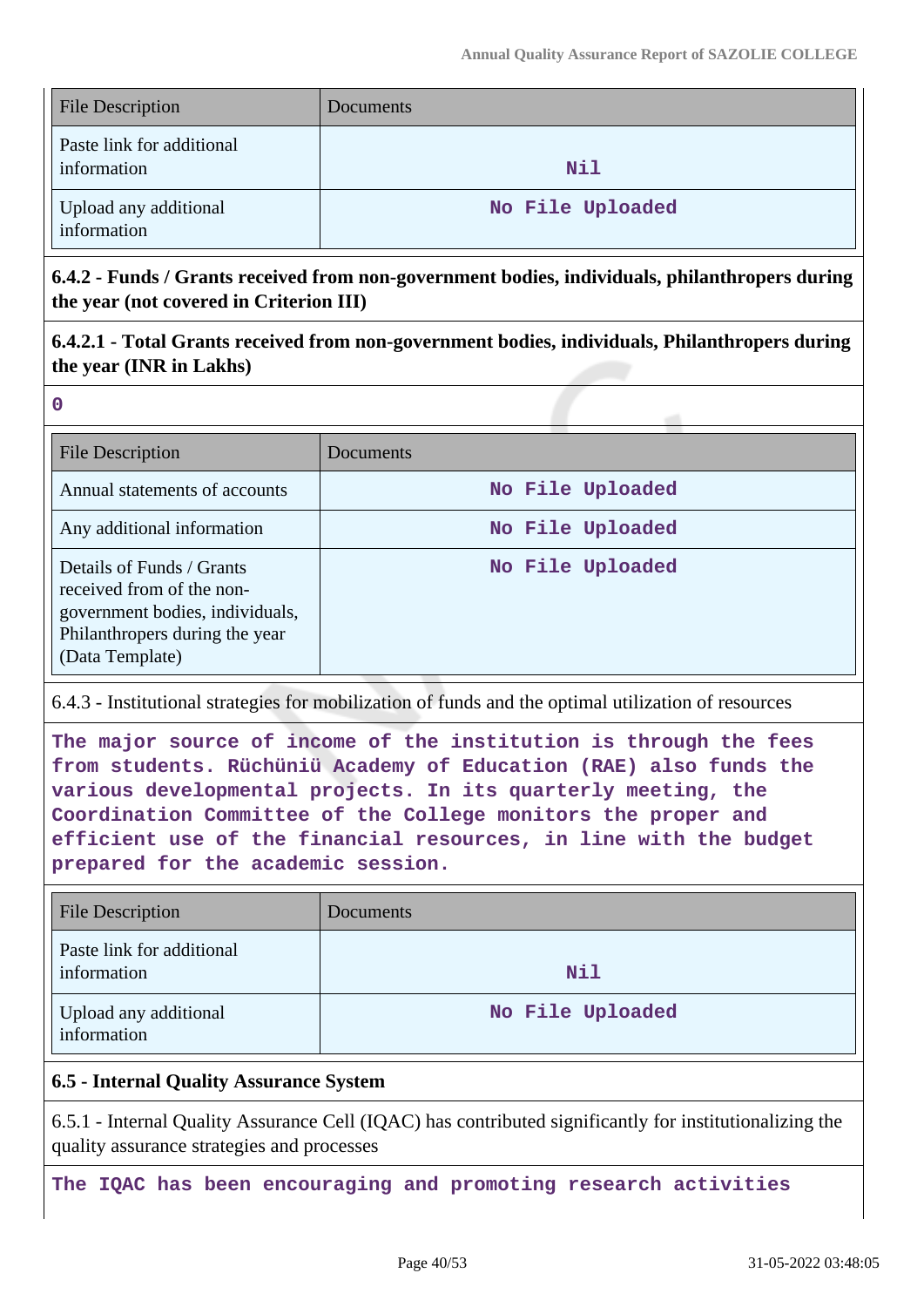**among faculty and students. A lot of emphasis is given on the Tutorial System, which is aimed at promoting interest in research among the faculty and students. Seminars, workshops and lectures are often organised by the college and faculty and students are encouraged to attend and participate in similar programmes organised by other organisations or institutions. Leave is granted to teachers desiring to attend workshops, seminars, orientation courses etc. and also to those who are undertaking Ph.D research. The library, which is well-equipped facilitates the faculty and students to engage in research activities.**

**The college upholds the view that the individual should become a responsible member of the society, and so, it endeavours to facilitate the growth of responsible citizenry. The different organisations and departments are encouraged to engage in extension activities because it help the students to:**

- **Stay rooted and maintain connection with the community.**
- **Get to experience first-hand the plight of the people who are not as fortunate as them.**
- **Imbibe the quality of dignity of labour.**
- **Hone their leadership skills and help them realize the importance of commitment and team work.**
- **Help them grow socially, spiritually, emotionally thereby attaining holistic development among the learners.**

| <b>File Description</b>                  | Documents        |
|------------------------------------------|------------------|
| Paste link for additional<br>information | Nil              |
| Upload any additional<br>information     | No File Uploaded |

6.5.2 - The institution reviews its teaching learning process, structures & methodologies of operations and learning outcomes at periodic intervals through IQAC set up as per norms and recorded the incremental improvement in various activities

**New students joining the college need proper guidance and orientation so that they can be productive in their works and excel in their studies throughout their stay in the institution. A strong foundation for the students is laid when they are provided with the right information and given the right direction from the start. Since the foundation will determine what they will do for the rest of their lives, the college gives a lot of importance to the Orientation Programmes before the commencement of classes. Apart from the Orientation given by the College Administration, all the**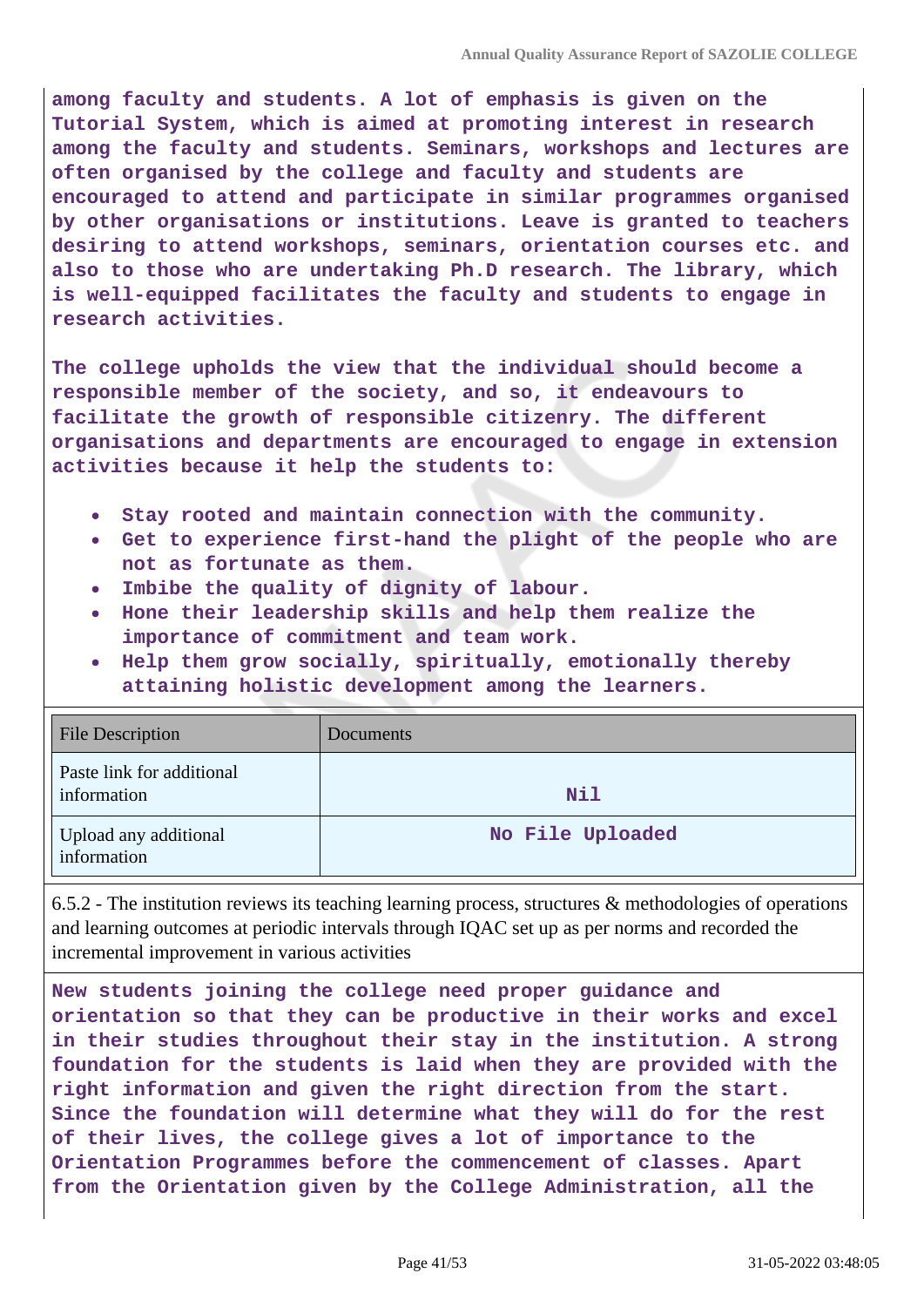**departments are required to carefully plan and give orientation to the students. Opportunity is given to every student to attend all the classes for the first two weeks, so that they can get a firsthand experience of the subjects and teachers before the final decision is made taken by them regarding the courses they would like to take.**

**Remedial classes for the students with backlog in their previous semesters are given guidance and special coaching. The list of students with backlog is prepared by the Vice-Principal and class routine is prepared for conducting remedial classes for some days. This helps the students to get back in touch with their lessons left unattended for about two semesters. The teachers provide all the necessary information to the students and try to motivate them in all possible manners to help them clear their backlog papers.**

**The above two initiatives have benefited the students by enabling them to be clear about their goals from the very beginning and by motivating those students who are not very consistent in their studies, to focus in their works again.**

| <b>File Description</b>                                                                                                                                                                                                                                                                                                                                                                                              | Documents |                       |
|----------------------------------------------------------------------------------------------------------------------------------------------------------------------------------------------------------------------------------------------------------------------------------------------------------------------------------------------------------------------------------------------------------------------|-----------|-----------------------|
| Paste link for additional<br>information                                                                                                                                                                                                                                                                                                                                                                             |           | Nil                   |
| Upload any additional<br>information                                                                                                                                                                                                                                                                                                                                                                                 |           | No File Uploaded      |
| 6.5.3 - Quality assurance initiatives of the<br>institution include: Regular meeting of<br><b>Internal Quality Assurance Cell (IQAC);</b><br>Feedback collected, analyzed and used for<br>improvements Collaborative quality initiatives<br>with other institution(s) Participation in NIRF<br>any other quality audit recognized by state,<br>national or international agencies (ISO<br><b>Certification, NBA)</b> |           | C. Any 2 of the above |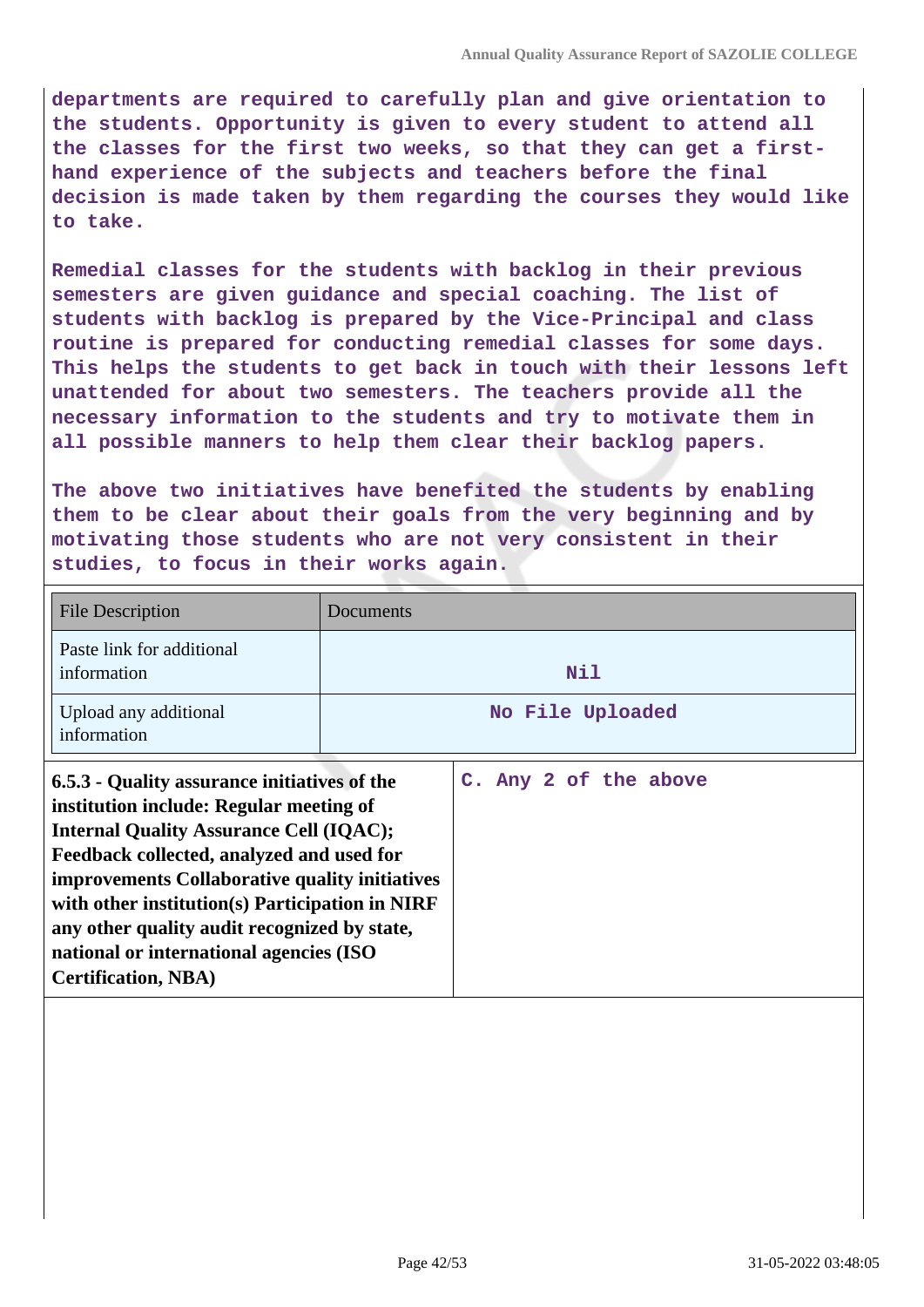| <b>File Description</b>                                                                  | Documents        |
|------------------------------------------------------------------------------------------|------------------|
| Paste web link of Annual reports<br>of Institution                                       | Nil              |
| Upload e-copies of the<br>accreditations and certifications                              | No File Uploaded |
| Upload any additional<br>information                                                     | No File Uploaded |
| Upload details of Quality<br>assurance initiatives of the<br>institution (Data Template) | View File        |

## **INSTITUTIONAL VALUES AND BEST PRACTICES**

#### **7.1 - Institutional Values and Social Responsibilities**

7.1.1 - Measures initiated by the Institution for the promotion of gender equity during the year

**The college tries to ensure that descrimination does not take place in any manner due to caste, race, religion, sex, etc. andit endeavours to give equal opportunities and treatment to everyone. The college practices a zero-tolerance policy towards sexual harassment or any form of violence or ill-treatment towards female faculty or students. Various activities are conducted every year by the Women's Cell to promote the welfare and well-being of female faculty, staff and students. Every year, the boys hostellers organise a special Ladies Night to honour and show respect to the female students.Female students are provided a seperate Common Room. Students are often sensitized about the need to respect one another in the classes and through the weekly Monday Chapel Service.On 8 March 2021, although a proper programme could not be organised due to the covid-19 restrictions, a special prayer was said for all the female students in all the classes by the college Chaplain. A small gift was also given to all the female teachers by the male teachers as gestureof respect and acknowledgement of their contributions.**

| <b>File Description</b>                                                                                                                                                                         | Documents |
|-------------------------------------------------------------------------------------------------------------------------------------------------------------------------------------------------|-----------|
| Annual gender sensitization<br>action plan                                                                                                                                                      | Nil       |
| Specific facilities provided for<br>women in terms of: a. Safety and<br>security b. Counseling c.<br>Common Rooms d. Day care<br>center for young children e. Any<br>other relevant information | Nil       |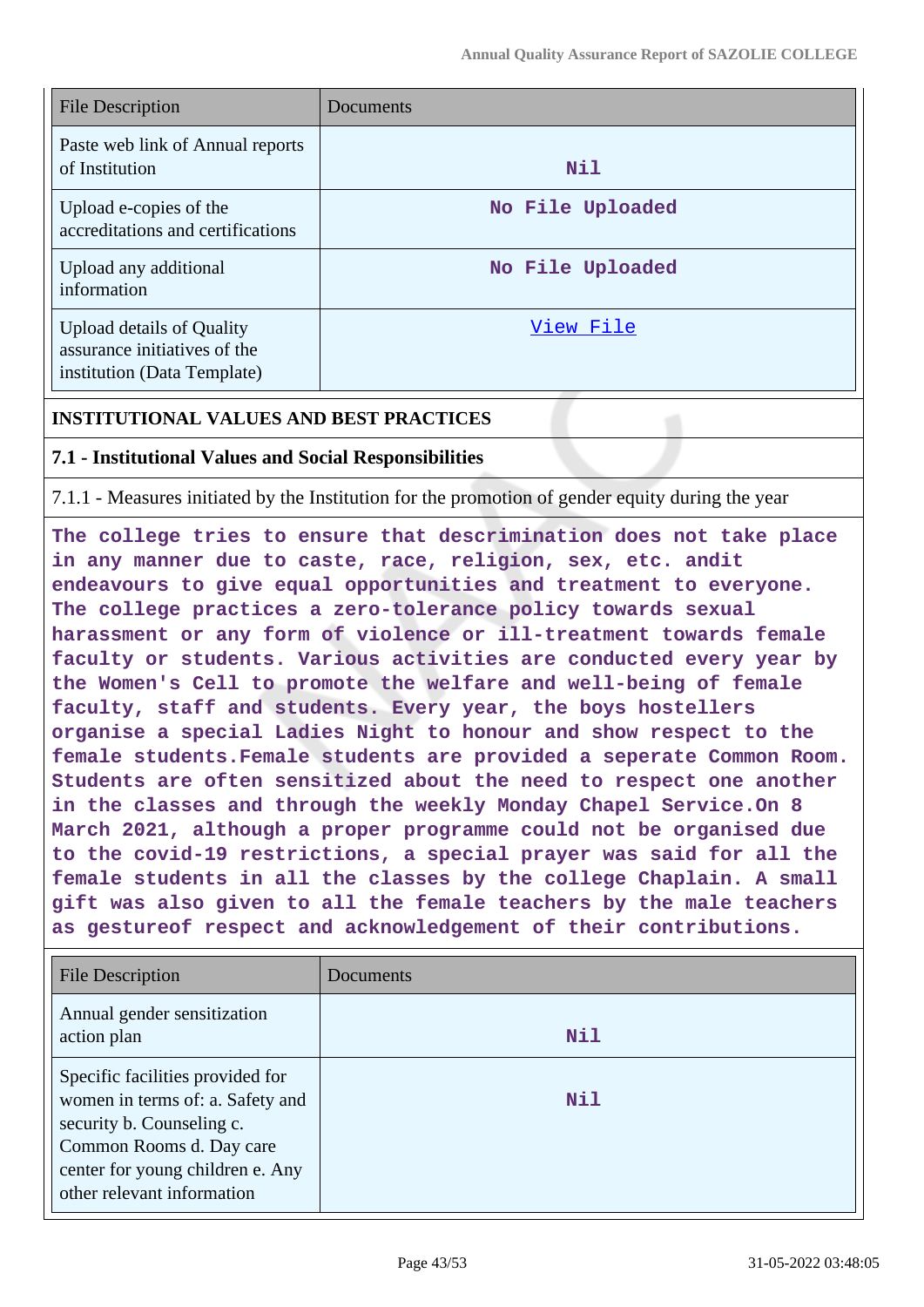| 7.1.2 - The Institution has facilities for<br>alternate sources of energy and energy<br>conservation measures Solar energy<br>Biogas plant Wheeling to the Grid Sensor- |  |  | C. Any 2 of the above |
|-------------------------------------------------------------------------------------------------------------------------------------------------------------------------|--|--|-----------------------|
| based energy conservation Use of LED bulbs/<br>power efficient equipment                                                                                                |  |  |                       |
|                                                                                                                                                                         |  |  |                       |

| <b>File Description</b>        | Documents        |
|--------------------------------|------------------|
| Geo tagged Photographs         | View File        |
| Any other relevant information | No File Uploaded |

7.1.3 - Describe the facilities in the Institution for the management of the following types of degradable and non-degradable waste (within 200 words) Solid waste management Liquid waste management Biomedical waste management E-waste management Waste recycling system Hazardous chemicals and radioactive waste management

**1. Workshop on "E-Waste Management " was conducted on 16 April 2021. E-Waste Bin has been installed in the campus. MoU has been signed with Hulladek Recycling Pvt. Ltd, Kolkata, for proper E-Waste Management.**

**2. Gardens and surroundings are constantly tended and maintained. Cleanliness drives are often conducted by different organisations.**

**3. All efforts are being made to make the campus litter and plastic free. Waste bins are strategically placed in different locations around the campus for proper waste management. Random disposal of waste, plastic bottles andwrappers is strictly checked.**

**4. There are proper drainages around the buildings in the campus for proper disposal of liquid waste.**

| <b>File Description</b>                                                                      | Documents        |
|----------------------------------------------------------------------------------------------|------------------|
| Relevant documents like<br>agreements/MoUs with<br>Government and other approved<br>agencies | View File        |
| Geo tagged photographs of the<br>facilities                                                  | Nil              |
| Any other relevant information                                                               | No File Uploaded |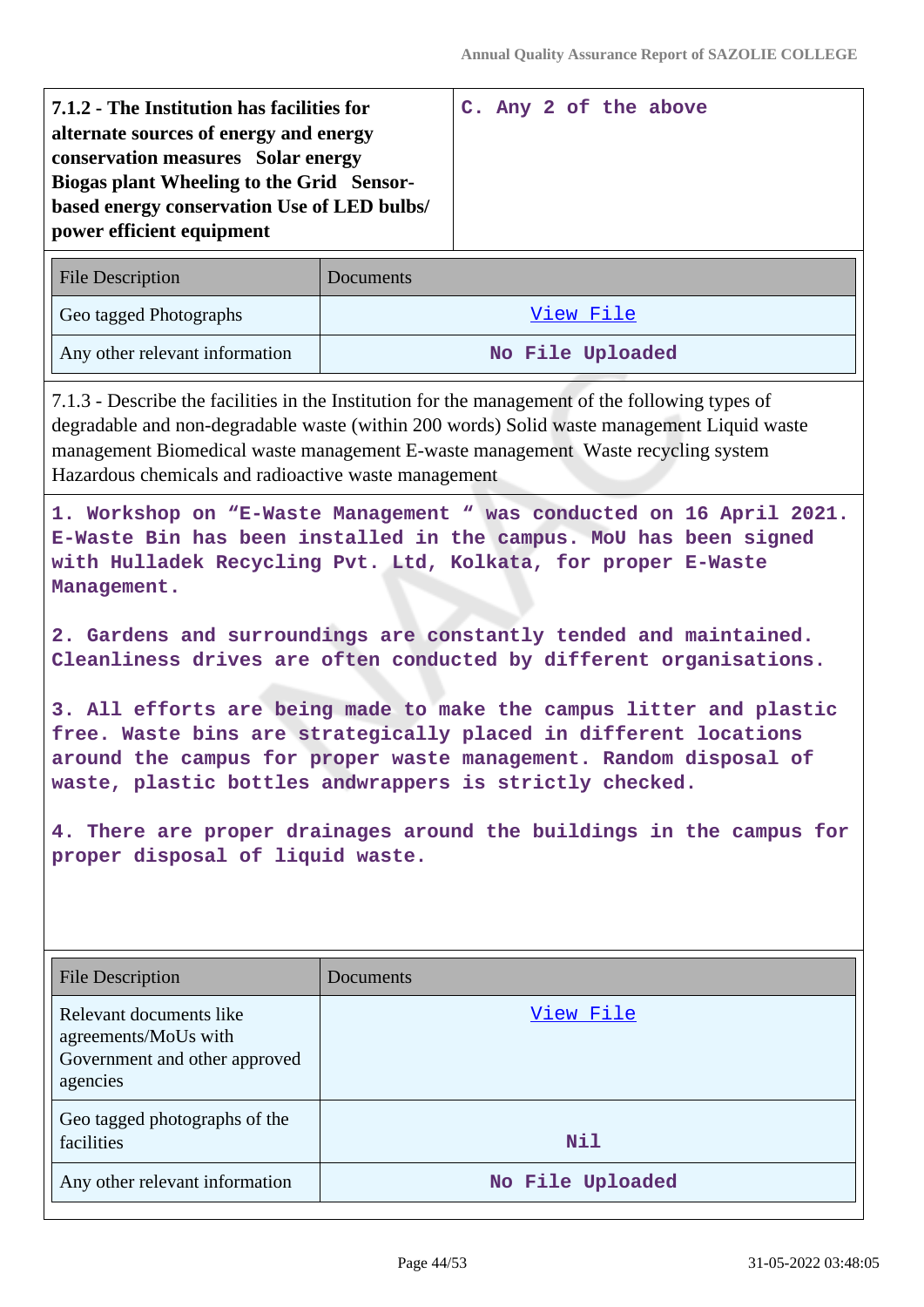| 7.1.4 - Water conservation facilities available<br>in the Institution: Rain water harvesting Bore<br>well /Open well recharge Construction of tanks<br>and bunds Waste water recycling Maintenance<br>of water bodies and distribution system in the<br>campus |                  | B. Any 3 of the above                                                                        |
|----------------------------------------------------------------------------------------------------------------------------------------------------------------------------------------------------------------------------------------------------------------|------------------|----------------------------------------------------------------------------------------------|
| <b>File Description</b>                                                                                                                                                                                                                                        | <b>Documents</b> |                                                                                              |
| Geo tagged photographs / videos<br>of the facilities                                                                                                                                                                                                           |                  | <u>View File</u>                                                                             |
| Any other relevant information                                                                                                                                                                                                                                 |                  | No File Uploaded                                                                             |
| 7.1.5 - Green campus initiatives include                                                                                                                                                                                                                       |                  |                                                                                              |
| 7.1.5.1 - The institutional initiatives for<br>greening the campus are as follows:                                                                                                                                                                             |                  | D. Any 1 of the above                                                                        |
| <b>1. Restricted entry of automobiles</b><br>2. Use of Bicycles/ Battery powered<br>vehicles<br>3. Pedestrian Friendly pathways<br><b>4. Ban on use of Plastic</b><br>5. landscaping with trees and plants                                                     |                  |                                                                                              |
| <b>File Description</b>                                                                                                                                                                                                                                        | Documents        |                                                                                              |
| Geo tagged photos / videos of the<br>facilities                                                                                                                                                                                                                |                  | View File                                                                                    |
| Any other relevant documents                                                                                                                                                                                                                                   |                  | No File Uploaded                                                                             |
|                                                                                                                                                                                                                                                                |                  | 7.1.6 - Quality audits on environment and energy are regularly undertaken by the institution |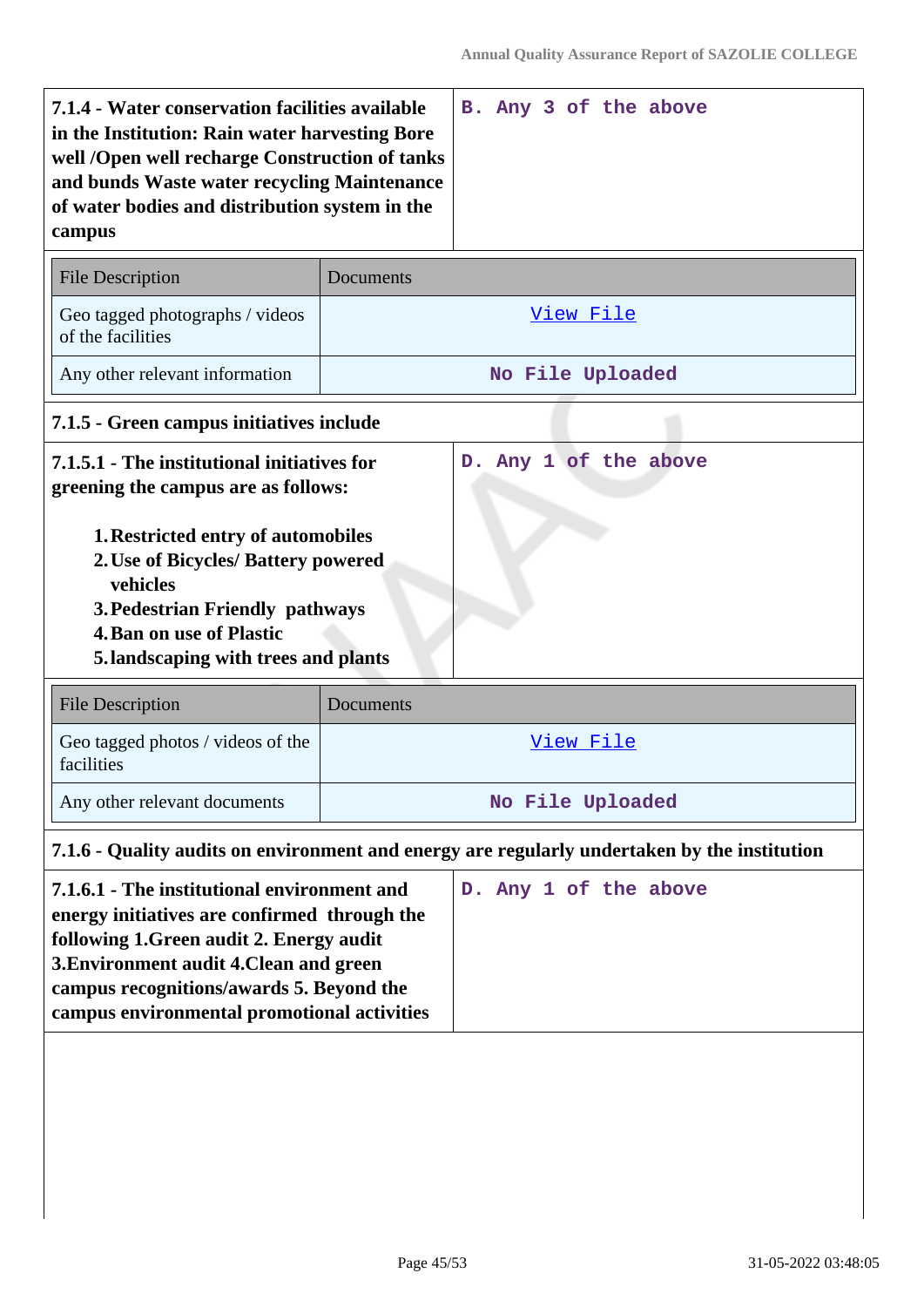| <b>File Description</b>                                                         | Documents        |
|---------------------------------------------------------------------------------|------------------|
| Reports on environment and<br>energy audits submitted by the<br>auditing agency | No File Uploaded |
| Certification by the auditing<br>agency                                         | No File Uploaded |
| Certificates of the awards<br>received                                          | No File Uploaded |
| Any other relevant information                                                  | View File        |

**7.1.7 - The Institution has disabled-friendly, barrier free environment Built environment with ramps/lifts for easy access to classrooms. Disabled-friendly washrooms Signage including tactile path, lights, display boards and signposts Assistive technology and facilities for persons with disabilities (Divyangjan) accessible website, screenreading software, mechanized equipment 5. Provision for enquiry and information : Human assistance, reader, scribe, soft copies of** reading material, screen reading **E. None of the above**

| File Description                                                               | Documents        |
|--------------------------------------------------------------------------------|------------------|
| Geo tagged photographs / videos<br>of the facilities                           | No File Uploaded |
| Policy documents and<br>information brochures on the<br>support to be provided | No File Uploaded |
| Details of the Software procured<br>for providing the assistance               | No File Uploaded |
| Any other relevant information                                                 | No File Uploaded |

7.1.8 - Describe the Institutional efforts/initiatives in providing an inclusive environment i.e., tolerance and harmony towards cultural, regional, linguistic, communal socioeconomic and other diversities (within 200 words).

**Every year, students from different parts of the state and the country belonging to different communities get enrolled in the institution. The college strives to celebrate unity in diversity by instilling in the faculty and students the importance of respecting one another regardless of race and background. The college thrives**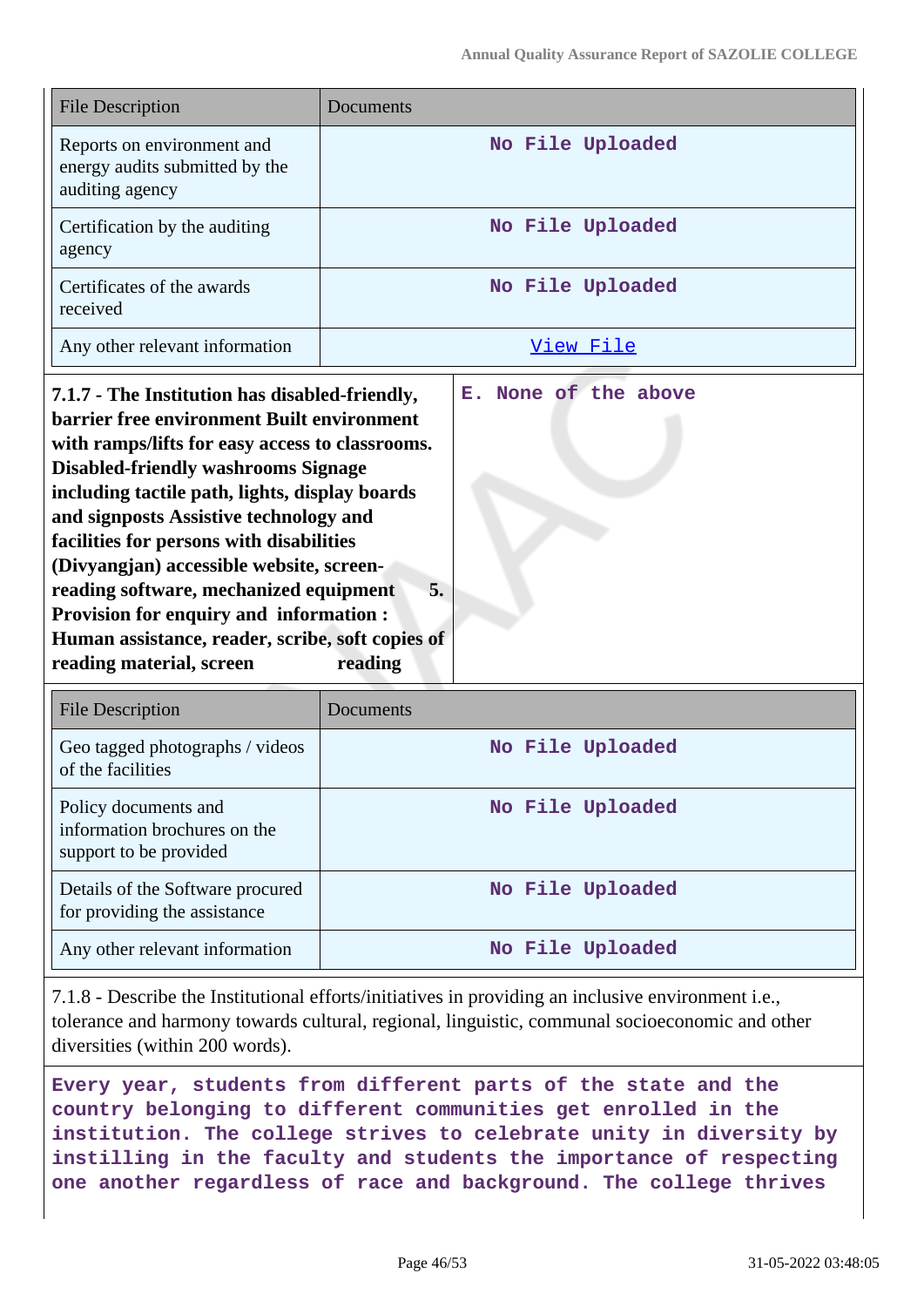**in this unity. It strongly opposes any antagonism arising out of difference in culture and background. Since 2010, the College has been celebrating and observing Cultural Day to celebrate the rich and cultural diversity of the faculty and students. The event is jointly organised by the Cultural Committee and Students' Council. On that day, all the members of the institution are encouraged wear their traditional attire, giving them the opportunity to showcase their unique culture and identity. Special lecture on culture is delivered by guest speakers and also by the faculty members. Different performances are like folk songs, folk dances, storytelling, traditional drama etc. are also presented by the students. The event concludes with a grand community feast featuring the different cuisines of the different tribes.**

| <b>File Description</b>                                                                                                                      | Documents        |
|----------------------------------------------------------------------------------------------------------------------------------------------|------------------|
| Supporting documents on the<br>information provided (as<br>reflected in the administrative<br>and academic activities of the<br>Institution) | No File Uploaded |
| Any other relevant information                                                                                                               | No File Uploaded |

7.1.9 - Sensitization of students and employees of the Institution to the constitutional obligations: values, rights, duties and responsibilities of citizens

**"To facilitate the growth of responsible citizenry", is one of the mission statements of the college, accordingly, various activities and programmes are conducted in line with this mission of the institution. Some of the activities conducted in the past few years to sensitize the faculty and students about their constitutional obligations and duties are:**

- **1. Social Work (Swachh Bharat) by NCC Cadets at Minister's Hill, Kohima, on 2 August 2018.**
- **2. Adoption and Cleaning of Statues at Raj Bhavan, Kohima, by NCC Cadets, on 20 September 2018**
- **3. Hosting of NCC Combined Annual Training Camp(CATC) on 4 May 2019.**
- **4. Legal Literacy Classes in collaboration with Kohima District Legal Services Authority on 15 July 2019**
- **5. Observation of National Education Day Commemorating the birth anniversary of Maulana Abul Kalam Azad on 11 November 2019.**
- **6. Cleanliness Drive (Swachh Bharat) at BOC, Kohima on 21 August 2019.**
- **7. Pledge Taking Ceremony of the Constitution of India on 17 February 2020.**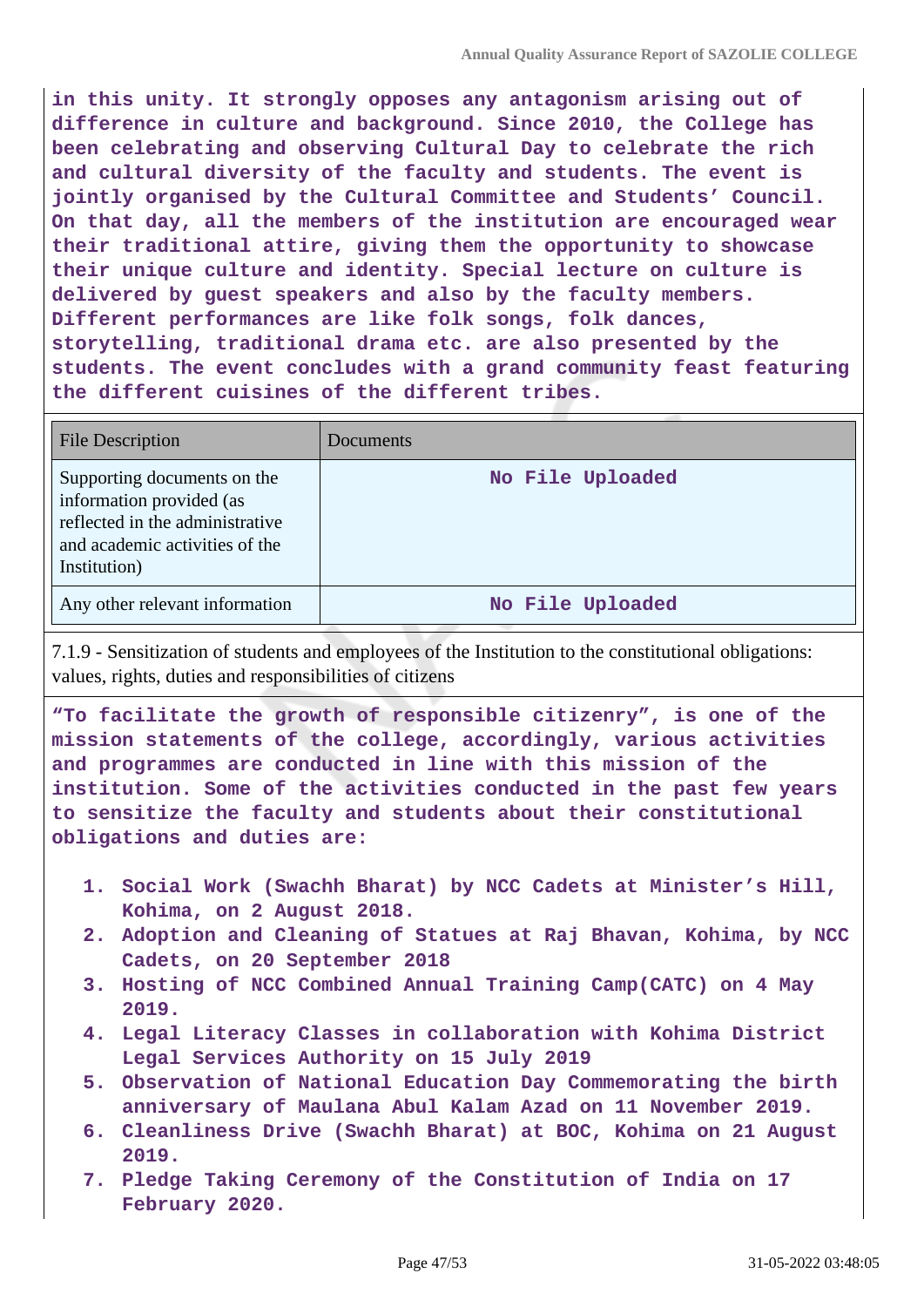- **8. Webinar on Legal Awareness on Constitution Day, organised by Kohima District Legal Services Authority, with Legal Services Clinic, Sazolie College, on 26 November 2020.**
- **9. Essay Competition organised by the Department of History, on the topic, "The Relevance of Gandhiji's Ideas and Methods in the 21st Century", on 22 March 2021, commemorating 75 years of India's Independence under the theme Azadi Ka Amrut Mahotsav.**
- **10. Observation of Swatchhta Parkhwada from 1-15 August 2021, by NSS, Sazolie College Unit.**

| <b>File Description</b>                                                                                                                                                                                                                                                                                                                                                                                                                                                                          | Documents |                       |
|--------------------------------------------------------------------------------------------------------------------------------------------------------------------------------------------------------------------------------------------------------------------------------------------------------------------------------------------------------------------------------------------------------------------------------------------------------------------------------------------------|-----------|-----------------------|
| Details of activities that inculcate<br>values; necessary to render<br>students in to responsible citizens                                                                                                                                                                                                                                                                                                                                                                                       |           | View File             |
| Any other relevant information                                                                                                                                                                                                                                                                                                                                                                                                                                                                   |           | No File Uploaded      |
| 7.1.10 - The Institution has a prescribed code<br>of conduct for students, teachers,<br>administrators and other staff and conducts<br>periodic programmes in this regard. The Code<br>of Conduct is displayed on the website There is<br>a committee to monitor adherence to the Code<br>of Conduct Institution organizes professional<br>ethics programmes for students,<br>teachers, administrators and other staff<br>Annual awareness programmes on Code of<br><b>Conduct are organized</b> | 4.        | C. Any 2 of the above |

| <b>File Description</b>                                                                                                                                                                                | Documents        |
|--------------------------------------------------------------------------------------------------------------------------------------------------------------------------------------------------------|------------------|
| Code of ethics policy document                                                                                                                                                                         | No File Uploaded |
| Details of the monitoring<br>committee composition and<br>minutes of the committee<br>meeting, number of programmes<br>organized, reports on the various<br>programs etc., in support of the<br>claims | View File        |
| Any other relevant information                                                                                                                                                                         | No File Uploaded |

7.1.11 - Institution celebrates / organizes national and international commemorative days, events and festivals

**Some activities organised by the different organisations and departments of the college were:**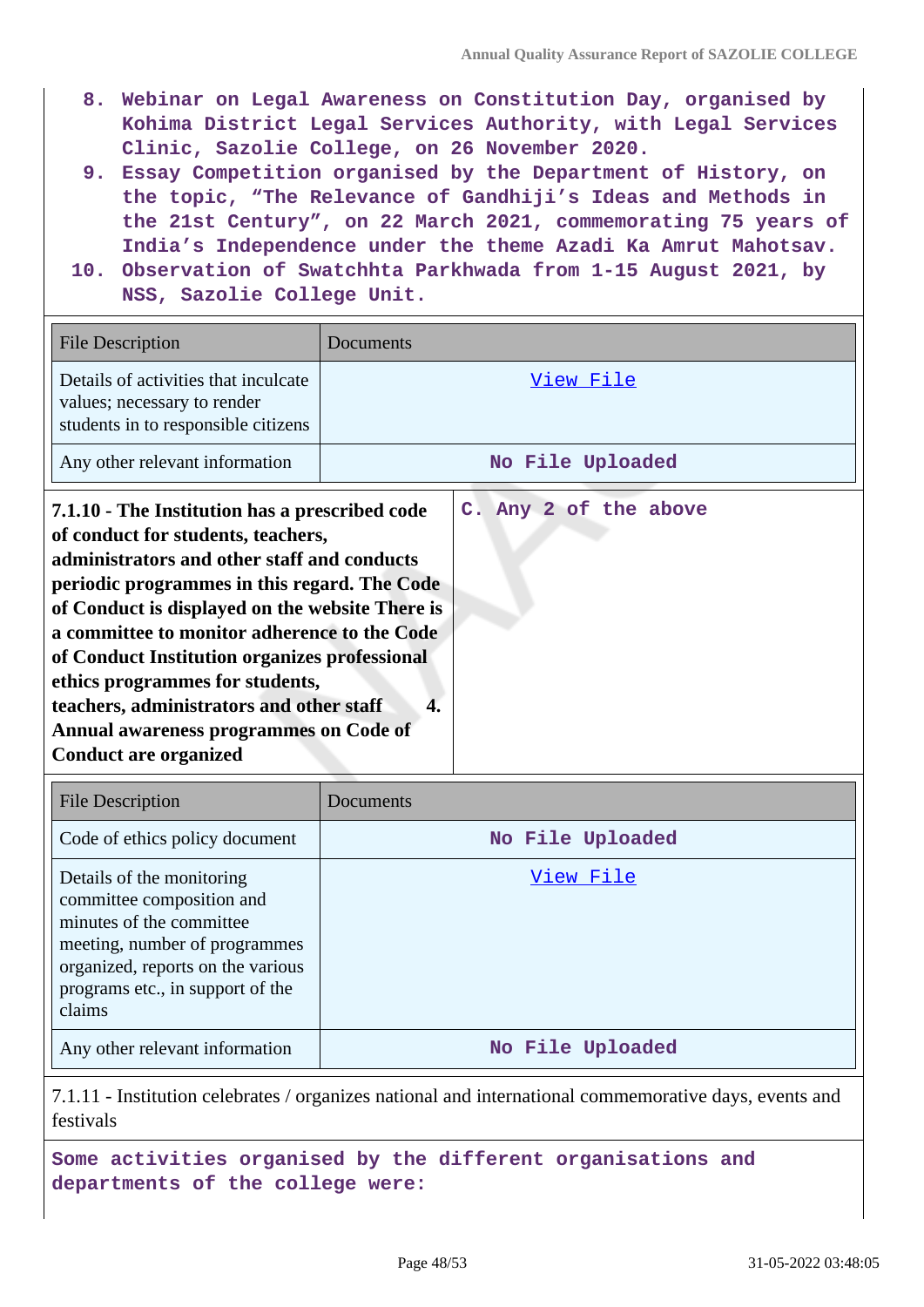- **1. Webinar on Legal Awareness on Constitution Day, organised by Kohima District Legal Services Authority, with Legal Services Clinic, Sazolie College, on 26 November 2020.**
- **2. Essay Competition organised by the Department of History, on the topic, "The Relevance of Gandhiji's Ideas and Methods in the 21st Century", on 22 March 2021, commemorating 75 years of India's Independence under the theme Azadi Ka Amrut Mahotsav.**
- **3. Observation of Swatchhta Parkhwada from 1-15 August 2021, by NSS, Sazolie College Unit.**

**In addition to the above activities, the following two students participated and won awards in events outside the college:**

- **1. Pemayile Ndang (BA 3rd Semester, History Honours). 12 October 2021. Online Competition on New India@75 Years Awareness Campaign on HIV, TB and Blood Donation (Poster Campaign Category), organized by the Department of Health & Family Welfare under the aegis of NSACS, Govt. of Nagaland.**
- **2. Ms. Hanlula Yimchungrü (BA 5th Semester Psychology Honours). 24 November 2021. 2nd Position in Intercollegiate Extempore Speech Competition focusing on 'accountability, transparency and good governance', organised by Office of the Principal Accountant General, Govt. of Nagaland, as a part of the Audit Awareness Week observed across India.**

| <b>File Description</b>                                                                         | Documents        |
|-------------------------------------------------------------------------------------------------|------------------|
| Annual report of the celebrations<br>and commemorative events for<br>the last (During the year) | No File Uploaded |
| Geo tagged photographs of some<br>of the events                                                 | No File Uploaded |
| Any other relevant information                                                                  | View File        |

## **7.2 - Best Practices**

7.2.1 - Describe two best practices successfully implemented by the Institution as per NAAC format provided in the Manual.

**Best Practice - I**

**Title of of the Practice**

**E-Waste Management Awareness and Initiative.**

**Objectives of the Practice**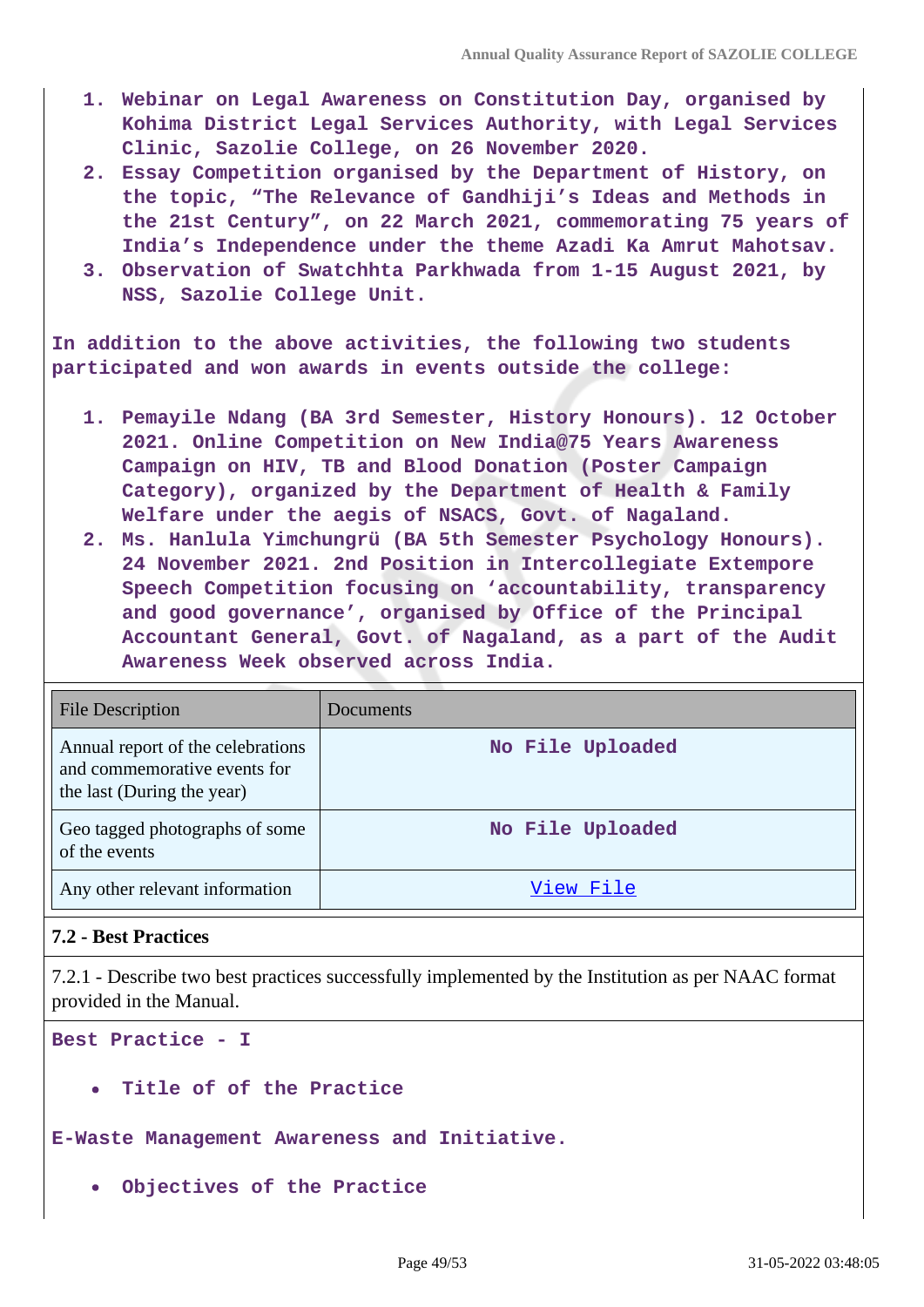**Random disposal of e-waste is posing a major threat to the environment and adversely affecting the health of people everywhere. Since many people not know how to discard their e-wastes, they are simply stored in people's homes or discarded without any proper precautions. E-wastes, if properly recycled, can be recovered and brought back to the production cycle thereby creating avenues for employment and generating income, while preserving our ecosystem and preventing the harm that they are doing to people.**

**The Context**

**There is no better place to create awareness about proper e-waste management than the educational institutions. Therefore, the College decided to take this initiative in educating the students about this important issue so that they can in turn educate their families and people known to them. The institution strongly feels that a small step like this can go a long way in a making a big difference in eliminating this menace in the near future.**

**The Practice**

**The College has signed a MoU with E-Circle, a firm which is registered under the Government of Nagaland and with its office in Dimapur, Nagaland. In the past few years, various awareness programmes and workshops have been conducted in the College for both faculty and students. The programmes are managed and organized mostly by the Eco-club of the College with Resource Persons from E-Circle, Nagaland. E-waste collection drives are done from time to time.**

**Evidence of Success**

**Faculty and students are gradually realizing the importance of the proper management of e-waste, which is evident by the huge response during e-waste collection drives. Requests for keeping their e-waste in the collection centre of the college have been received from people in and around the vicinity of the College and from acquaintances of the faculty members.**

**Problems Encountered and Resources Required**

**Since there are some practical difficulties in conducting the collection drives frequently, storing the e-waste for a long period becomes a problem.**

**Best Practice – II**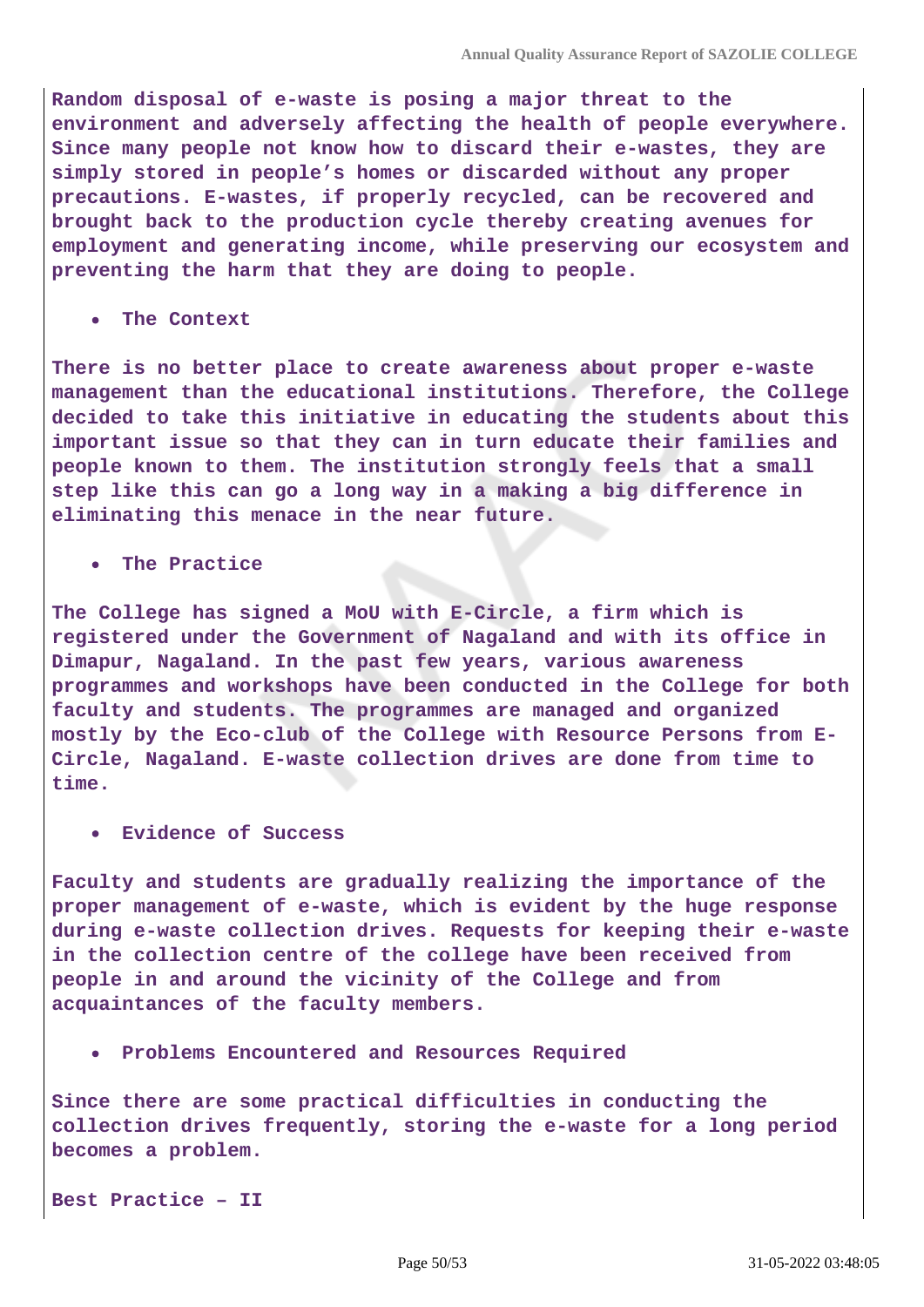**Title of the Practice**

**Annual Departmental Activity.**

**Objectives of the Practice**

**To let the students learn through hands on experiences and involvement in various projects, tours and activities.**

**The Context**

**Apart from the classroom teaching and learning process, students can learn and also be made aware of many things in their lives when they are given the privilege to work together and directly get involved in various projects or activities, and when they are made to experience things first-hand. Therefore, with this objective, the College sets aside a day, every year, for all the departments to conduct different activities which are related to their subjects.**

**The Practice**

**A day is set apart for all the departments to organize or conduct their departmental activities. Some departments go for tours and visit places of historical importance; some organize talks, quizzes and debates in the college or locations outside the campus. Some departments visit old age homes, orphanage/destitute homes or special need schools to interact with the elderly or children and learn from them. Some departments conduct environmental/cleanliness drives in different locations apart from the college campus.**

**Evidence of Success**

**The various activities conducted by the different departments help students stay rooted and maintain the connection with the community. They get to experience first-hand the plight of the people who are not as fortunate as them and help them imbibe the quality of dignity of labour. They are made to learn about the importance of commitment and team work and these activities help them to bond, learn and grow in many ways.**

- **Problems Encountered and Resources Required**
- **A lot of resources are required in organizing these activities.**

**Conducting the activities for a large number of students outside the campus poses some practical problems.**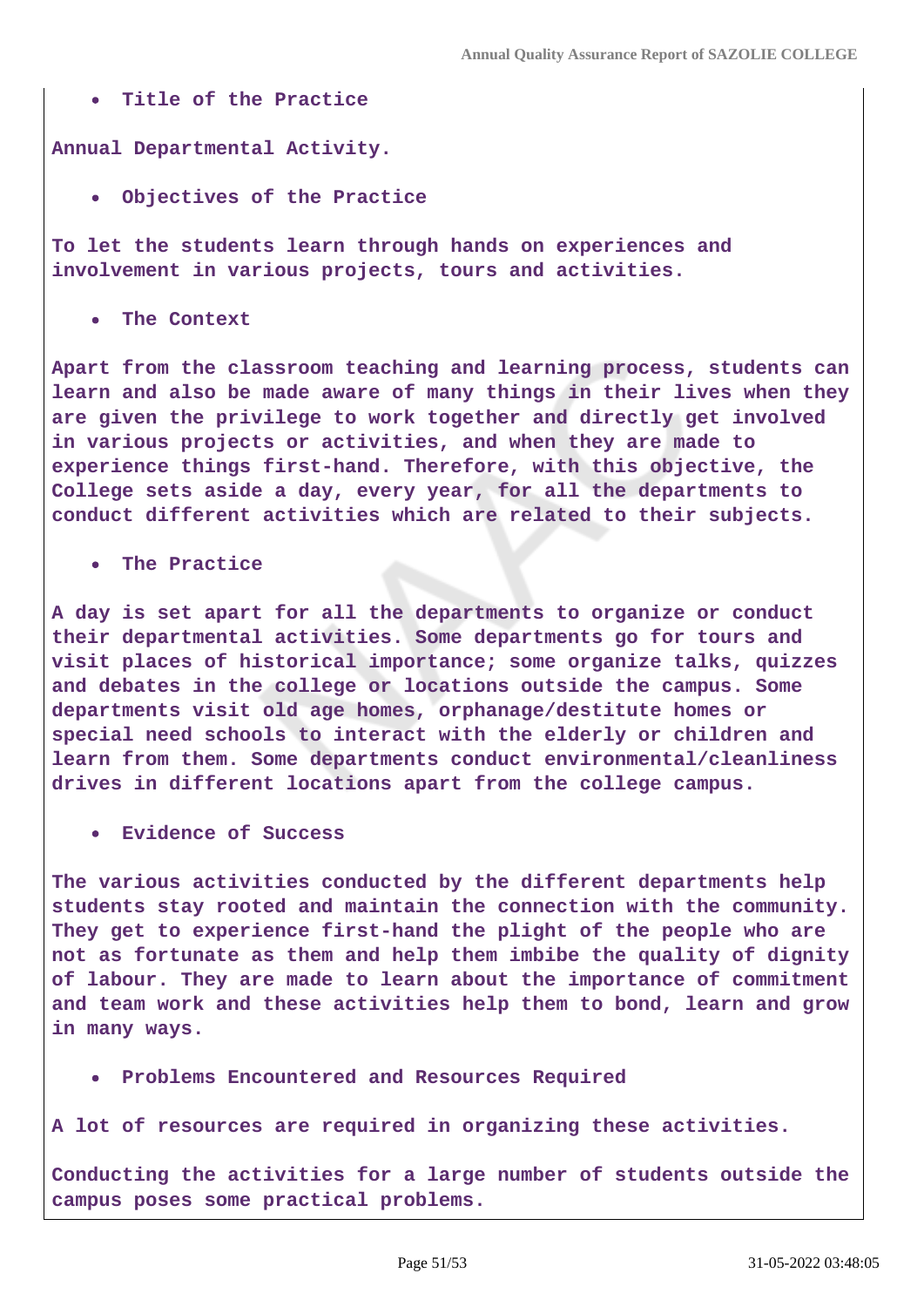| <b>File Description</b>                         | Documents        |
|-------------------------------------------------|------------------|
| Best practices in the Institutional<br>web site | View File        |
| Any other relevant information                  | No File Uploaded |

#### **7.3 - Institutional Distinctiveness**

7.3.1 - Portray the performance of the Institution in one area distinctive to its priority and thrust within 200 words

**The College has been striving 'to promote quality education' and to achieve the goals and aspirations of the institution enshrined in its vision and mission statements. Accordingly, various relevant programmes and activities have been introduced and conducted over the years to aid in the positive growth and development of the students.**

**In addition to the various activities conducted by the college in general and apart from the classroom teaching and learning, the different departments conduct their own activities to help the students gain more insights and knowledge in their respective subjects and areas of specialisation. These activities are also aimed at building the character of the students and to facilitate the growth of responsible citizenry. The activities usually include interaction with prominent personalities, lectures, seminars, workshops, visits to important places within the state, old age home, orphanage, special need institutions etc. To inculcate a sense of social responsibility in the students, the different organisations and departments are always encouraged to conduct various extension activities.**

**Cleanliness drives involving the students' participation which help in creating awareness on environmental issues and programme for proper E-Waste Management are also conducted.**

**Every year, students from different parts of the state and the country belonging to different communities get enrolled in the institution. The college strives to celebrate unity in diversity, by instilling in the faculty and students the importance of respecting one another, regardless of race and background. The college thrives in this unity. It strongly opposes any antagonism arising out of difference in culture and background. Since 2010, the college has been observing Cultural Day to celebrate the rich and cultural diversity of the faculty and students, and foster unity. Cultural day also creates awareness among the faculty and students the need**